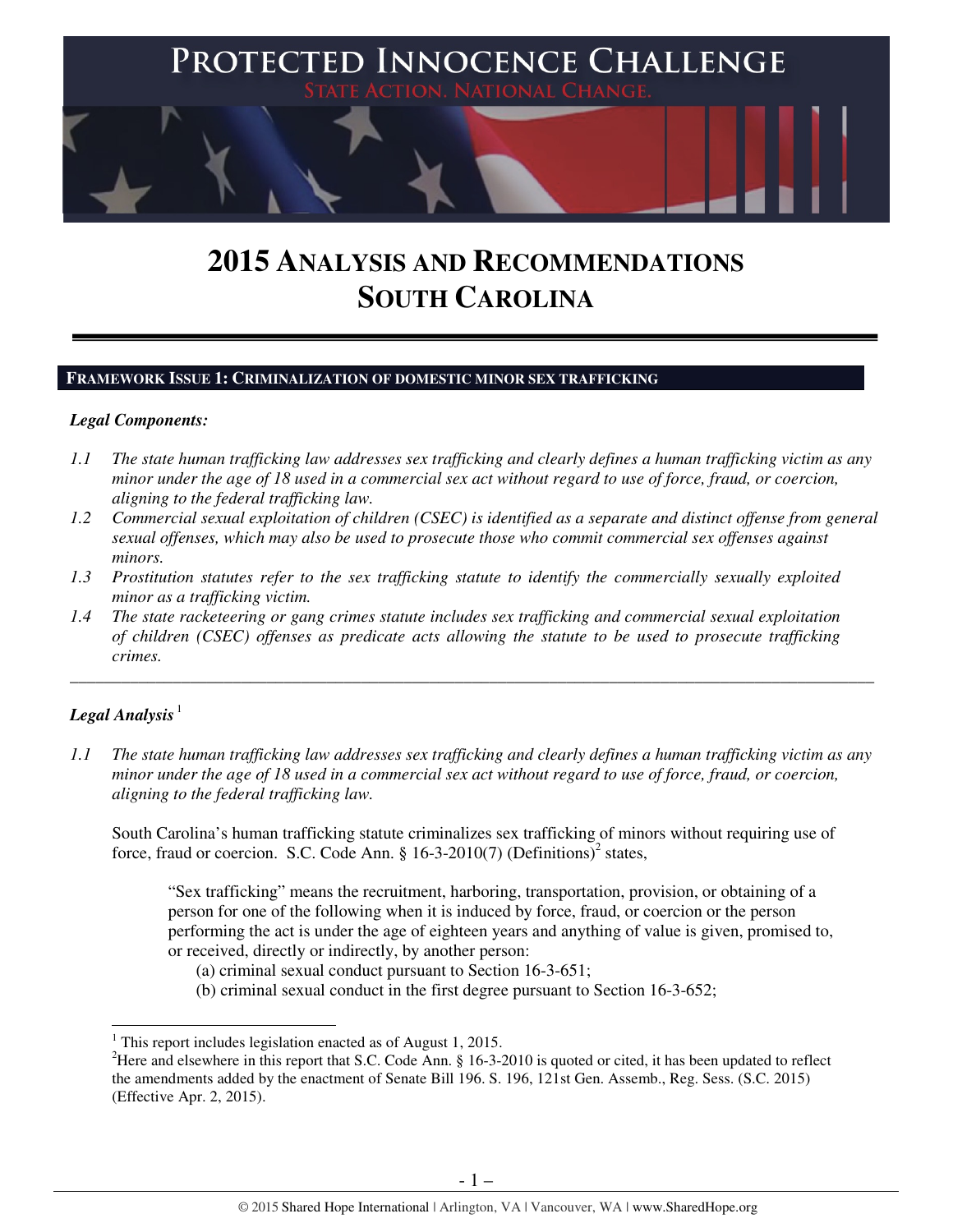(c) criminal sexual conduct in the second degree pursuant to Section 16-3-653;

(d) criminal sexual conduct in the third degree pursuant to Section 16-3-654;

(e) criminal sexual conduct with a minor pursuant to Section 16-3-655;

(f) engaging a child for sexual performance pursuant to Section 16-3-810;

(g) producing, directing or promoting sexual performance by a child pursuant to Section 16- 3-820;

(h) sexual battery pursuant to Section 16-3-651;

(i) sexual conduct pursuant to Section 16-3-800; or

(j) sexual performance pursuant to Section 16-3-800.

S.C. Code Ann. §  $16-3-2020^3$  (Trafficking in persons; penalties; defenses) states,

 $(A)$  A person<sup>4</sup> who recruits, entices, solicits, isolates, harbors, transports, provides, or obtains, or so attempts, a victim, knowing that the victim will be subjected to sex trafficking . . . through any means or who benefits, financially or by receiving anything of value, from participation in a venture which has engaged in an act described in this subsection, is guilty of trafficking in persons.<sup>5</sup>

(B) A person who recruits, entices, solicits, isolates, harbors, transports, provides, or obtains, or so attempts, a victim, for the purposes of sex trafficking . . . through any means or who benefits, financially or by receiving anything of value, from participation in a venture which has engaged in an act described in subsection (A), is guilty of trafficking in persons.

. . . .

(G) A person who aids, abets, or conspires with another person to violate the criminal provisions of this section must be punished in the same manner as provided for the principal offender and is considered a trafficker. A person is considered a trafficker if he knowingly gives, agrees to give, or offers to give anything of value so that any person may engage in commercial sexual activity with another person when he knows that the other person is a victim of trafficking in persons.  $(H)$  A business owner who uses his business<sup>6</sup> in a way that participates in a violation of this article, upon conviction, must be imprisoned for not more than ten years in addition to the penalties provided in this section for each violation.

. . . .

 $\overline{a}$ 

(J) In a prosecution of a person who is a victim of trafficking in persons, it is an affirmative defense that he was under duress or coerced into committing the offenses for which he is subject to prosecution, if the offenses were committed as a direct result of, or incidental or related to, trafficking. A victim of trafficking in persons convicted of a violation of this article or prostitution may motion the court to vacate the conviction and expunge the record of the conviction. The court may grant the motion on a finding that the person's participation in the offense was a direct result of being a victim. A victim of trafficking in persons is not subject to prosecution pursuant to this article or prostitution, if the victim was a minor at the time of the offense and committed the offense as a direct result of, or incidental or related to, trafficking. (K) Evidence of the following facts or conditions do not constitute a defense in a prosecution for a violation of this article, nor does the evidence preclude a finding of a violation:

 $3$  Here and elsewhere in this report that S.C. Code Ann. § 16-3-2020 is quoted or cited, it has been updated to reflect the amendments added by the enactment of Senate Bill 183. S.183, 121st Gen. Assemb., Reg. Sess. (S.C. 2015) (Effective June 8, 2015).

<sup>&</sup>lt;sup>4</sup> "Person' means an individual, corporation, partnership, charitable organization, or another legal entity." S.C.

Code Ann. § 16-3-2010(6).<br><sup>5</sup> "Trafficking in persons' means when a victim is subjected to or a person attempts to subject a victim to sex trafficking, forced labor or services, involuntary servitude, or debt bondage." S.C. Code Ann. § 16-3-2010(9).

<sup>&</sup>lt;sup>6</sup> "Business' means a corporation, partnership, proprietorship, firm, enterprise, franchise, organization, or selfemployed individual." S.C. Code Ann. § 16-3-2010(1).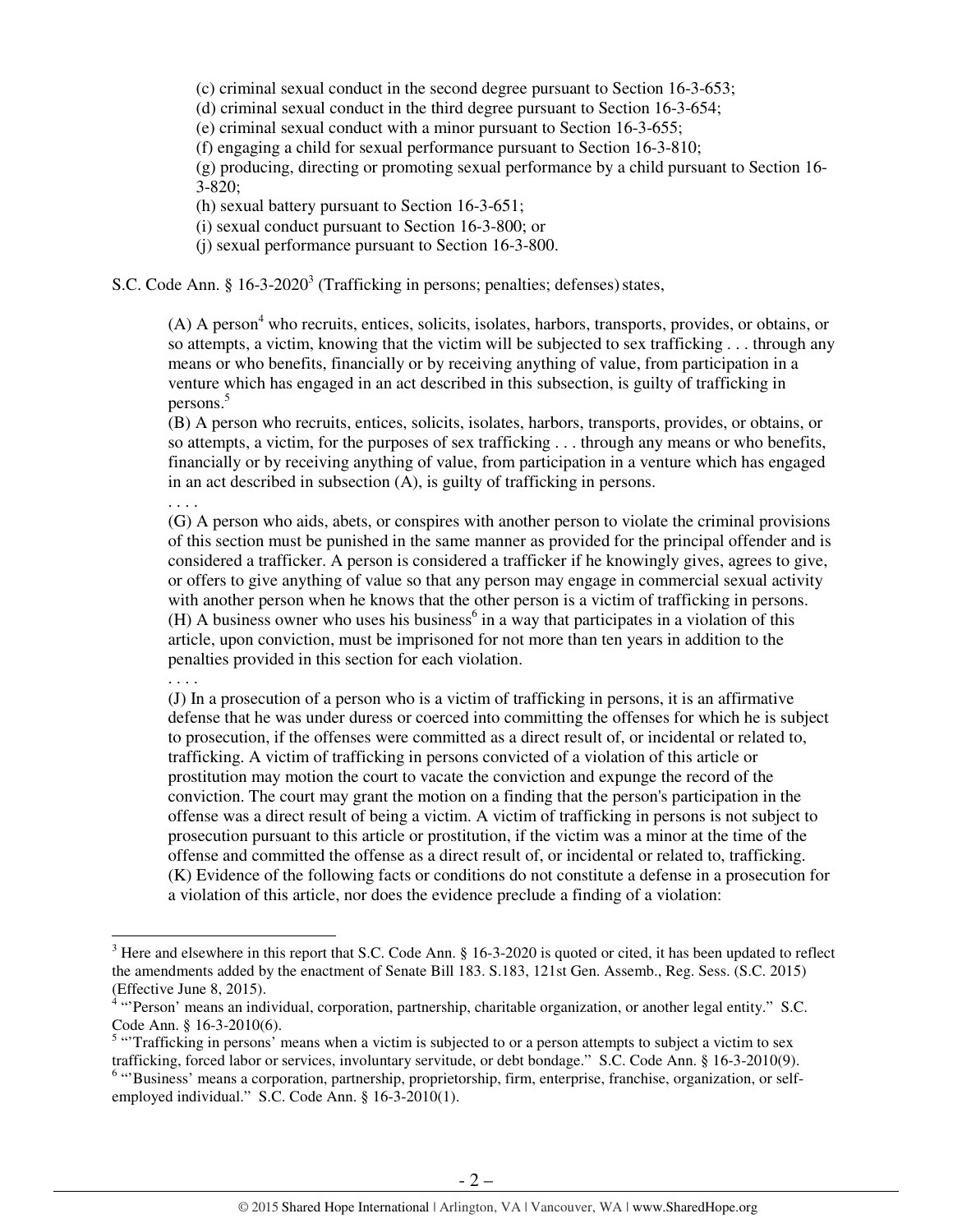(1) the victim's sexual history or history of commercial sexual activity, the specific instances of the victim's sexual conduct, opinion evidence of the victim's sexual conduct, and reputation evidence of the victim's sexual conduct;

(2) the victim's connection by blood or marriage to a defendant in the case or to anyone involved in the victim's trafficking;

(3) the implied or express consent of a victim to acts which violate the provisions of this section do not constitute a defense to violations of this section;

(4) age of consent to sex, legal age of marriage, or other discretionary age; and

(5) mistake as to the victim's age, even if the mistake is reasonable.

(L) A person who violates the provisions of this section may be prosecuted by the State Grand Jury, pursuant to Section 14-7-1600 when a victim is trafficked in more than one country or a trafficker commits the offense of trafficking in persons in more than one county.

A first offense is a felony, punishable by up to 15 years' imprisonment. S.C. Code Ann. § 16-3-2020(C). A second offense is a felony, punishable by up to 30 years' imprisonment. S.C. Code Ann. § 16-3- 2020(D). A third or subsequent offense is a felony punishable by up to 45 years' imprisonment. S.C. Code Ann. § 16-3-2020(E). If the victim of such an offense is under the age of eighteen, "an additional term of fifteen years may be imposed in addition and must be consecutive" to the penalties listed above. S.C. Code Ann. § 16-3-2020(F).<sup>7</sup>

However, the definition of "Trafficking in Persons" in S.C. Code Ann. §  $16-3-2010^8(9)$ , has not been updated to reflect that force, fraud or coercion is no longer required when the sex trafficking victim is a minor. S.C. Code Ann. § 16-3-2010(9) states,

"Trafficking in persons" means when a victim is subjected to or a person attempts to subject a victim to sex trafficking, forced labor or services, involuntary servitude, or debt bondage by employing one of the following:

- (a) physically restraining or threatening to physically restrain another person;
- (b) knowingly destroying, concealing, removing, confiscating, or possessing an actual or purported passport or other immigration document, or another actual or purported government identification document, of the victim;
- (c) extortion or blackmail;
- (d) causing or threatening to cause financial harm to the victim;
- (e) facilitating or controlling a victim's access to a controlled substance; or
- (f) coercion.

- 
- (2) two or more prior convictions for:
	- (a) a serious offense; or

8 *See supra* note 2.

<sup>&</sup>lt;sup>7</sup> Pursuant to S.C. Code Ann. § 17-25-425(C)(1) (Life sentence for person convicted for certain crimes). Trafficking in Persons is listed as a "most serious offense." S.C. Code Ann. § 17-25-425(A) states,

<sup>(</sup>A) Notwithstanding any other provision of law, except in cases in which the death penalty is imposed, upon a conviction for a most serious offense as defined by this section, a person must be sentenced to a term of imprisonment for life without the possibility of parole if that person has either:

 <sup>(1)</sup> one or more prior convictions for:

<sup>(</sup>a) a most serious offense; or (b) a federal or out-of-state conviction for an offense that would be classified as a most serious offense under this section; or

<sup>(</sup>b) a federal or out-of-state conviction for an offense that would be classified as a serious offense under this section.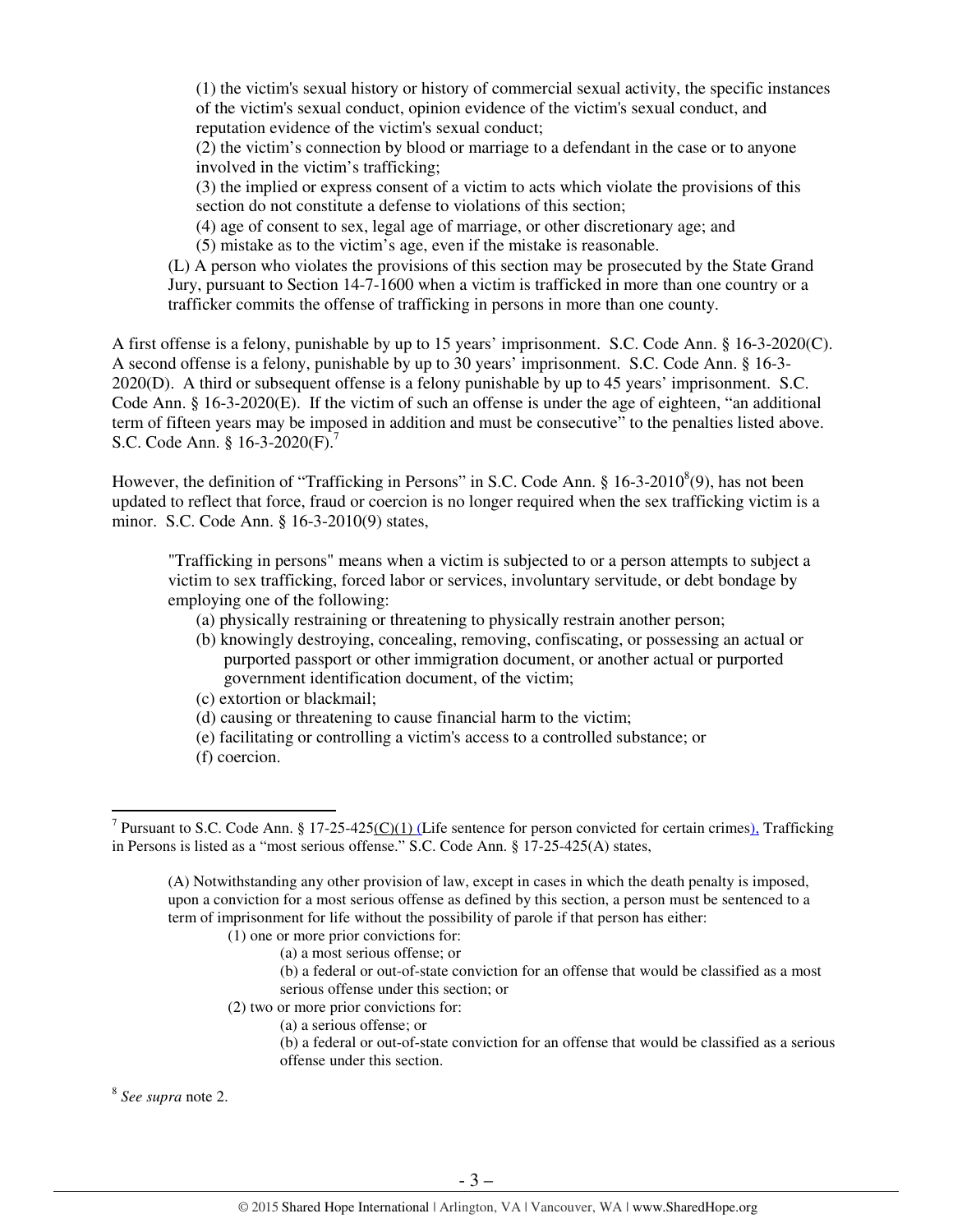*1.2 Commercial sexual exploitation of children (CSEC) is identified as a separate and distinct offense from general sexual offenses, which may also be used to prosecute those who commit commercial sex offenses against minors.*

South Carolina has several statutes specifically criminalizing the commercial sexual exploitation of children. The following laws criminalize CSEC in South Carolina:

- 1. S.C. Code Ann. § 16-15-415 (Promoting prostitution of a minor defined; defenses; penalties)states in subsection (A) that "[a]n individual commits the offense of promoting prostitution of a minor if he knowingly: (1) entices, forces, encourages, or otherwise facilitates a minor to participate in prostitution; or (2) supervises, supports, advises, or promotes the prostitution of or by a minor." This crime is a Class C felony. S.C. Code Ann.  $\S 16-1-90(C)$ . A conviction under this section is punishable by imprisonment for 3–20 years without eligibility for parole or suspended sentence for the first 3 years. S.C. Code Ann. §§ 16-15-415(C), 16-1-20(A)(3).
- 2. S.C. Code Ann. § 16-15-425(A) (Participating in prostitution of a minor defined; defenses; penalties) states, "An individual commits the offense of participating in the prostitution of a minor if he is not a minor and he patronizes a minor prostitute," which includes "(1) soliciting or requesting a minor to participate in prostitution; (2) paying or agreeing to pay a minor, either directly or through the minor's agent, to participate in prostitution; or (3) paying a minor, or the minor's agent, for having participated in prostitution, pursuant to a prior agreement." This crime is a Class F felony punishable by imprisonment for 2–5 years, and the offender is not eligible for parole or suspended sentence for the first 2 years. S.C. Code Ann. §§ 16-15-425(C), 16-1-90(F), 16-1-20(A)(6).
- 3. S.C. Code Ann. § 16-15-395(A) (First degree sexual exploitation of a minor defined; presumptions; defenses; penalties) states,

(A) An individual commits the offense of first degree sexual exploitation of a minor if, knowing the character or content of the material or performance, he:

(1) uses, employs, induces, coerces, encourages, or facilitates a minor to engage in or assist others to engage in sexual activity or appear in a state of sexually explicit nudity when a reasonable person would infer the purpose is sexual stimulation for a live performance or for the purpose of producing material that contains a visual representation depicting this activity or a state of sexually explicit nudity when a reasonable person would infer the purpose is sexual stimulation;

(2) permits a minor under his custody or control to engage in sexual activity or appear in a state of sexually explicit nudity when a reasonable person would infer the purpose is sexual stimulation for a live performance or for the purpose of producing material that contains a visual representation depicting this activity or a state of sexually explicit nudity when a reasonable person would infer the purpose is sexual stimulation;

(3) transports or finances the transportation of a minor through or across this State with the intent that the minor engage in sexual activity or appear in a state of sexually explicit nudity when a reasonable person would infer the purpose is sexual stimulation for a live performance or for the purpose of producing material that contains a visual representation depicting this activity or a state of sexually explicit nudity when a reasonable person would infer the purpose is sexual stimulation; or

(4) records, photographs, films, develops, duplicates, produces, or creates a digital electronic file for sale or pecuniary gain material that contains a visual representation depicting a minor engaged in sexual activity or a state of sexually explicit nudity when a reasonable person would infer the purpose is sexual stimulation.

This crime is a Class C felony punishable by imprisonment for 3–20 years and the offender is not eligible for parole or suspended sentence for the first 3 years. S.C. Code Ann. §§ 16-15-395(D), 16-1-90(C), 16-1-  $20(A)(3)$ .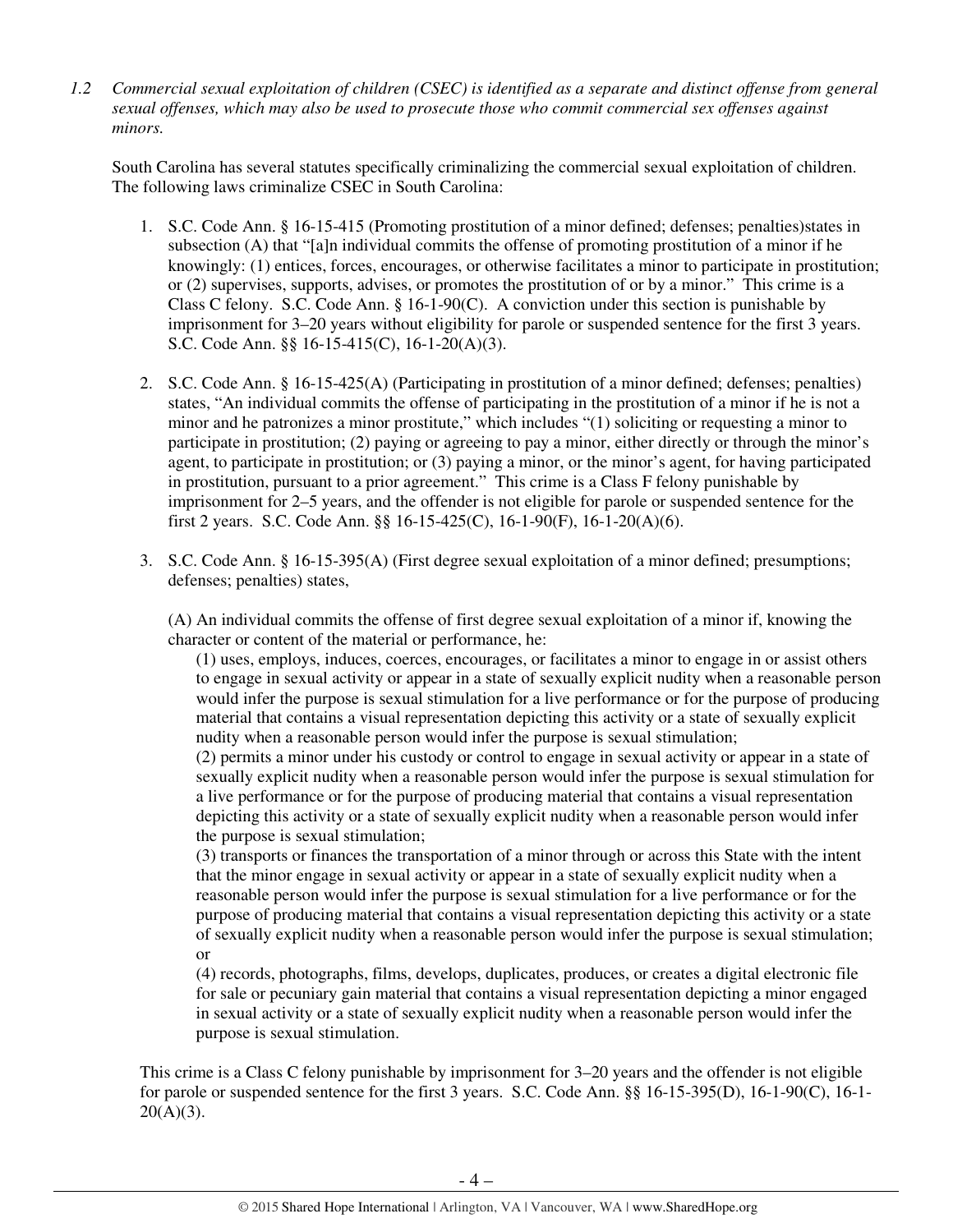- 4. S.C. Code Ann. § 16-3-820 (Producing, directing or promoting sexual performance by child; penalty) states, "It is unlawful for any person to produce, direct, or promote a performance that includes sexual conduct by a child younger than eighteen years of age." These acts constitute third degree criminal sexual conduct, a Class E felony punishable by imprisonment up to 10 years. S.C. Code Ann. §§ 16-3-820(b), 16-3-654(2),  $16-1-90(E)$ ,  $16-1-20(A)(5)$ .
- 5. S.C. Code Ann. § 16-15-387 (Employment of person under eighteen to appear in public in state of sexually explicit nudity; mistake of age, penalties). Pursuant to this statute, "[i]t is unlawful for a person to employ a person under the age of eighteen years to appear in a state of sexually explicit nudity, as defined in Section  $16-15-375(6)$ ,<sup>9</sup> in a public place." S.C. Code Ann. § 16-15-387(A). This crime is a class E felony punishable by imprisonment up to 10 years, a fine up to \$5,000, or both. S.C. Code Ann. §§ 16-15-387(B),  $16-1-90(E)$ ,  $16-1-20(A)(5)$ .
- 6. S.C. Code Ann. § 16-15-405(A) (Second degree sexual exploitation of a minor defined; presumptions; defenses; penalties) states,

(A) An individual commits the offense of second degree sexual exploitation of a minor if, knowing the character or content of the material, he:

(1) records, photographs, films, develops, duplicates, produces, or creates digital electronic file material that contains a visual representation of a minor engaged in sexual activity or appearing in a state of sexually explicit nudity when a reasonable person would infer the purpose is sexual stimulation; or

(2) distributes, transports, exhibits, receives, sells, purchases, exchanges, or solicits material that contains a visual representation of a minor engaged in sexual activity or appearing in a state of sexually explicit nudity when a reasonable person would infer the purpose is sexual stimulation.

This crime is a class E felony punishable by imprisonment for 2–10 years and the offender is not eligible for parole or suspended sentence for the first 2 years. S.C. Code Ann. §§ 16-15-405(D), 16-1-90(E), 16-1-  $20(A)(5)$ .

7. S.C. Code Ann. § 16-3-810 (Engaging child for sexual performance; penalty) provides that "[i]t is unlawful for any person to employ, authorize, or induce a child younger than eighteen years of age to engage in a sexual performance." S.C. Code Ann. § 16-3-810(a). This crime qualifies as second degree criminal sexual conduct, a Class C felony, and is punishable by imprisonment up to 20 years. S.C. Code Ann. §§ 16-3- 810(b), 16-3-653(2), 16-1-90(C), 16-1-20(A)(3).

Other crimes against children that are not specifically targeted at commercial sexual exploitation but may be used in a case of domestic minor sex trafficking include the following:

1. S.C. Code Ann. § 16-15-342 (Criminal solicitation of a minor; defenses; penalties) states in subsection (A), "A person eighteen years of age or older commits the offense of criminal solicitation of a minor if he knowingly contacts or communicates with, or attempts to contact or communicate with, a person who is under the age of eighteen, or a person reasonably believed to be under the age of eighteen, for the purpose of or with the intent of persuading, inducing, enticing, or coercing the person to engage or participate in a sexual activity as defined in Section 16-15-375(5)<sup>10</sup>  $\ldots$  or with the intent to perform a sexual activity in the

<sup>&</sup>lt;sup>9</sup> S.C. Code Ann. § 16-15-375(6) defines "sexually explicit nudity" as "the showing of: (a) uncovered, or less than opaquely covered human genitals, pubic area, or buttocks, or the nipple or any portion of the areola of the human female breast; or (b) covered human male genitals in a discernibly turgid state."

<sup>&</sup>lt;sup>10</sup> Pursuant to S.C. Code Ann. § 16-15-375,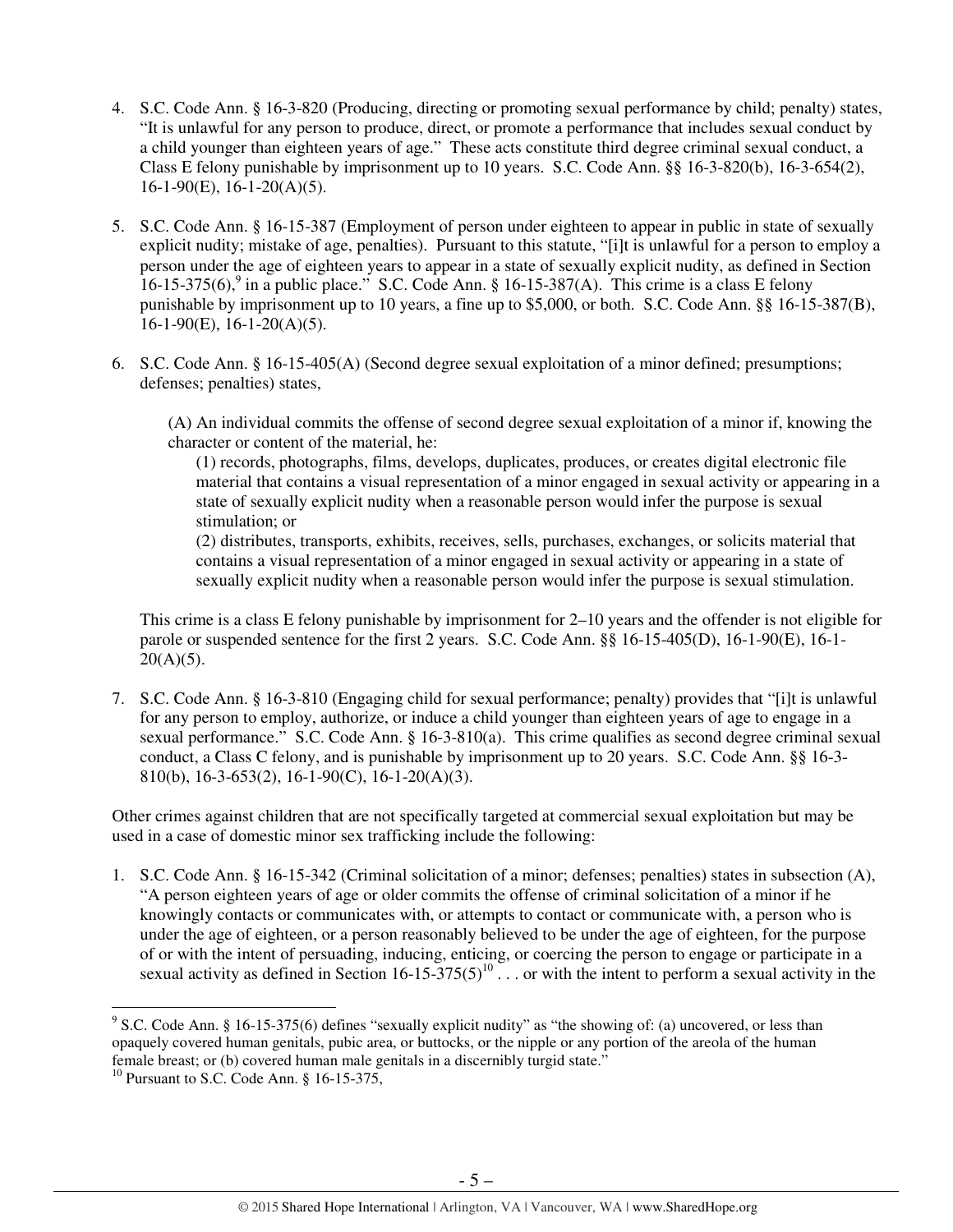presence of the person under the age of eighteen, or person reasonably believed to be under the age of eighteen." This crime is a Class E felony punishable by imprisonment for 10 years, a fine up to \$5,000, or both. S.C. Code Ann. §§ 16-15-342(E), 16-1-90(E), 16-1-20(A)(5).

- 2. Pursuant to S.C. Code Ann. § 16-15-335 (Permitting minor to engage in any act constituting violation of this article prohibited; penalties), a crime is committed when a person at least 18 years of age "knowingly hires, employs, uses, or permits a person under the age of eighteen years to do or assist in doing an act or thing constituting an offense pursuant to this article [Obscenity, material harmful to minors, child exploitation, and child prostitution] and involving any material, act, or thing he knows or reasonably should know to be obscene within the meaning of Section 16-15-305." This crime is a Class E felony punishable by imprisonment up to 10 years. S.C. Code Ann. §§16-15-335, 16-1-90(E), 16-1-20(A)(5).
- *1.3 Prostitution statutes refer to the sex trafficking statute to identify the commercially sexually exploited minor as a trafficking victim.*

South Carolina's prostitution statute, S.C. Code Ann. § 16-15-90 (Prostitution; lewdness, assignation and prostitution generally), does not refer to the trafficking in persons law when a minor is involved in prostitution.

However, South Carolina's sex trafficking law, S.C. Code Ann. §  $16-3-2020(J)^{11}$  (Trafficking in persons; penalties; defenses) states,

In a prosecution of a person who is a victim of trafficking in persons, it is an affirmative defense that he was under duress or coerced into committing the offenses for which he is subject to prosecution, if the offenses were committed as a direct result of, or incidental or related to, trafficking. A victim of trafficking in persons convicted of a violation of this article or prostitution may motion the court to vacate the conviction and expunge the record of the conviction. The court may grant the motion on a finding that the person's participation in the offense was a direct result of being a victim. A victim of trafficking in persons is not subject to prosecution pursuant to this article or prostitution, if the victim was a minor at the time of the offense and committed the offense as a direct result of, or incidental or related to, trafficking.

*1.4 The state racketeering or gang crimes statute includes sex trafficking and commercial sexual exploitation of children (CSEC) offenses as predicate acts allowing the statute to be used to prosecute trafficking crimes.* 

South Carolina has not enacted a racketeering statute, but patterns of criminal activity committed by groups of five or more associates<sup>12</sup> may be prosecuted under the Criminal Gang Prevention Act. S.C.

- (5) "Sexual activity" includes any of the following acts or simulations thereof:
	- (a) masturbation, whether done alone or with another human or animal;
	- (b) vaginal, anal, or oral intercourse, whether done with another human or an animal;
	- (c) touching, in an act of apparent sexual stimulation or sexual abuse, of the clothed or unclothed genitals, pubic area, or buttocks of another person or the clothed or unclothed breasts of a human female;

(d) an act or condition that depicts bestiality, sado-masochistic abuse, meaning flagellation or torture by or upon a person who is nude or clad in undergarments or in a costume which reveals the pubic hair, anus, vulva, genitals, or female breast nipples, or the condition of being fettered, bound, or otherwise physically restrained on the part of the one so clothed;

(e) excretory functions;

(f) the insertion of any part of a person's body, other than the male sexual organ, or of any object into another person's anus or vagina, except when done as part of a recognized medical procedure.

<sup>11</sup> *See supra* note 3.

 $\overline{a}$ 

<sup>12</sup> See S.C. Code Ann. § 16-8-230(2) which states,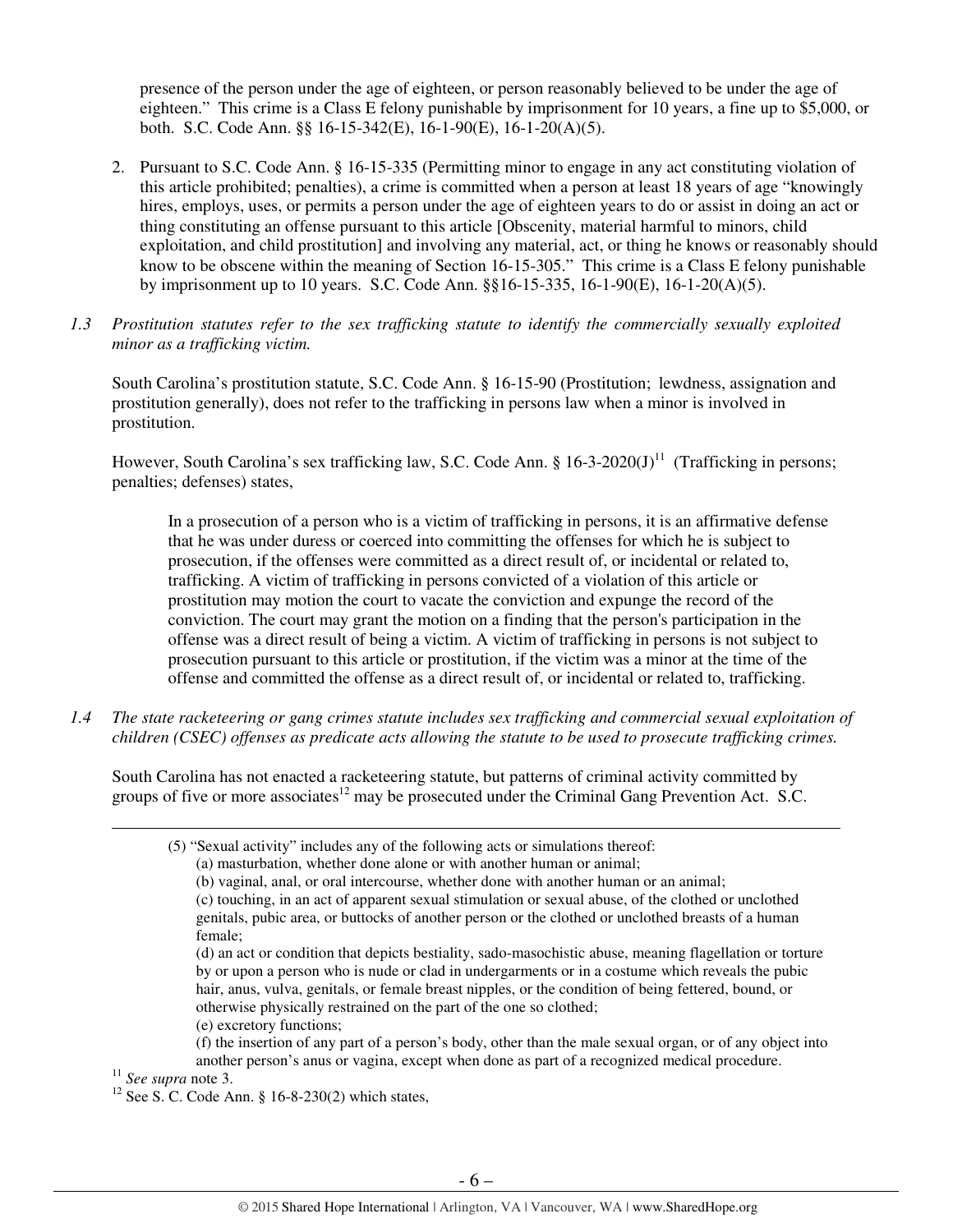Code Ann. § 16-8-210 to 340. Under the act prohibited acts includes the use of force or coercion related to participation or continued participation in gang activity, § 16-8-240 (Use of or threat of physical violence by criminal gang member; penalties), and witness intimidation, § 16-8-250 (Preventing witness or victim from testifying; penalty; coerced person's right to bring civil action).

Under S.C. Code Ann. § 16-8-230(4) (Definitions), "pattern of criminal gang activity" is defined as "the commission or attempted commission of, commission as an accessory before or after the fact to, or solicitation or conspiracy to commit, by a criminal gang member, while knowingly and actively participating in criminal gang activity, four or more of the following offenses occurring within a two-year period, provided that at least three of these offenses occurred after July 1, 2007." The offenses listed include "a violent offense as defined in Section 16-1-60 committed as a part of criminal gang activity." S.C. Code Ann. §  $16-8-230(4)(a)$ . S.C. Code Ann. §  $16-1-60^{13}$  (Violent crimes defined) states,

For purposes of definition under South Carolina law, a violent crime includes the offenses of: ... criminal sexual conduct in the first and second degree (Sections 16-3-652 and 16-3-653); criminal sexual conduct with minors, first and second degree (Section 16-3-655); assault with intent to commit criminal sexual conduct, first and second degree (Section 16-3-656) . . . kidnapping (Section 16-3-910); trafficking in persons (Section 16-3-2020) ... . engaging a child for a sexual performance (Section 16-3-810) . . . producing, directing, or promoting sexual performance by a child (Section 16-3-820); lewd act upon a child under sixteen (Section 16-15-140 - repealed); sexual exploitation of a minor first degree (Section 16-15-395); sexual exploitation of a minor second degree (Section 16-15-405); promoting prostitution of a minor (Section 16-15-415); participating in prostitution of a minor (Section 16-15-425) . . . and attempt to commit any of the above offenses (Section 16-1-80). Only those offenses specifically enumerated in this section are considered violent offenses.

Financial penalties are also provided under S.C. Code Ann. § 16-8-260 (Seizure of firearms, ammunition, electronic records, money, etc.; forfeiture actions), which is part of the "Criminal Gang Prevention Act" and states,

(2) Any written or electronic communications, records, money, negotiable instruments, or valuables may be seized by a law enforcement officer or agency when the law enforcement officer or agency reasonably believes that the written or electronic communications, records, money, negotiable instruments, or valuables have been used in a pattern of criminal gang activity or have been used for the purpose of benefiting, promoting, or furthering the interests of a criminal gang. (3) Any contraband, as defined in Section  $16-8-230$ ,  $14$  or other asset owned or titled in the name of the gang or an individual gang member may be seized by a law enforcement officer or agency when the law enforcement officer or agency reasonably believes that the contraband or asset has been used in a pattern of criminal gang activity or has been used for the purpose of benefiting, promoting, or furthering the interests of a criminal gang.

"Criminal gang" means a formal or informal ongoing organization, association, or group that consists of five or more persons who form for the purpose of committing criminal activity and who knowingly and actively participate in a pattern of criminal gang activity.

l

<sup>14</sup> "Contraband" is defined in S.C. Code Ann. § 16-8-230(1) as "any real or personal property, including money, that is owned by, in the possession of, or subject to the control of a criminal gang member and which is acquired by, derived from, or traceable to criminal gang activity."

<sup>&</sup>lt;sup>13</sup> Here and elsewhere in this report that S.C. Code Ann. § 16-1-60 is quoted or cited, it has been updated to reflect the amendments added by the enactment of Senate Bill 196. S.196, 121st Gen. Assemb., Reg. Sess. (S.C. 2015) (Effective Apr. 2, 2015).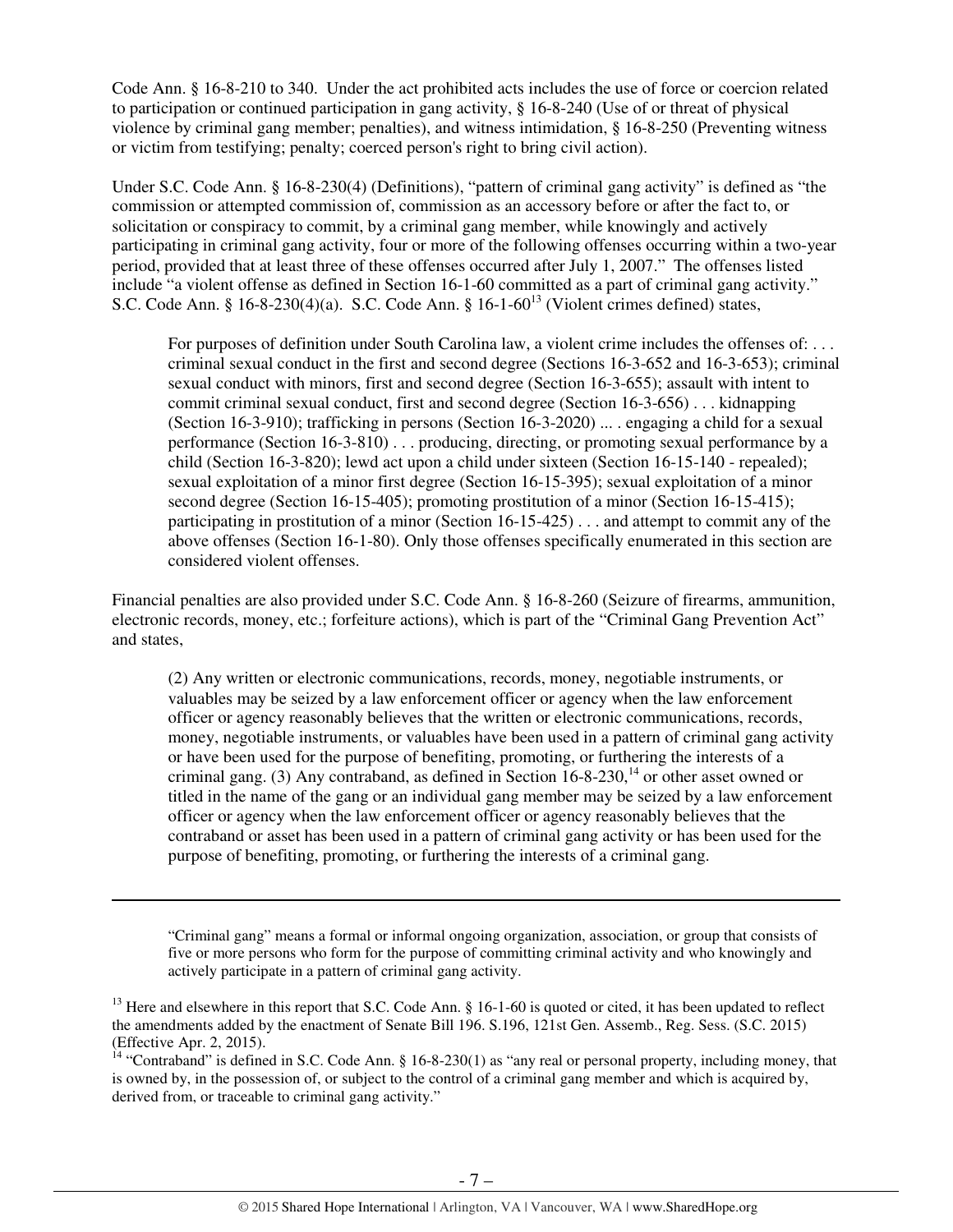### **FRAMEWORK ISSUE 2: CRIMINAL PROVISIONS ADDRESSING DEMAND**

#### *Legal Components:*

- *2.1 The state sex trafficking law can be applied to the buyers of commercial sex acts with a victim of domestic minor sex trafficking.*
- *2.2 Buyers of commercial sex acts with a minor can be prosecuted under commercial sexual exploitation of children (CSEC) laws.*
- *2.3 Solicitation of prostitution laws differentiate between buying sex acts with an adult and buying sex acts with a minor under 18.*
- *2.4 Penalties for buyers of commercial sex acts with minors are as high as federal penalties.*
- *2.5 Using the Internet or electronic communications to lure, entice, or purchase, or attempt to lure, entice, or purchase commercial sex acts with a minor is a separate crime or results in an enhanced penalty for buyers.*
- *2.6 No age mistake defense is permitted for a buyer of commercial sex acts with any minor under 18.*
- *2.7 Base penalties for buying sex acts with a minor under 18 are sufficiently high and not reduced for older minors.*
- *2.8 Financial penalties for buyers of commercial sex acts with minors are sufficiently high to make it difficult for buyers to hide the crime.*
- *2.9 Buying and possessing child pornography carries penalties as high as similar federal offenses.*
- *2.10 Convicted buyers of commercial sex acts with minors and child pornography are required to register as sex offenders*.

\_\_\_\_\_\_\_\_\_\_\_\_\_\_\_\_\_\_\_\_\_\_\_\_\_\_\_\_\_\_\_\_\_\_\_\_\_\_\_\_\_\_\_\_\_\_\_\_\_\_\_\_\_\_\_\_\_\_\_\_\_\_\_\_\_\_\_\_\_\_\_\_\_\_\_\_\_\_\_\_\_\_\_\_\_\_\_\_\_\_\_\_\_\_

## *Legal Analysis:*

 $\overline{a}$ 

*2.1 The state sex trafficking law can be applied to the buyers of commercial sex acts with a victim of domestic minor sex trafficking.* 

S.C. Code § 16-3-2020<sup>15</sup> (Trafficking in persons; penalties; defenses) can apply to buyers of sex with minors through the term "obtains," following federal precedent,<sup>16</sup> or presumably, also through the term "solicits." S.C. Code Ann. § 16-3-2020(A), (B) states, "[a] person who recruits, entices, solicits, isolates, harbors, transports, provides, or obtains, or so attempts, a victim, knowing that the victim will be

<sup>15</sup> *See supra* note 3.

<sup>16</sup> *See United States v. Jungers*, 702 F.3d 1066 (8th Cir. 2013). In this case, the Eighth Circuit held that the federal sex trafficking law, 18 U.S.C. § 1591 (Sex trafficking of children or by force, fraud, or coercion) applies to buyers of sex with minors. Reversing a District of South Dakota ruling that Congress did not intend the string of verbs constituting criminal conduct under 18 U.S.C. § 1591(a)(1) ("recruits, entices, harbors, transports, provides, obtains, or maintains") to reach the conduct of buyers (United States v. Jungers, 834 F. Supp. 2d 930, 931 (D.S.D. 2011)), the Eighth Circuit concluded that 18 U.S.C. § 1591 does not contain "a latent exemption for purchasers" because buyers can "engage in at least some of the prohibited conduct." Jungers, 702 F. 3d 1066, 1072. Congress codified Jungers clarifying that the federal sex trafficking law is intended to apply to buyers in the Justice for Victims of Trafficking Act (JVTA) of 2015 Pub. L. No. 114-22, 129 Stat 227), enacted on May 29, 2015. The JVTA adds the terms "patronize" and "solicit" to the list of prohibited conduct and expressly states, "section 108 of this title amends section 1591 of title 18, United States Code, to add the words 'solicits or patronizes' to the sex trafficking statute making absolutely clear for judges, juries, prosecutors, and law enforcement officials that criminals who purchase sexual acts from human trafficking victims may be arrested, prosecuted, and convicted as sex trafficking offenders when this is merited by the facts of a particular case." Id. at Sec. 109. The Eighth Circuit decision in *United States v. Jungers* and the federal sex trafficking law as amended by the Justice for Victims of Trafficking Act establish persuasive authority when state courts interpret the string of verbs constituting prohibited conduct in state sex trafficking laws (in particular the term "obtains") to the extent such interpretation does not conflict with state case law.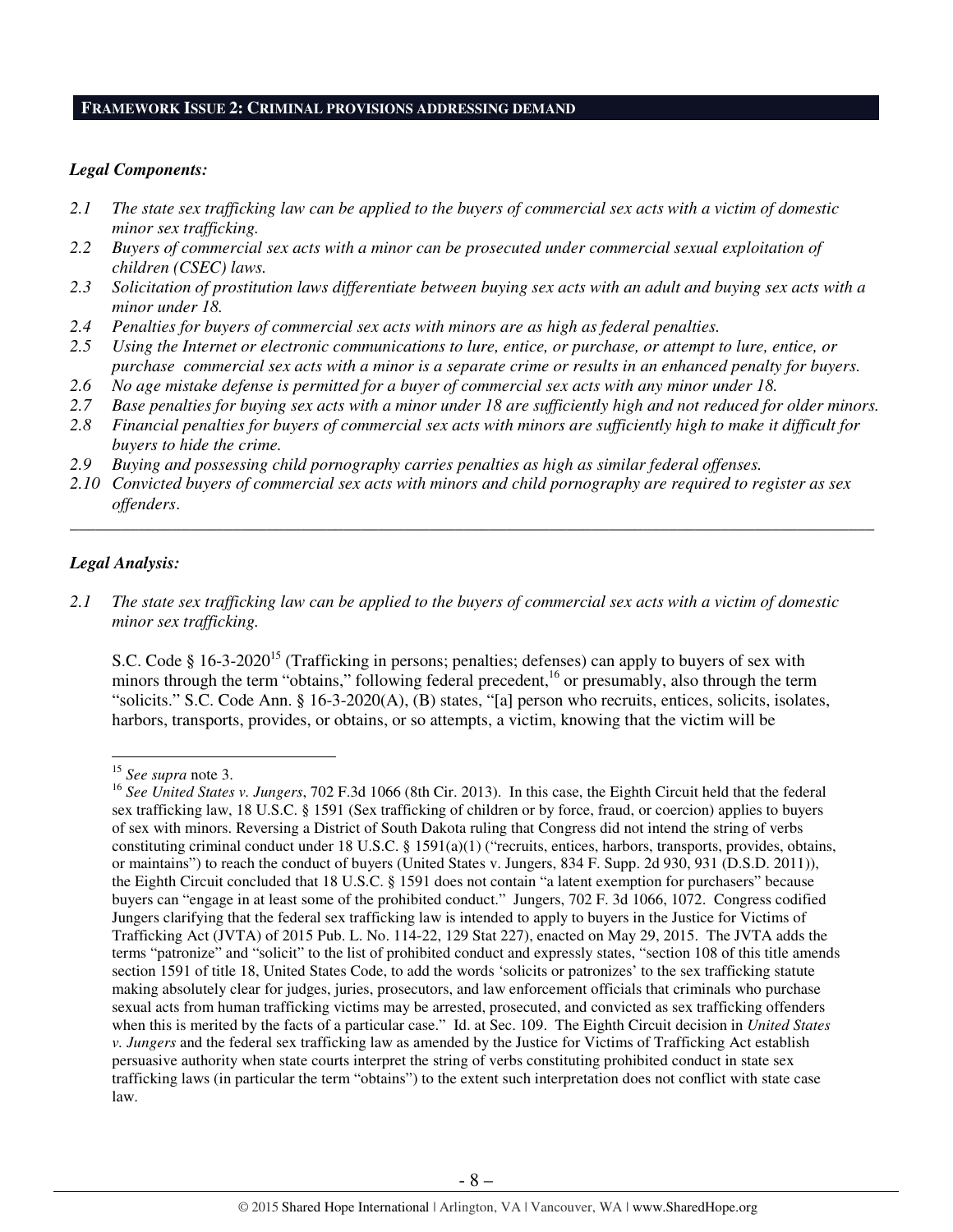subjected to sex trafficking…[or] for the purposes of sex trafficking…is guilty of trafficking in persons." Furthermore, subsection G states, "A person is considered a trafficker if he knowingly gives, agrees to give, or offers to give anything of value so that any person may engage in commercial sexual activity with another person when he knows that the other person is a victim of trafficking in persons." S.C. Code Ann. § 16-3-2020(G).

Also, sex trafficking is defined under S.C. Code Ann. §  $16-3-2010^{17}(7)$  (Definitions) as,

the recruitment, harboring, transportation, provision, or obtaining of a person for one of the following when it is induced by force, fraud, or coercion or the person performing the act is under the age of eighteen years and anything of value is given, promised to, or received, directly or indirectly, by another person:

- (a) criminal sexual conduct pursuant to Section 16-3-651;
- (b) criminal sexual conduct in the first degree pursuant to Section 16-3-652;
- (c) criminal sexual conduct in the second degree pursuant to Section 16-3-653;
- (d) criminal sexual conduct in the third degree pursuant to Section 16-3-654;
- (e) criminal sexual conduct with a minor pursuant to Section 16-3-655;
- (f) engaging a child for sexual performance pursuant to Section 16-3-810;

(g) producing, directing or promoting sexual performance by a child pursuant to Section 16- 3-820;

- (h) sexual battery pursuant to Section 16-3-651;
- (i) sexual conduct pursuant to Section 16-3-800; or
- (j) sexual performance pursuant to Section 16-3-800.
- 2.2.1 Recommendation: Amend S.C. Code § 16-3-2020 (Trafficking in persons; penalties; defenses) to clarify that buyer conduct is included as a violation of S.C. Code § 16-3-2020 (Trafficking in persons; penalties; defenses).
- *2.2 Buyers of commercial sex acts with a minor can be prosecuted under commercial sexual exploitation of children (CSEC) laws.*

S.C. Code Ann. § 16-15-425 (Participating in prostitution of a minor defined; defense; penalties) specifically targets those who buy sex with minors under 18. The statute states that "[a]n individual commits the offense of participating in the prostitution of a minor if he is not a minor and he patronizes a minor prostitute." S.C. Code Ann. § 16-15-425(A). The statute defines "patronizing a minor prostitute" as "(1) soliciting or requesting a minor to participate in prostitution; (2) paying or agreeing to pay a minor, either directly or through the minor's agent, to participate in prostitution; or (3) paying a minor, or the minor's agent, for having participated in prostitution, pursuant to a prior agreement." S.C. Code Ann. § 16-15-425(A). A minor is defined as a person under 18. S.C. Code Ann. § 16-15-375(3).

*2.3 Solicitation of prostitution laws differentiate between buying sex acts with an adult and buying sex acts with a minor under 18.* 

South Carolina's solicitation laws differentiate between buying sex with an adult and buying sex with a minor, with the crimes appearing in different code title sections. S.C. Code Ann. § 16-15-425 (Participating in prostitution of a minor defined; defenses; penalties) appears in Chapter 15, Article 3 (Obscenity, material harmful to minors, child exploitation, and child prostitution), whereas S.C. Code Ann. § 16-15-90 (Prostitution; lewdness, assignation and prostitution generally) falls within Chapter 15, Article 1, (Miscellaneous offenses). Buying sex with a minor is punishable as a Class F felony by imprisonment for 2–5 years, with the convicted offender ineligible for parole or a suspended sentence in

<sup>17</sup> *See supra* note 2.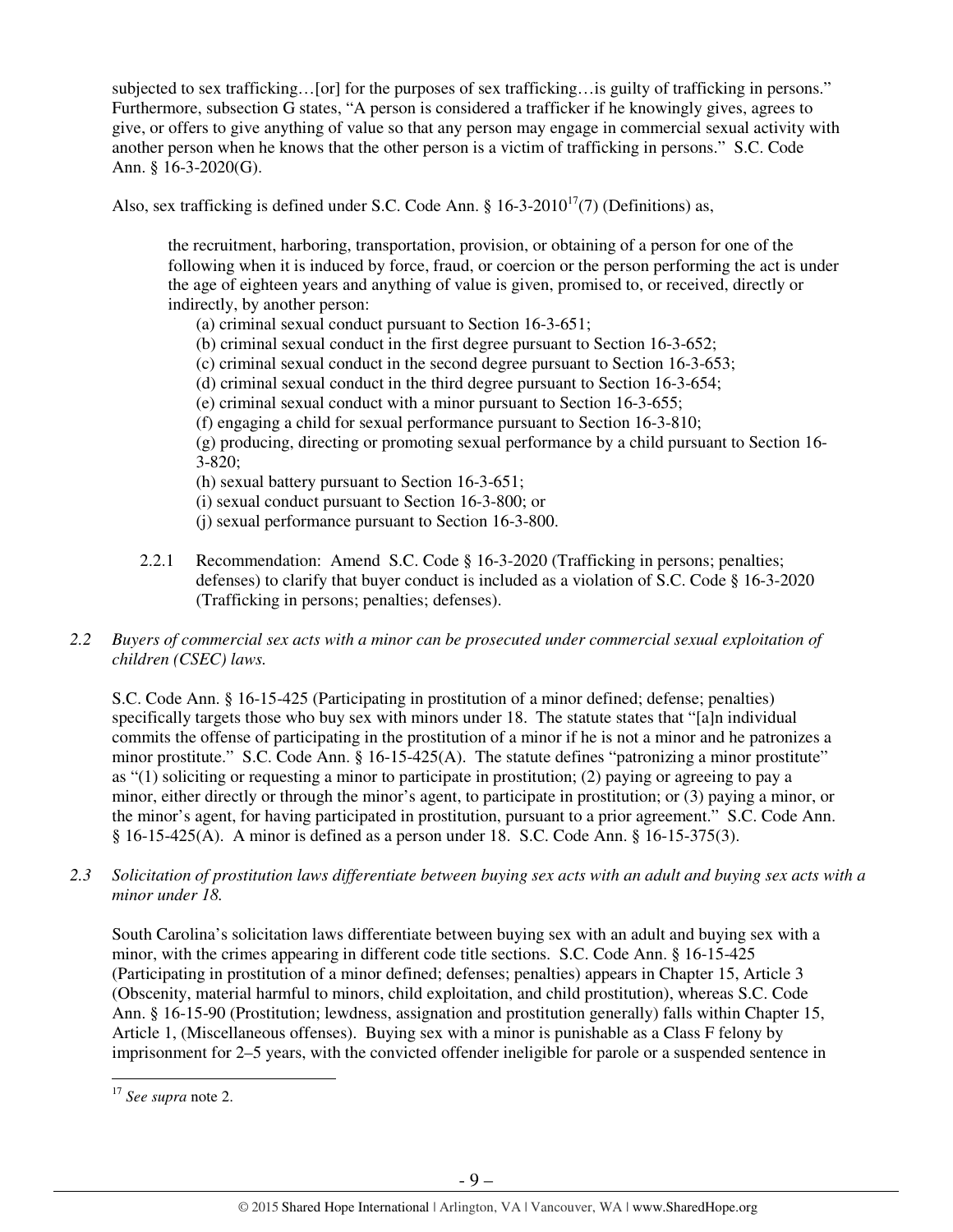the first two years. S.C. Code Ann. §§ 16-15-425(C), 16-1-90(F), 16-1-20(A)(6). In contrast the punishment for engaging in prostitution with an adult is punishable by a fine not to exceed \$200 or imprisonment up to 30 days for the first offense. S.C. Code Ann. § 16-15-110(1). For third and subsequent offenses, the crime is punishable by a fine not to exceed \$3,000, imprisonment for a minimum of one year, or both. S.C. Code Ann. § 16-15-110(3).

# *2.4 Penalties for buyers of commercial sex with minors are as high as those for federal trafficking offenders of domestic minor sex trafficking.*

A conviction for buying sex with a minor under S.C. Code Ann. § 16-15-425 (Participating in prostitution of a minor defined; defenses; penalties) is punishable by imprisonment for 2–5 years without eligibility for parole for 2 years. A buyer convicted under S.C. Code §  $16{\text -}3{\text -}2020^{18}$ (A) or (B) (Trafficking in persons; penalties; defenses) would face up to 15 years for a first conviction, up to 30 years for a second conviction and up to 45 years for a third or subsequent conviction, and may be sentenced to serve an additional 15 years consecutively if the victim is under the age of 18. S.C. Code §§ 16-3-2020(C)–(F).

In comparison, if the victim is under the age of 14, a conviction under the TVPA for child sex trafficking is punishable by 15 years to life imprisonment and a fine not to exceed \$250,000. 18 U.S.C. §§  $1591(b)(1)$ ,  $3559(a)(1)$ ,  $3571(b)(3)$ . If the victim is between the ages of  $14-17$ , a conviction is punishable by 10 years to life imprisonment and a fine not to exceed \$250,000. 18 U.S.C. §§ 1591(b)(2), 3559(a)(1), 3571(b)(3). A conviction is punishable by mandatory life imprisonment, however, if the buyer has a prior conviction for a federal sex offense<sup>19</sup> against a minor. 18 U.S.C. § 3559(e)(1). To the extent buyers can be prosecuted under other federal CSEC laws,<sup>20</sup> a conviction is punishable by penalties ranging from a fine not to exceed \$250,000 to life imprisonment and a fine not to exceed \$250,000.<sup>21</sup>

*2.5 Using the Internet or electronic communications to lure, entice, or purchase, or attempt to lure, entice, or purchase commercial sex acts with a minor is a separate crime or results in an enhanced penalty for buyers.* 

No specific statute or sentencing enhancement exists for using the Internet or electronic communications to purchase sex with a minor. The criminal solicitation statute, S.C. Code Ann. § 16-15-342(A) (Criminal solicitation of a minor; defenses; penalties), may apply to Internet or electronic solicitation as it states in l

<sup>20</sup> 18 U.S.C. §§ 2251A(b) (Selling or buying of children), 2251(a) (Sexual exploitation of children), 2423(a) (Transportation of a minor with intent for minor to engage in criminal sexual activity), 2422(a) (Coercion and enticement), 2252(a)(2), (a)(4) (Certain activities relating to material involving the sexual exploitation of minors). <sup>21</sup> 18 U.S.C. §§ 2251A(b) (conviction punishable by imprisonment for 30 years to life and a fine), 2251(e) (conviction punishable by imprisonment for 15–30 years and a fine), 2423(a) (conviction punishable by imprisonment for 10 years to life and a fine), 2422(a) (conviction punishable by a fine, imprisonment up to 20 years, or both),  $2252(a)(2)$ , (4) (stating that a conviction under subsection (a)(2) is punishable by imprisonment for 5–20 years and a fine, while a conviction under subsection (a)(4) is punishable by imprisonment up to 10 years, a fine, or both); *see also* 18 U.S.C §§ 3559(a)(1) (classifying all of the above listed offenses as felonies), 3571(b)(3) (providing a fine up to \$250,000 for any felony conviction).

<sup>18</sup> *See supra* note 3.

<sup>&</sup>lt;sup>19</sup> Pursuant to 18 U.S.C. § 3559(e)(2), "federal sex offense" is defined as

an offense under section 1591 [18 USCS § 1591] (relating to sex trafficking of children), 2241 [18 USCS § 2241] (relating to aggravated sexual abuse), 2242 [18 USCS § 2242] (relating to sexual abuse),  $2244(a)(1)$  [18 USCS §  $2244(a)(1)$ ] (relating to abusive sexual contact),  $2245$  [18 USCS § 2245] (relating to sexual abuse resulting in death), 2251 [18 USCS § 2251] (relating to sexual exploitation of children), 2251A [18 USCS § 2251A] (relating to selling or buying of children), 2422(b) [18 USCS § 2422(b)] (relating to coercion and enticement of a minor into prostitution), or 2423(a) [18 USCS  $\S$  2423(a)] (relating to transportation of minors).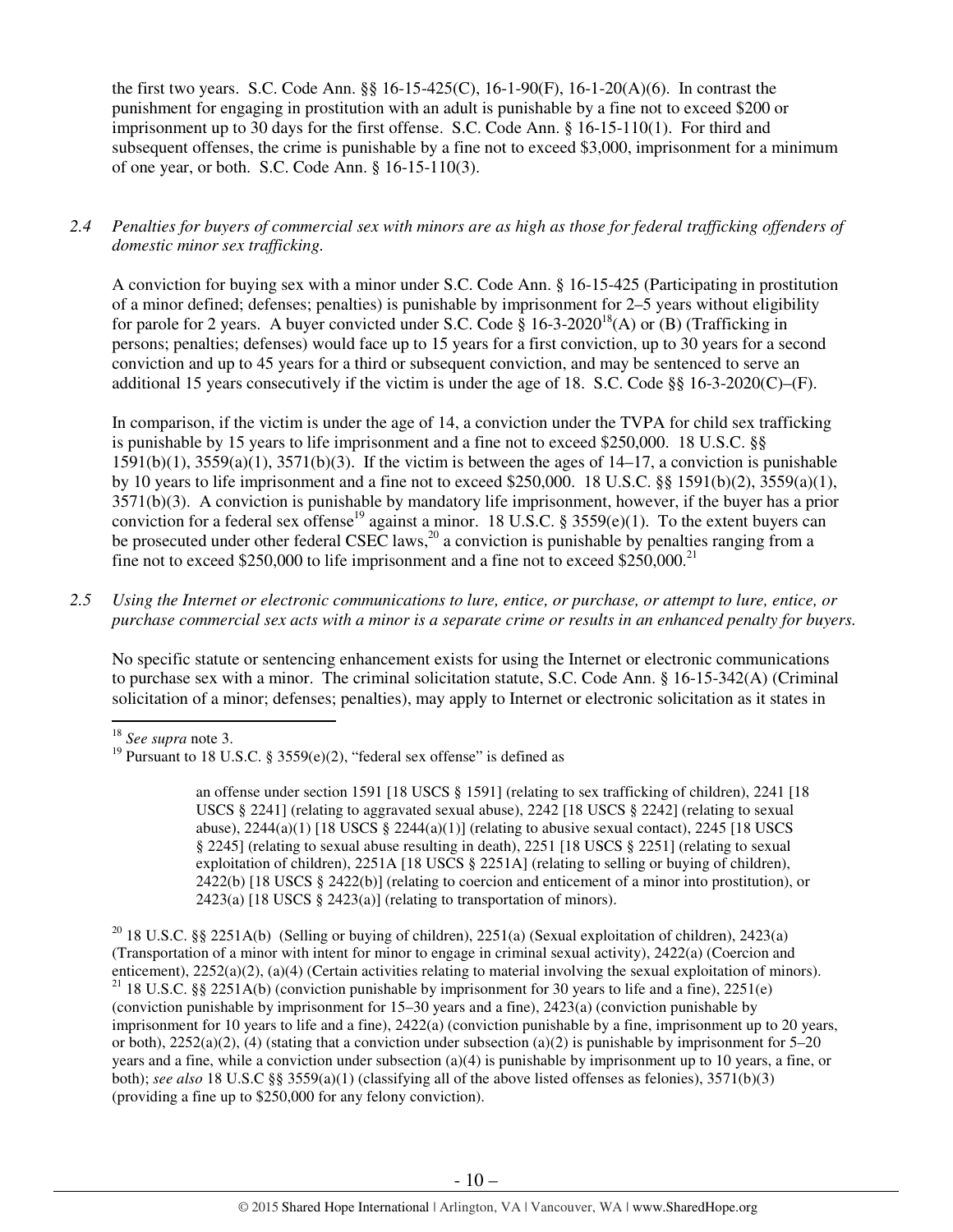part that "[a] person eighteen years of age or older commits the offense of criminal solicitation of a minor if he knowingly contacts or communicates with, or attempts to contact or communicate with, a person who is under the age of eighteen, or a person reasonably believed to be under the age of eighteen, for the purpose of or with the intent of persuading, inducing, enticing, or coercing the person to engage or participate in a sexual activity as defined in Section 16-15-375(5) . . . or with the intent to perform a sexual activity in the presence of the person under the age of eighteen, or person reasonably believed to be under the age of eighteen." A conviction under this section is punishable as a Class E felony by imprisonment up to 10 years, a fine up to \$5,000, or both. S.C. Code Ann. §§ 16-15-342(E), 16-1-90(E),  $16-1-20(A)(5)$ .

- 2.5.1 Recommendation: Amend S.C. Code Ann. § 16-15-342 (Criminal solicitation of a minor; defenses; penalties) to specifically criminalize, with an enhanced penalty, the use of the Internet or electronic communications to lure, entice, or recruit a minor for purposes of commercial sexual exploitation.
- *2.6 No age mistake defense is permitted for a buyer of commercial sex acts with any minor under 18.*

S.C. Code Ann. § 16-15-425(B) (Participating in prostitution of a minor defined; defenses; penalties) precludes a mistake of age defense by stating, "Mistake of age is not a defense to a prosecution under this section."

Likewise, S.C. Code Ann. § 16-15-405(C) (Second degree sexual exploitation of a minor defined; presumptions; defenses; penalties) specifically states that "[m]istake of age is not a defense to a prosecution under this section."

Pursuant to S.C. Code Ann. § 16-3-830 (Reasonable belief as to majority of child as affirmative defense), "[i]t is an affirmative defense to a prosecution under this article [Sexual performance by children] that the defendant, in good faith, reasonably believed that the person who engaged in the sexual conduct was eighteen years of age or older."

Pursuant to S.C. Code Ann. §  $16-3-2020^{22}$ (K)(5) (Trafficking in persons; penalties; defenses), a buyer charged with trafficking under S.C. Code Ann. § 16-3-2020 would be barred from asserting a defense concerning "mistake as to the victim's age, even if the mistake is reasonable." S.C. Code Ann. § 16-3-  $2020^{23}$ (K) states,

Evidence of the following facts or conditions do not constitute a defense in a prosecution for a violation of [Article 19, Trafficking in Persons], nor does the evidence preclude a finding of a violation:  $\dots$  (5) mistake as to the victim's age, even if the mistake is reasonable.

However, subsection (G), when read alone, implies a mistake of age defense would be permissible; S.C. Code Ann. § 16-3-2020(G) states, "A person is considered a trafficker if he knowingly gives, agrees to give, or offers to give anything of value so that any person may engage in commercial sexual activity with another person when he knows that the other person is a victim of trafficking in persons." Since South Carolina's human trafficking statute criminalizes sex trafficking of minors without requiring means of force, fraud or coercion, an unrestricted requirement that the buyer have knowledge that the person is a trafficking victim implicates a mistake of age defense would be permissible when the victim is a minor. S.C. Code Ann. §§ 16-3-2010 (7), 16-3-2020(G). However, subsection (K) applies to the entire article and expressly bars a mistake of age defense. S.C. Code Ann. § 16-3-2020(K).

*2.7 Base penalties for buying sex acts with a minor under 18 are sufficiently high and not reduced for older minors.* 

<sup>22</sup> *See supra* note 3.

<sup>23</sup> *See supra* note 3.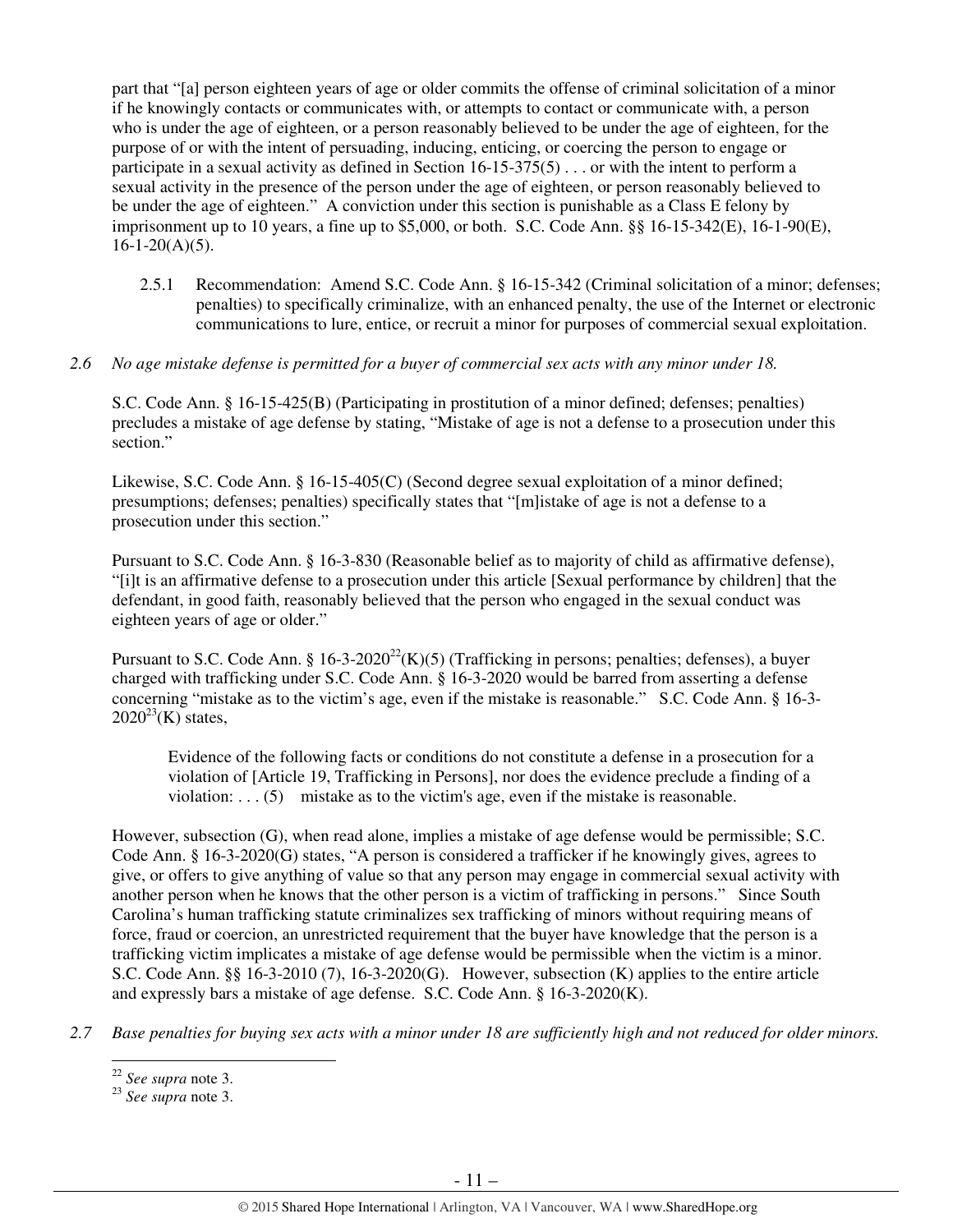S.C. Code Ann. § 16-15-425 (Participating in prostitution of a minor defined; defenses; penalties) provides the same penalty for buying sex with any minor, which is defined as any person under 18 years. S.C. Code Ann. § 16-15-375(3). A conviction is punishable by imprisonment for 2–5 years, without the possibility of parole or suspended sentence for the first 2 years. S.C. Code Ann. §§ 16-15-425(C), 16-1- 90(F), 16-1-20(A)(6).

S.C. Code Ann. § 16-15-342 (Criminal solicitation of a minor; defenses; penalties), which includes communicating with a person under 18 to "engage or participate in a sexual activity as defined in Section  $16$ -15-375(5)<sup>24</sup>... or with the intent to perform a sexual activity in the presence of the person under the age of eighteen," also carries the same penalty for offenders against all minors under 18. A violation is punishable by imprisonment for 10 years, a fine not to exceed \$5,000, or both. S.C. Code Ann. §§ 16-15- 342(A), (E), 16-1-90(E), 16-1-20(A)(5).

However, if convicted under S.C. Code § 16-3-2020<sup>25</sup>(C), (D), (E), (F) (Trafficking in persons; penalties; defenses) for an offense against a minor under 18, a buyer faces up to 15 years for a first conviction, up to 30 years for a second conviction and up to -45 years for a third or subsequent offense, and an additional 15 years to be served consecutively if the victim is under the age of 18.

## *2.8 Financial penalties for buyers of commercial sex acts with minors are sufficiently high to make it difficult for buyers to hide the crime.*

A buyer convicted under S.C. Code Ann. § 16-3-2020<sup>26</sup> (Trafficking in persons; penalties; defenses) may face severe financial penalties including mandatory restitution and asset forfeiture.<sup>27</sup> A victim of trafficking is entitled to all of the benefits, rights, and compensation granted pursuant to Section 16-3- 1110 (Definitions). S.C. Code Ann. §§ 16-3-2020(I), 16-3-2070. A convicted buyer would have to pay mandatory restitution to the victim or the victim's family. S.C. Code Ann. § 16-3-2040.<sup>28</sup> Under S.C. Code Ann. § 16-3-2040(D) (Restitution for victims of trafficking), restitution "means payment for all injuries, specific losses, and expenses, including, but not limited to, attorney's fees, sustained by a crime victim resulting from an offender's criminal conduct pursuant to Section 16-3-1110(12)(a) [Definitions]. In addition, the court may order an amount representing the value of the victim's labor or services."

Accordingly, under S.C. Code Ann. § 16-3-1110(12)(a),

"Restitution" means payment for all injuries, specific losses, and expenses sustained by a crime victim resulting from an offender's criminal conduct. It includes, but is not limited to: (i) medical and psychological counseling expenses; (ii) specific damages and economic losses; (iii) funeral expenses and related costs; (iv) vehicle impoundment fees; (v) child care costs; and (vi) transportation related to a victim's participation in the criminal justice process."

A trafficker may also be ordered to pay restitution to a victim's spouse, issue, descendants, or estate if "the victim of trafficking dies as a result of being trafficked." S.C. Code Ann. § 16-3-2040(B).

<sup>24</sup> *See supra* note 10.

<sup>25</sup> *See supra* note 3.

<sup>26</sup> *See supra* note 3.

<sup>&</sup>lt;sup>27</sup> See infra Section 3.4 for a comprehensive description of the financial penalties resulting from a violation of S.C. Code Ann. § 16-3-2020.

<sup>&</sup>lt;sup>28</sup> Here and elsewhere in this report that S.C. Code Ann. § 16-3-2040 is quoted or cited, it has been updated to reflect the amendments added by the enactment of Senate Bill 183. S.183, 121st Gen. Assemb., Reg. Sess. (S.C. 2015) (Effective June 8, 2015).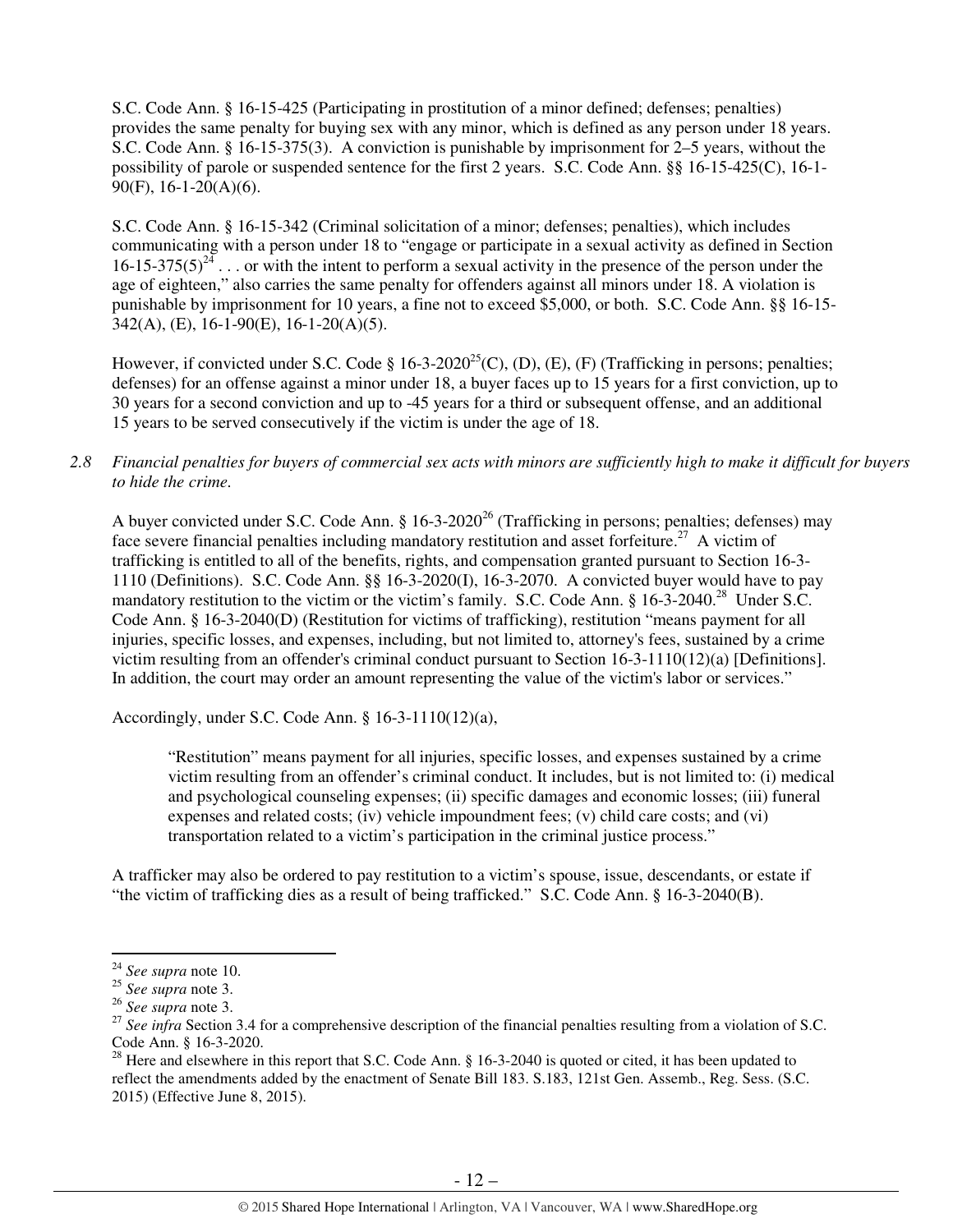Any property related to or profited by the crime could be subject to civil forfeiture at the discretion of the court. S.C. Code Ann. § 16-3-2090 (Forfeiture). Under S.C. Code Ann. § 16-3-2090(A)(1), the following items are subject to forfeiture:

- (a) all monies used, or intended for use, in violation of Section 16-3-2020;
- (b) all property constituting the proceeds obtained directly or indirectly, for a violation of Section 16- 3-2020;
- (c) all property derived from the proceeds obtained, directly or indirectly, from any sale or exchange for pecuniary gain from a violation of Section 16-3-2020;
- (d) all property used or intended for use, in any manner or part, to commit or facilitate the commission of a violation for pecuniary gain of Section 16-3-2020;
- (e) all books, records, and research products and materials, including formulas, microfilm, tapes, and data which are used, or which have been positioned for use, in violation of Section 16-3-2020;
- (f) all conveyances including, but not limited to, trailers, aircraft, motor vehicles, and watergoing vessels, which are used or intended for use unlawfully to conceal or transport or facilitate a violation of Section 16-3-2020. No motor vehicle may be forfeited to the State under this item unless it is used, intended for use, or in any manner facilitates a violation of Section 16-3-2020;
- (g) all property including, but not limited to, monies, negotiable instruments, securities, or other things of value furnished or intended to be furnished by any person in exchange for any kind of services under Section 16-3-2020, and all proceeds including, but not limited to, monies, and real and personal property traceable to any exchange under Section 16-3-2020; and
- (h) overseas assets of persons convicted of trafficking in persons also are subject to forfeiture to the extent they can be retrieved by the government.

…

Seizure is permitted by process, or without process under S.C. Code Ann. § 16-3-2090(A)(2) which provides:

- (a) seizure is incident to an arrest or a search under a search warrant or an inspection under an administrative inspection warrant;
- (b) property subject to seizure has been the subject of a prior judgment in favor of the State in a criminal injunction or forfeiture proceeding based upon under Section 16-3-2020;
- (c) the investigating agency has probable cause to believe that the property is directly or indirectly dangerous to health of safety; or
- (d) the investigating agency has probable cause to believe that the property was used or is intended to be used in violation of Section 16-3-2020.

In addition, buyers are subject to discretionary criminal asset forfeiture. The asset forfeiture law within Chapter 15, Article 3 (Obscenity, material harmful to minors, child exploitation, and child prostitution) allows for forfeiture for some crimes a buyer may commit. S.C. Code Ann. § 16-15-445(A) (Seizure and forfeiture of equipment used in committing violation; hearing; disposition of forfeited property; allocation of sale proceeds) states,

All equipment used directly by a person in committing a violation of Sections 16-15-305 [Disseminating, procuring or promoting obscenity unlawful], 16-15-342 [Criminal solicitation of a minor; defenses; penalties], 16-15-395 [First degree sexual exploitation of a minor defined; presumptions; defenses; penalties], 16-15-405 [Second degree sexual exploitation of a minor defined; presumptions; defenses; penalties], or 16-15-410 [Third degree sexual exploitation of a minor defined], including necessary software, may be seized by the law enforcement agency making the arrest and ordered forfeited by the court in which the conviction was obtained.

Seizure of the property may be executed at the time of arrest by the arresting agency. S.C. Code Ann. § 16-15-445(A). Disposition of forfeited property is governed by S.C. Code Ann. § 16-15-445(C), which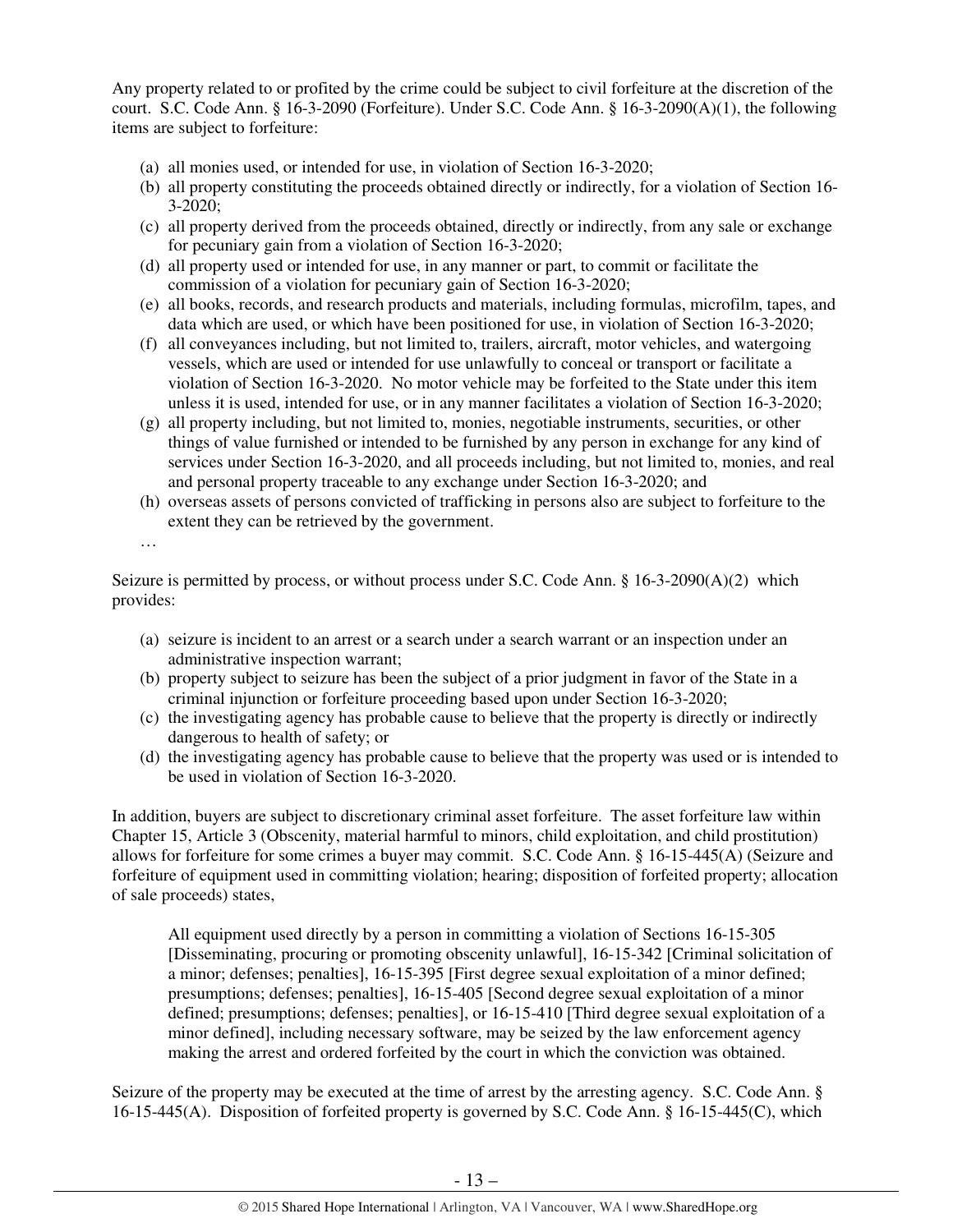[P]roperty forfeited pursuant to court order must be destroyed by the arresting law enforcement agency, unless that law enforcement agency can show good cause for retaining the property. Ownership of property so retained vests in the arresting law enforcement agency which may use the property in the performance of its duties, destroy it, or sell it at public auction. Retained property may be sold at public auction . . . After payment of the expenses of the auction, one-half of the net proceeds may be retained by the arresting law enforcement agency, and one-half must be remitted to the State Treasurer for deposit to the credit of the Victim's Compensation Fund.

## Pursuant to S.C. Code Ann. § 16-3-2090(B)(7),

- (7) Disposition of forfeited property under this section must be accomplished as follows:
	- (a) Property forfeited under this subsection shall first be applied to payment to the victim. The return of the victim to his home country or other absence of the victim from the jurisdiction shall not prevent the victim from receiving compensation.
	- (b) The victim and the South Carolina Victims' Compensation Fund shall each receive onefourth, and law enforcement shall receive one-half of the value of the forfeited property.
	- (c) If no victim is named, or reasonable attempts to locate a named victim for forfeiture and forfeiture fails, then all funds shall revert to the South Carolina Victims' Compensation Fund and law enforcement to be divided equally.
	- (d) If federal law enforcement becomes involved in the investigation, they shall equitably split the share local law enforcement receives under this section, if they request or pursue any of the forfeiture. The equitable split must be pursuant to 21 U.S.C. Section 881(e)(1)(A) and (e)(3), 18 U.S.C. Section 981(e)(2), and 19 U.S.C. Section 1616a.

Otherwise, most crimes that buyers of commercial sex can be charged with, including the CSEC offense under S.C. Code Ann. § 16-15-425 (Participating in prostitution of a minor defined; defenses; penalties), do not have financial penalties and S.C. Code § 16-3-2020 (Trafficking in Persons) do not impose a mandatory fine. However, the non-commercial offense under S.C. Code Ann. § 16-15-342(E) (Criminal solicitation of a minor; defenses; policies), includes soliciting a minor for sexual purposes and subjects a buyer to a possible fine not to exceed \$5,000.

- 2.8.1. Recommendation: Amend S.C. Code § 16-3-2020 (Trafficking in persons; penalties; defenses) and other CSEC offenses, such as S.C. Code Ann. § 16-15-425 (Participating in prostitution of a minor defined; defenses; penalties), to include significant mandatory fines and amend S.C. Code Ann. § 16-15-342(E) (Criminal solicitation of a minor; defenses; penalties) to raise the fine and make it mandatory in cases of commercial sexual exploitation of a child.
- *2.9 Buying and possessing child pornography carries penalties as high as similar federal offenses.*

A buyer of child pornography can be charged under S.C. Code Ann. § 16-15-405 (Second degree sexual exploitation of a minor defined; presumptions; defense; penalties), which states in part, "(A) An individual commits the offense of second degree sexual exploitation of a minor if, knowing the character or content of the material, he: . . . (2) distributes, transports, exhibits, receives, sells, purchases, exchanges, or solicits material that contains a visual representation of a minor engaged in sexual activity or appearing in a state of sexually explicit nudity when a reasonable person would infer the purpose is sexual stimulation." S.C. Code Ann. §  $16-15-405(A)(2)$ . A violation of this statute is punishable by imprisonment for 2–10 years and the offender will not be eligible for parole or a suspended sentence for the first 2 years of the sentence. S.C. Code Ann. § 16-15-405(D).

Additionally, a buyer could be charged with S.C. Code Ann. § 16-15-410 (Third degree sexual exploitation of a minor defined; penalties; exception), which states in subsection (A), "An individual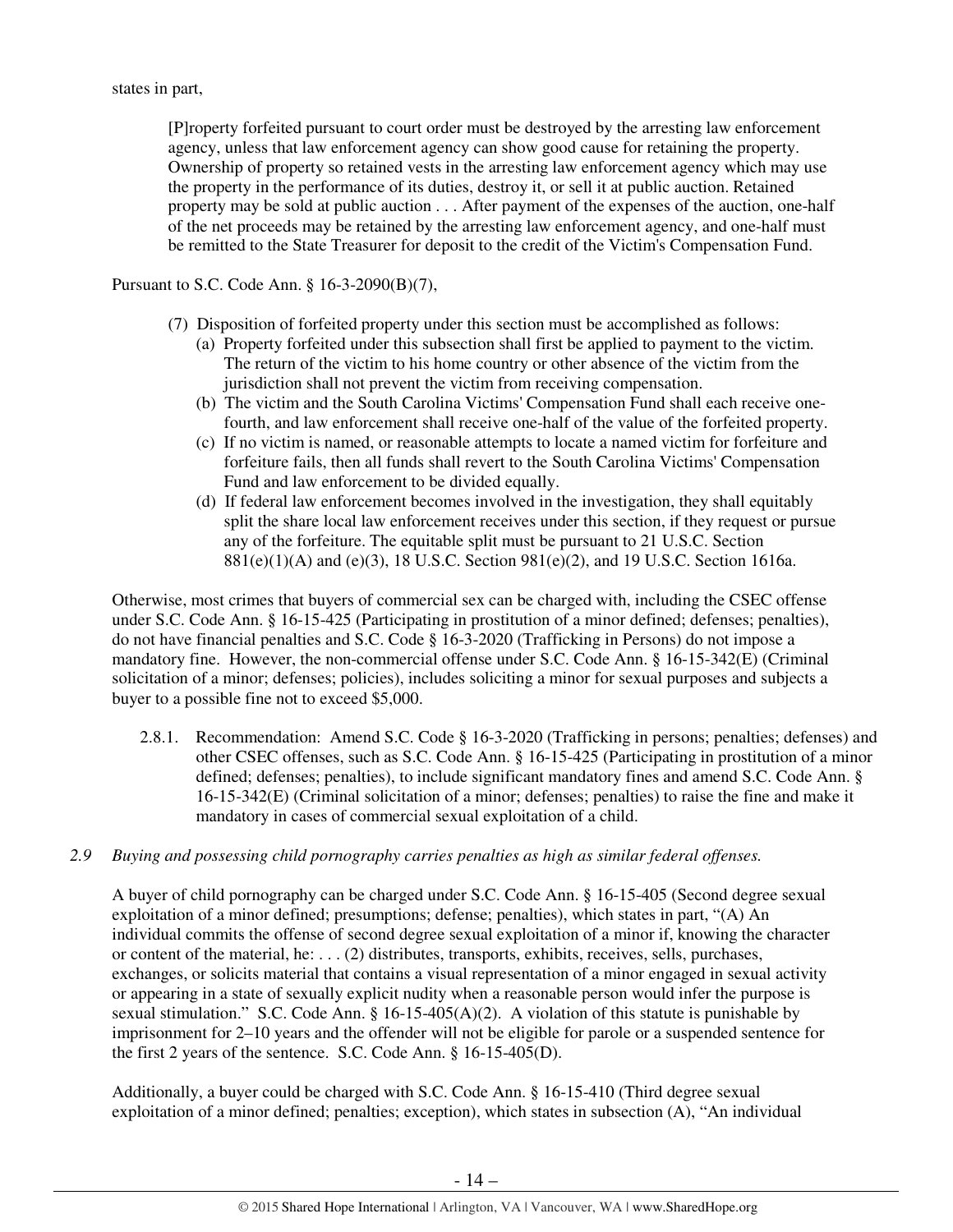commits the offense of third degree sexual exploitation of a minor if, knowing the character or content of the material, he possesses material that contains a visual representation of a minor engaging in sexual activity or appearing in a state of sexually explicit nudity when a reasonable person would infer the purpose is sexual stimulation." A violation of this statute is punishable by imprisonment up to 10 years. S.C. Code Ann. § 16-15-410(C).

In comparison, a federal conviction for possession of child pornography<sup>29</sup> is generally punishable by imprisonment for 5–20 years and a fine not to exceed \$250,000.<sup>30</sup> Subsequent convictions, however, are punishable by imprisonment up to 40 years and a fine not to exceed \$250,000.<sup>31</sup>

## *2.10 Convicted buyers of commercial sex acts with minors and child pornography are required to register as sex offenders*.

In South Carolina, a buyer must register when convicted of various offenses related to domestic minor sex trafficking, pursuant to S.C. Code Ann.  $\S 23-3-430^{32}$  (Sex offender registry; convictions and not guilty by reason of insanity findings requiring registration). Specifically, registration is required for, among other things, a violation of S.C. Code Ann. § 16-3-2020 (Trafficking in persons; penalties; defenses ) and any offense falling within Title 16, Chapter 15, Article 3 (Obscenity, material harmful to minors, child exploitation, and child prostitution) when a minor is involved, which includes S.C. Code Ann. § 16-15- 425 (Participating in prostitution of a minor; defense; penalties) and § 16-15-342 (Criminal solicitation of a minor; defenses; penalties). S.C. Code Ann.§ 23-3-430(A), (C)(13), (17).

<sup>&</sup>lt;sup>29</sup> 18 U.S.C. §§ 2252(a)(2), (a)(4) (Certain activities relating to material involving the sexual exploitation of minors),  $2252A(a)(2)–(3)$  (Certain activities relating to material constituting or containing child pornography), 1466A(a), (b) (Obscene visual representations of the sexual abuse of children).

 $30$  18 U.S.C. §§ 2252(b) (stating that a conviction under subsection (a)(2) is punishable by imprisonment for 5–20 years and a fine, while a conviction under subsection (a)(4) is punishable by imprisonment up to 10 years, a fine, or both), 2252A(b)(1) (a conviction is punishable by imprisonment for 5–20 years and a fine), 1466A(a), (b) (stating that a conviction under subsection (a) is "subject to the penalties provided in section  $2252A(b)(1)$ ," imprisonment for 5–20 years and a fine, while a conviction under subsection (b) is "subject to the penalties provided in section 2252A(b)(2)," imprisonment up to 10 years, a fine, or both); *see also* 18 U.S.C. §§ 3559(a)(1) (classifying all of the above listed offenses as felonies), 3571(b)(3) (providing a fine up to \$250,000 for any felony conviction).

 $31$  18 U.S.C. §§ 2252(b) (stating if a person has a prior conviction under subsection (a)(2), or a list of other statutes, a conviction is punishable by a fine and imprisonment for 15–40 years, but if a person has a prior conviction under subsection (a)(4), or a list of other statutes, a conviction is punishable by a fine and imprisonment for  $10-20$  years),  $2252A(b)(1)$  (stating if a person has a prior conviction under subsection (a)(2), (a)(3), or a list of other statutes, a conviction is punishable by a fine and imprisonment for  $15-40$  years),  $1466A(a)$ , (b) (stating that the penalty scheme for section 2252A(b) applies); *see also* 18 U.S.C. §§ 3559(a)(1) (classifying all of the above listed offenses as felonies), 3571(b)(3) (providing a fine up to \$250,000 for any felony conviction).

 $\frac{32}{32}$  Here and elsewhere in this report that S.C. Code Ann. § 23-3-430 is quoted or cited, it has been updated to reflect the amendments added by the enactment of Senate Bill 196. S.196, 121st Gen. Assemb., Reg. Sess. (S.C. 2015) (Effective Apr. 2, 2015).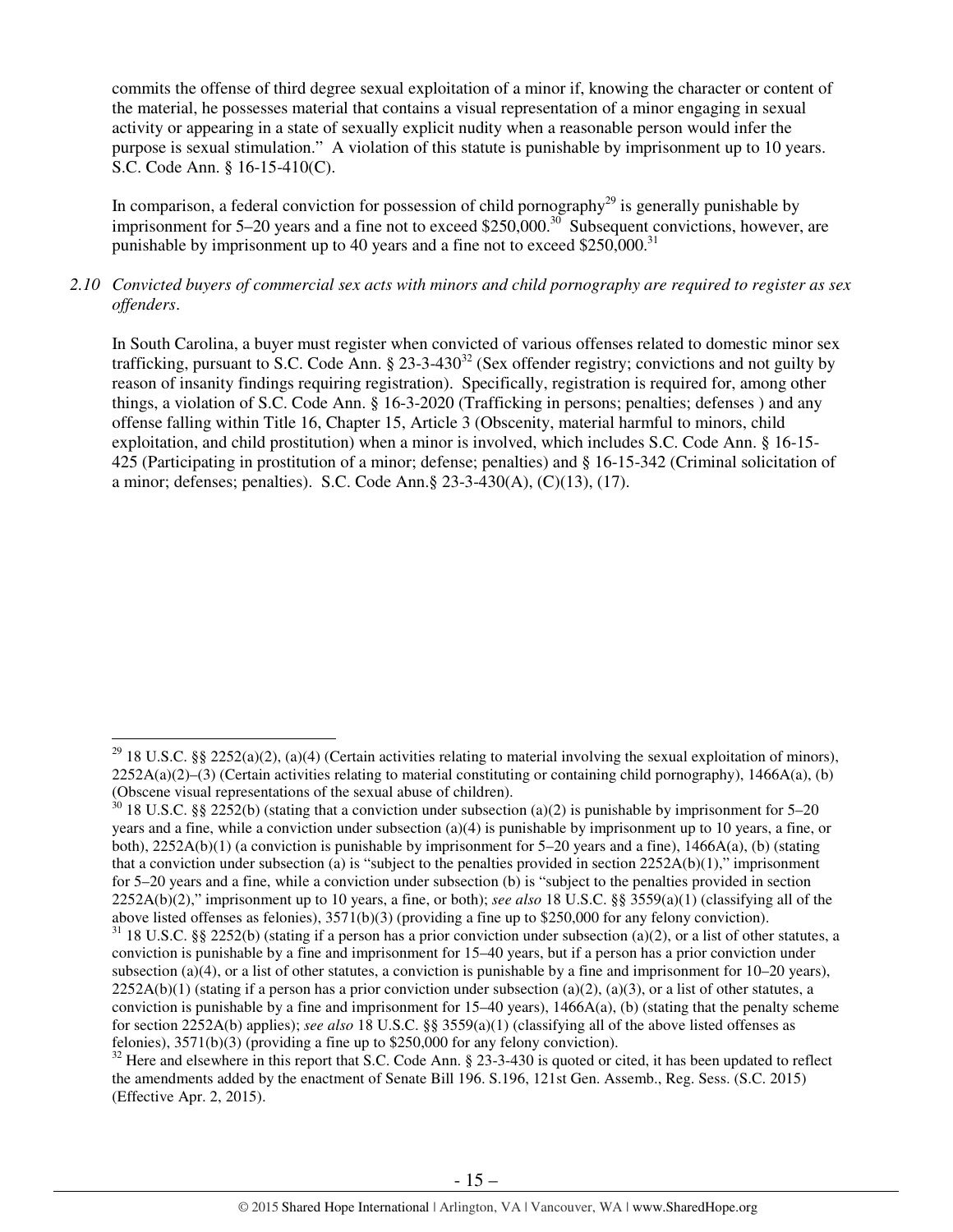## **FRAMEWORK ISSUE 3: CRIMINAL PROVISIONS FOR TRAFFICKERS**

## *Legal Components:*

- *3.1 Penalties for trafficking a child for sexual exploitation are as high as federal penalties.*
- *3.2 Creating and distributing child pornography carries penalties as high as similar federal offenses.*
- *3.3 Using the Internet or electronic communications to lure, entice, recruit, or sell commercial sex acts with a minor is a separate crime or results in an enhanced penalty for traffickers.*
- *3.4 Financial penalties for traffickers, including asset forfeiture, are sufficiently high.*
- *3.5 Convicted traffickers are required to register as sex offenders.*
- *3.6 Laws relating to termination of parental rights for certain offenses include sex trafficking or commercial sexual exploitation of children (CSEC) offenses in order to remove the children of traffickers from their control and potential exploitation.*

*\_\_\_\_\_\_\_\_\_\_\_\_\_\_\_\_\_\_\_\_\_\_\_\_\_\_\_\_\_\_\_\_\_\_\_\_\_\_\_\_\_\_\_\_\_\_\_\_\_\_\_\_\_\_\_\_\_\_\_\_\_\_\_\_\_\_\_\_\_\_\_\_\_\_\_\_\_\_\_\_\_\_\_\_\_\_\_\_\_\_\_\_\_\_* 

# *Legal Analysis:*

*3.1 Penalties for trafficking a child for sexual exploitation are as high as federal penalties.* 

S.C. Code Ann. § 16-3-2020<sup>33</sup>(A), (B) (Trafficking in persons; penalties; defenses) states that "[a] person who recruits, entices, solicits, isolates, harbors, transports, provides, or obtains, or so attempts, a victim, knowing that the victim will be subjected to sex trafficking . . . [or] for the purposes of sex trafficking . . . through any means . . . is guilty of trafficking in persons." A first offense is a felony, punishable by up to 15 years' imprisonment. S.C. Code Ann. § 16-3-2020(C). A second offense is a felony, punishable by up to 30 years' imprisonment. S.C. Code Ann. § 16-3-2020(D). A third or subsequent offense is a felony punishable by up to 45 years' imprisonment. S.C. Code Ann. § 16-3-2020(E). If the victim of such an offense is under the age of eighteen, "an additional term of fifteen years may be imposed in addition and must be consecutive" to the penalties listed above. S.C. Code Ann.  $\S 16-3-2020(F)$ .<sup>34</sup>

Under S.C. Code Ann. § 16-15-415 (Promoting prostitution of a minor defined; defenses; penalties), "(A) An individual commits the offense of promoting prostitution of a minor if he knowingly: (1) entices, forces, encourages, or otherwise facilitates a minor to participate in prostitution; or (2) supervises, supports, advises, or promotes the prostitution of or by a minor." A conviction under this statute is a Class C felony punishable by imprisonment for 3–20 years. S.C. Code Ann. §§ 16-15-415(A), (C), 16-1-  $90(C)$ ,  $16-1-20(A)(3)$ . The trafficker is not eligible for parole or suspended sentence during the first 3 years. S.C. Code Ann. § 16-15-415(C).

S.C. Code Ann. § 16-15-395(A) (First degree sexual exploitation of a minor defined; presumption; defenses; penalties), which includes when a person "uses, employs, induces, coerces, encourages, or facilitates a minor to engage in or assist others to engage in sexual activity or appear in a state of sexually explicit nudity when a reasonable person would infer the purpose is sexual stimulation for a live performance or for the purpose of producing material that contains a visual representation depicting this activity," is a Class C felony punishable by imprisonment for 3–20 years. S.C. Code Ann. §§ 16-15- 395(A), (D), 16-1-90(C), 16-1-20(A)(3). The trafficker would not be eligible for parole or suspended sentence in the first 3 years. S.C. Code Ann. § 16-15-395(D).

S.C. Code Ann. § 16-3-810 (Engaging child for sexual performance; penalty), a Class C felony, criminalizes, among other things, employing or inducing a child less than 18 "to engage in a sexual

<sup>33</sup> *See supra* note 3.

<sup>&</sup>lt;sup>34</sup> See supra note 7 for a discussion regarding the inclusion and ramifications of listing the offense of Trafficking in Persons as a "most serious offense."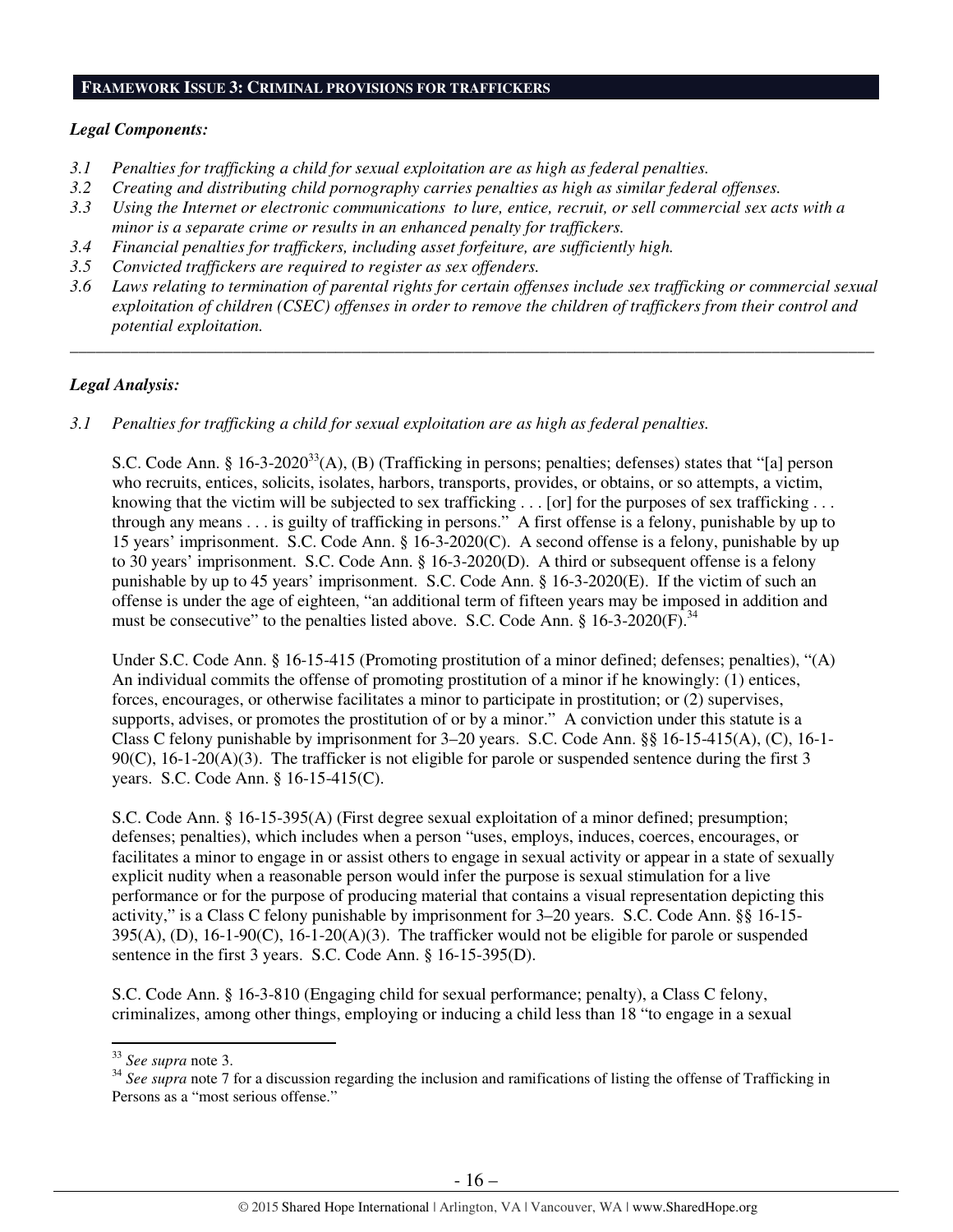performance." S.C. Code Ann. §§ 16-3-810(a), 16-1-90(C). A violation of this section is punishable by imprisonment for a maximum of 20 years. S.C. Code Ann. §§ 16-3-810(b), 16-3-653(2), 16-1-90(C), 16-  $1-20(A)(3)$ .

Lastly, a trafficker can be found guilty of the Class E felony under S.C. Code Ann. § 16-15-342 (Criminal solicitation of a minor; defenses; penalties), "if he knowingly contacts or communicates with, or attempts to contact or communicate with, a person who is under the age of eighteen, or a person reasonably believed to be under the age of eighteen, for the purpose of or with the intent of persuading, inducing, enticing, or coercing the person to engage or participate in a sexual activity as defined in Section 16-15- 375(5) . . . or with the intent to perform a sexual activity in the presence of the person under the age of eighteen, or person reasonably believed to be under the age of eighteen." A violation of this section is a Class E felony punishable by imprisonment up to 10 years, a fine not to exceed \$5,000, or both. S.C. Code Ann. §§ 16-15-342(A), (E), 16-1-90(E), 16-1-20(A)(5).

In comparison, if the victim is under the age of 14, a conviction under the Trafficking Victims Protection Act (TVPA) for child sex trafficking is punishable by 15 years to life imprisonment and a fine not to exceed \$250,000. 18 U.S.C. §§ 1591(b)(1), 3559(a)(1), 3571(b)(3). If the victim is between the ages of 14–17, a conviction is punishable by 10 years to life imprisonment and a fine not to exceed \$250,000. 18 U.S.C. §§ 1591(b)(2),  $3559(a)(1)$ ,  $3571(b)(3)$ . A conviction is punishable by mandatory life imprisonment, however, if the trafficker has a prior conviction for a federal sex offense<sup>35</sup> against a minor.

# *3.2 Creating and distributing child pornography carries penalties as high as similar federal offenses*.

Under S.C. Code Ann. § 16-3-810 (Engaging child for sexual performance; penalty), a person who "employ[s], authorize[s], or induce[s] a child younger than eighteen years of age to engage in a sexual performance" is guilty of second degree criminal sexual conduct, which is punishable by imprisonment up to 20 years. S.C. Code Ann. §§ 16-3-810, 16-3-653(2).

Similarly, under S.C. Code Ann. § 16-15-405 (Second degree sexual exploitation of a minor defined; presumptions; defenses; penalties), a person who, among other things,

knowing the character or content of the material, . . . records, photographs, films, develops, duplicates, produces, or creates digital electronic file material that contains a visual representation of a minor engaged in sexual activity or appearing in a state of sexually explicit nudity when a reasonable person would infer the purpose is sexual stimulation

will face between 2 and 10 years imprisonment. S.C. Code Ann. § 16-15-405(A)(1), (D). The offender will not be eligible for parole or suspended sentence for the first 2 years. S.C. Code Ann. § 16-15-405(D).

In comparison, if the victim is under the age of 14, a conviction under the TVPA for child sex trafficking is punishable by 15 years to life imprisonment and a fine not to exceed \$250,000. 18 U.S.C. §§  $1591(b)(1)$ ,  $3559(a)(1)$ ,  $3571(b)(3)$ . If the victim is between the ages of  $14-17$ , a conviction is punishable by 10 years to life imprisonment and a fine not to exceed \$250,000. 18 U.S.C. §§ 1591(b)(2), 3559(a)(1), 3571(b)(3). A conviction is punishable by mandatory life imprisonment, however, if the trafficker has a prior conviction for a federal sex offense<sup>36</sup> against a minor. Additionally, a federal conviction for

<sup>35</sup> *See supra* note 19 for the definition of "federal sex offense."

<sup>36</sup> *See supra* note 19 for the definition of "federal sex offense."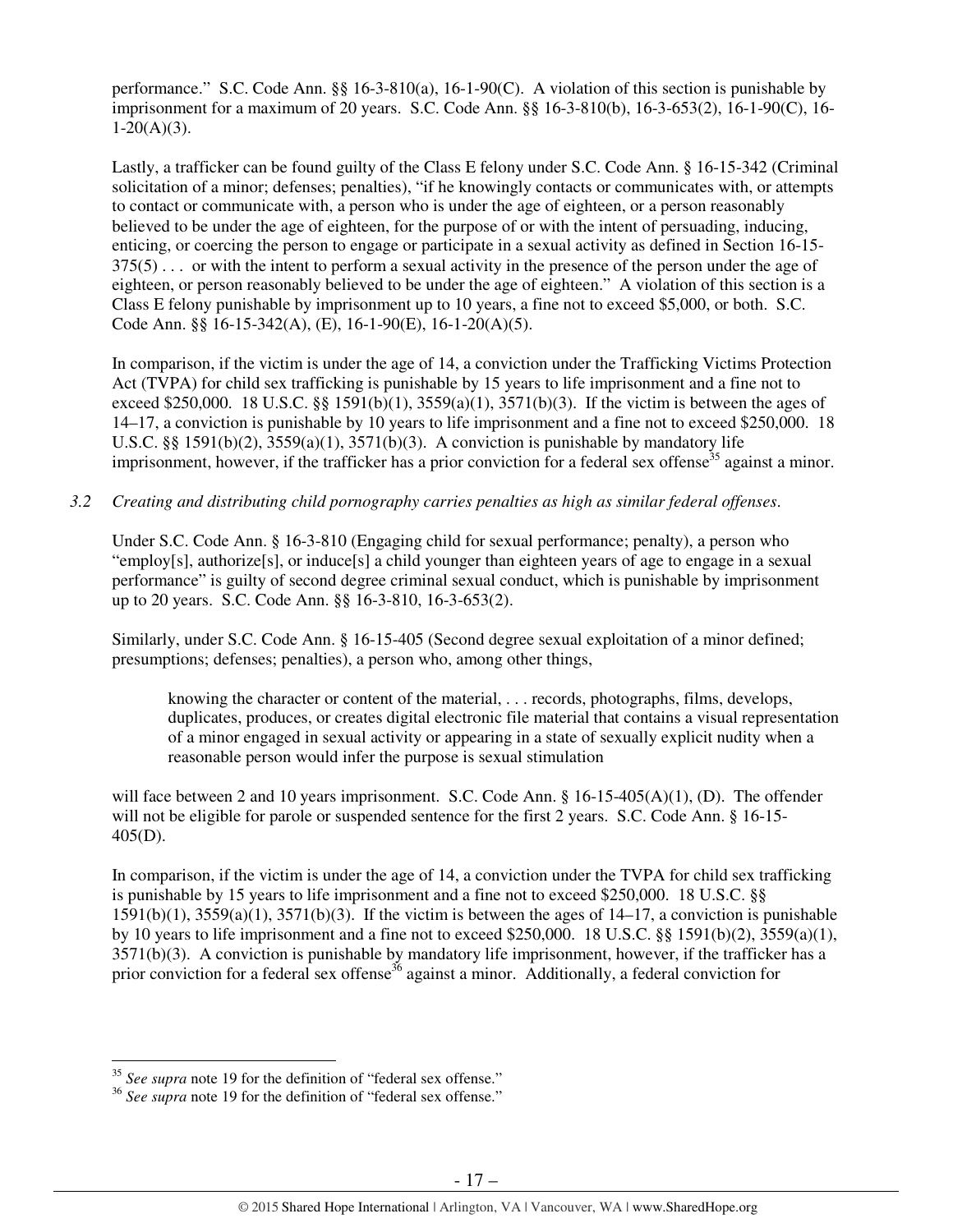distribution of child pornography<sup>37</sup> is generally punishable by imprisonment for 5–20 years and a fine not to exceed \$250,000.<sup>38</sup> Subsequent convictions, however, are punishable by imprisonment up to 40 years and a fine not to exceed  $$250,000.<sup>39</sup>$ 

*3.3 Using the Internet or electronic communications to lure, entice, recruit, or sell commercial sex acts with a minor is a separate crime or results in an enhanced penalty for traffickers.* 

S.C. Code Ann. § 16-15-342(A) (Criminal solicitation of a minor; defenses; penalties) states, "A person eighteen years of age or older commits the offense of criminal solicitation of a minor if he knowingly contacts or communicates with, or attempts to contact or communicate with, a person who is under the age of eighteen, or a person reasonably believed to be under the age of eighteen, for the purpose of or with the intent of persuading, inducing, enticing, or coercing the person to engage or participate in a sexual activity as defined in Section 16-15-375(5) . . . or with the intent to perform a sexual activity in the presence of the person under the age of eighteen, or person reasonably believed to be under the age of eighteen." While use of the Internet or electronic communication is not specifically mentioned, it could be one of the forms of communication used. A violation of this statute is a Class E felony punishable by imprisonment for 10 years, a fine up to \$5,000, or both. S.C. Code Ann. §§ 16-15-342(E), 16-1-90(E),  $16-1-20(A)(5)$ .

3.3.1. Recommendation: Amend S.C. Code Ann. § 16-15-342 (Criminal solicitation of a minor; defenses; penalties) to specifically criminalize, with an enhanced penalty, the use of the Internet or electronic communications to lure, to entice, or to recruit a minor for purposes of commercial sexual exploitation.

# *3.4 Financial penalties for traffickers, including asset forfeiture, are sufficiently high*.

A trafficker convicted of trafficking under S.C. Code Ann. § 16-3-2020<sup>40</sup> faces mandatory restitution orders and asset forfeiture. Pursuant to S.C. Code Ann. § 16-3-2020(I) (Trafficking in persons; penalties; defenses), "the victim of trafficking in persons [is entitled] to all benefits, rights, and compensation granted pursuant to Section 16-3-1110." Under S.C. Code Ann.  $\S$  16-3-2040<sup>41</sup>(D) (Restitution for victims of trafficking), restitution "means payment for all injuries, specific losses, and expenses, including, but not limited to, attorney's fees, sustained by a crime victim resulting from an offender's criminal conduct pursuant to Section 16-3-1110(12)(a). In addition, the court may order an amount representing the value of the victim's labor or services." Accordingly, under S.C. Code Ann. § 16-3-1110(12)(a) (Definitions),

 $37$  18 U.S.C. §§ 2252(a)(1), (a)(2), (a)(3) (Certain activities relating to material involving the sexual exploitation of minors),  $2252A(a)(2)$ ,  $(a)(3)$  (Certain activities relating to material constituting or containing child pornography), 1466A(a) (Obscene visual representations of the sexual abuse of children).

 $38$  18 U.S.C. §§ 2252(b) (stating that a conviction under subsection (a)(1), (a)(2), or (a)(3) is punishable by imprisonment for 5–20 years and a fine), 2252A(b)(1) (a conviction is punishable by imprisonment for 5–20 years and a fine), 1466A(a), (b) (stating that a conviction under subsection (a) is "subject to the penalties provided in section 2252A(b)(1)," imprisonment for 5–20 years and a fine, while a conviction under subsection (b) is "subject to the penalties provided in section 2252A(b)(2)," imprisonment up to 10 years, a fine, or both); *see also* 18 U.S.C. §§ 3559(a)(1) (classifying all of the above listed offenses as felonies),  $3571(b)(3)$  (providing a fine up to \$250,000 for any felony conviction).

<sup>&</sup>lt;sup>39</sup> 18 U.S.C. §§ 2252(b) (stating if a person has a prior conviction under subsection (a)(1), (a)(2), or (a)(3) or a list of other statutes, a conviction is punishable by a fine and imprisonment for  $15-40$  years),  $2252A(b)(1)$  (stating if a person has a prior conviction under subsection (a)(2), (a)(3), or a list of other statutes, a conviction is punishable by a fine and imprisonment for 15–40 years), 1466A(a), (b) (stating that the penalty scheme for section 2252A(b) applies); *see also* 18 U.S.C. §§ 3559(a)(1) (classifying all of the above listed offenses as felonies), 3571(b)(3) (providing a fine up to \$250,000 for any felony conviction).

<sup>40</sup> *See supra* note 3.

<sup>41</sup> *See supra* note 28.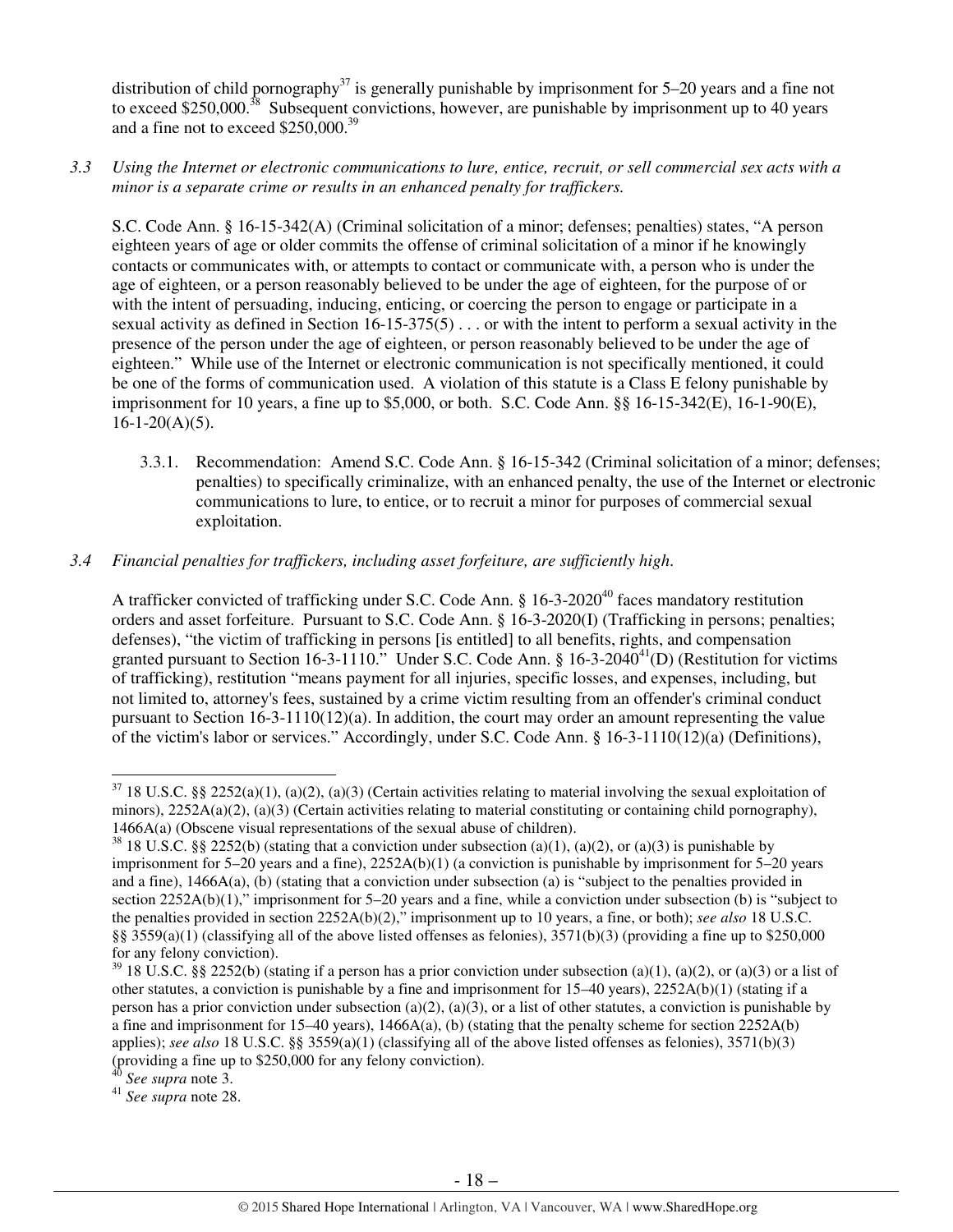"Restitution means payment for all injuries, specific losses, and expenses sustained by a crime victim resulting from an offender's criminal conduct. It includes, but is not limited to: (i) medical and psychological counseling expenses; (ii) specific damages and economic losses; (iii) funeral expenses and related costs; (iv) vehicle impoundment fees; (v) child care costs; and (vi) transportation related to a victim's participation in the criminal justice process."

A trafficker may also be ordered to pay restitution to a victim's spouse, issue, descendants, or estate if "the victim of trafficking dies as a result of being trafficked." S.C. Code Ann. § 16-3-2040(B).

Additionally, under S.C. Code Ann.  $\S$  16-3-2090(A)(1) (Forfeiture), the following items are subject to discretionary civil forfeiture:

- (a) all monies used, or intended for use, in violation of Section 16-3-2020;
- (b) all property constituting the proceeds obtained directly or indirectly, for a violation of Section 16- 3-2020;
- (c) all property derived from the proceeds obtained, directly or indirectly, from any sale or exchange for pecuniary gain from a violation of Section 16-3-2020;
- (d) all property used or intended for use, in any manner or part, to commit or facilitate the commission of a violation for pecuniary gain of Section 16-3-2020;
- (e) all books, records, and research products and materials, including formulas, microfilm, tapes, and data which are used, or which have been positioned for use, in violation of Section 16-3-2020;
- (f) all conveyances including, but not limited to, trailers, aircraft, motor vehicles, and watergoing vessels, which are used or intended for use unlawfully to conceal or transport or facilitate a violation of Section 16-3-2020. No motor vehicle may be forfeited to the State under this item unless it is used, intended for use, or in any manner facilitates a violation of Section 16-3-2020;
- (g) all property including, but not limited to, monies, negotiable instruments, securities, or other things of value furnished or intended to be furnished by any person in exchange for any kind of services under Section 16-3-2020, and all proceeds including, but not limited to, monies, and real and personal property traceable to any exchange under Section 16-3-2020; and
- (h) overseas assets of persons convicted of trafficking in persons also are subject to forfeiture to the extent they can be retrieved by the government.

"The Attorney General or his designee or the circuit solicitor or his designee has the burden of proof to establish by a preponderance of the evidence that the property is subject to forfeiture. If the judge finds a forfeiture, he shall then determine the lienholder's interest<sup>42</sup> as provided in this article." S.C. Code Ann. § 16-3-2090(B)(2).

Property may be seized upon process or without process under S.C. Code Ann. § 16-3-2090(A)(2) which provides:

- (a) seizure is incident to an arrest or a search under a search warrant or an inspection under an administrative inspection warrant;
- (b) property subject to seizure has been the subject of a prior judgment in favor of the State in a criminal injunction or forfeiture proceeding based upon under Section 16-3-2020;
- (c) the investigating agency has probable cause to believe that the property is directly or indirectly dangerous to health of safety; or

 $42$  An innocent owner, manager, or owner of a licensed rental agency or any common carrier or carrier of goods for hire may apply to the court of common pleas for the return of any item seized. Notice of hearing or rule to show cause accompanied by copy of the application must be directed to all persons and agencies entitled to notice. If the judge denies the application, the hearing may proceed as a forfeiture hearing. S.C. Code Ann. § 16-3-2090(C)(1).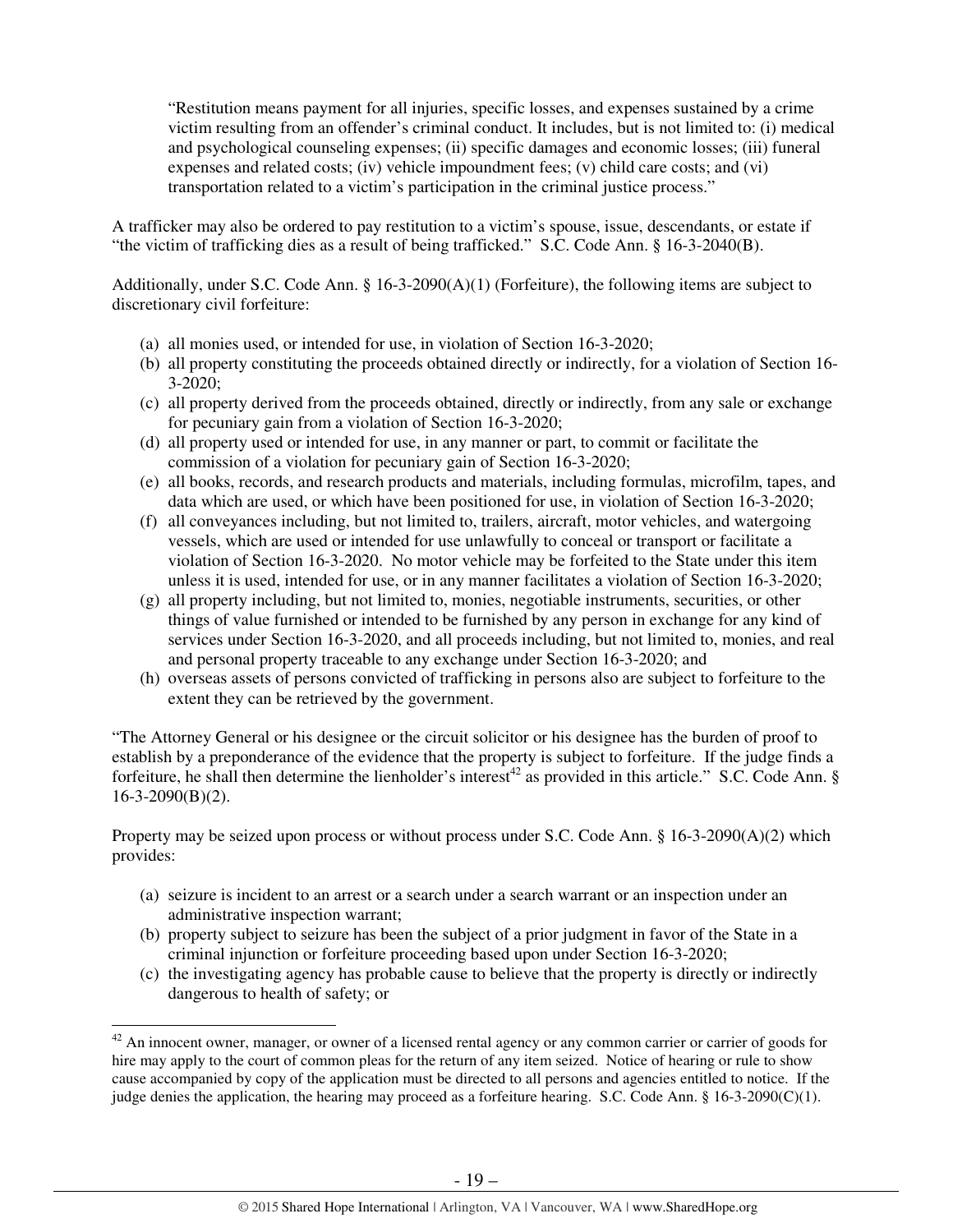(d) the investigating agency has probable cause to believe that the property was used or is intended to be used in violation of Section 16-3-2020.

In addition, the discretionary criminal asset forfeiture law within Chapter 15, Article 3 (Obscenity, material harmful to minors, child exploitation, and child prostitution) allows for forfeiture for some crimes a trafficker may commit. S.C. Code Ann. § 16-15-445(A) (Seizure and forfeiture of equipment used in committing violation; hearing; disposition of forfeited property; allocation of sale proceeds) states,

All equipment used directly by a person in committing a violation of Sections 16-15-305 [Disseminating, procuring or promoting obscenity unlawful], 16-15-342 [Criminal solicitation of a minor; defenses; penalties], 16-15-395 [First degree sexual exploitation of a minor defined; presumptions; defenses; penalties], 16-15-405 [Second degree sexual exploitation of a minor defined; presumptions; defenses; penalties], or 16-15-410 [Third degree sexual exploitation of a minor defined], including necessary software, may be seized by the law enforcement agency making the arrest and ordered forfeited by the court in which the conviction was obtained.

Although no fines apply if convicted under S.C. Code Ann.  $\S$  16-3-2020<sup>43</sup> (Trafficking in persons; penalties; defenses) or CSEC laws, a conviction under S.C. Code Ann. § 16-15-342(A) (Criminal solicitation of a minor; defenses; penalties) may include as part of the sentence a fine up to \$5,000. S.C. Code Ann. § 16-15-342 (E). Similarly, a person convicted under S.C. Code Ann. § 16-15-387 (Employment of person under eighteen to appear in public state of sexually explicit nudity; mistake of age; penalties) could receive a fine not to exceed \$5,000. S.C. Code Ann. § 16-15-387(B).

- 3.4.1. Recommendation: Amend South Carolina's CSEC laws and S.C. Code Ann. § 16-3-2020<sup>44</sup> (Trafficking in persons; penalties; defenses) to include mandatory fines.
- 3.4.2. Recommendation: Amend S.C. Code Ann. §16-15-445(A) (Seizure and forfeiture of equipment used in committing violation; hearing; disposition of forfeited property; allocation of sale proceeds) to include a violation of South Carolina's CSEC laws or S.C. Code Ann. § 16-3-2020<sup>45</sup> (Trafficking in persons; penalties; defenses) as grounds under which traffickers' assets could be seized and forfeited.
- *3.5 Convicted traffickers are required to register as sex offenders.*

In South Carolina, a trafficker must register when convicted of various offenses related to domestic minor sex trafficking. S.C. Code Ann. § 23-3-430<sup>46</sup>. Specifically, registration is required for, among other things, a violation of S.C. Code Ann. § 16-3-2010<sup>47</sup> (Trafficking in persons; penalties; defenses)and any offense falling within Title 16, Chapter 15, Article 3 (Obscenity, material harmful to minors, child exploitation, and child prostitution) when a minor is involved. S.C. Code Ann. § 23-3-430(A), (C)(13), (17).

<sup>43</sup> *See supra* note 3.

<sup>44</sup> *See supra* note 3.

<sup>45</sup> *See supra* note 3.

<sup>46</sup> *See supra* note 32.

<sup>47</sup> *See supra* note 2.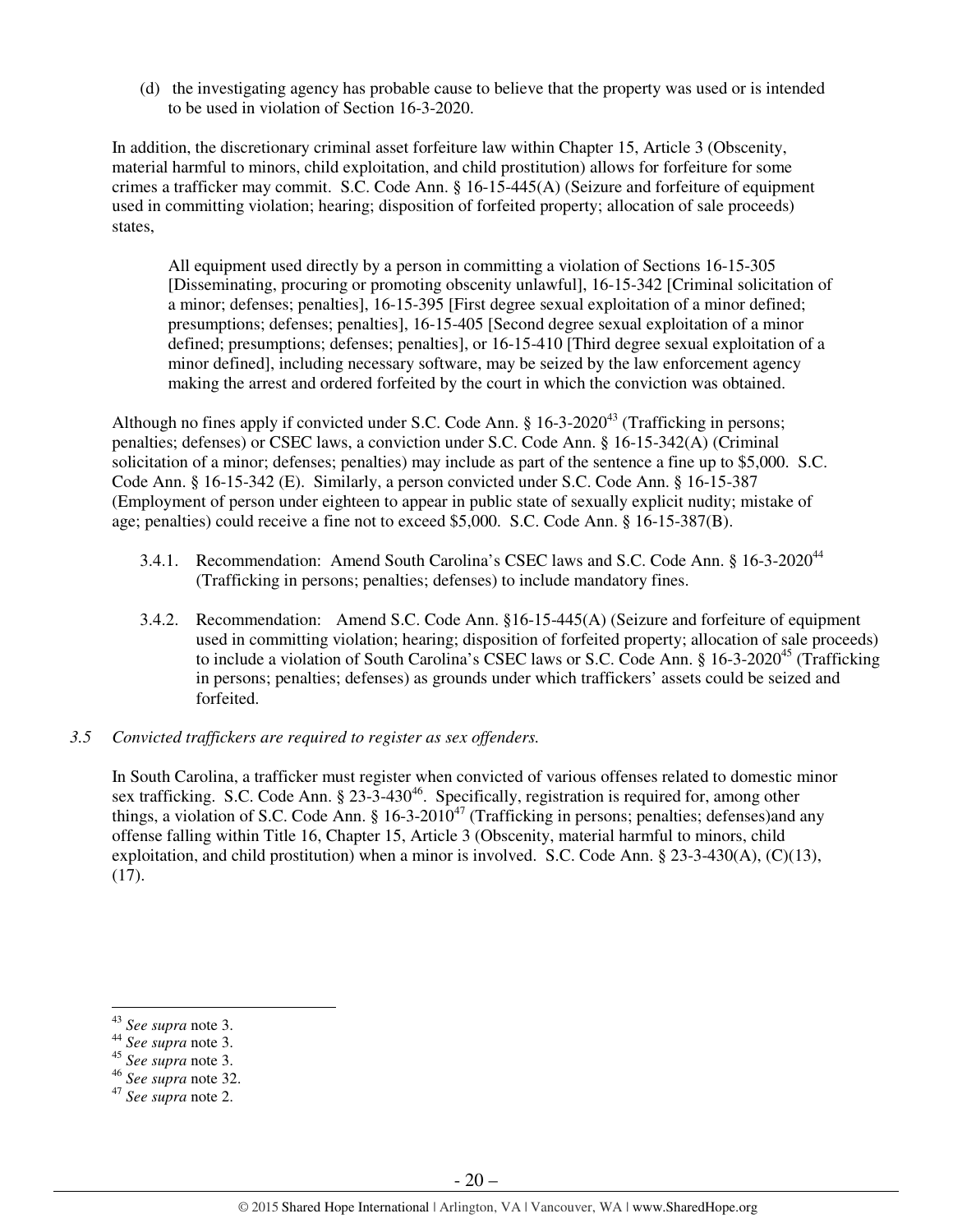*3.6 Laws relating to termination of parental rights for certain offenses include sex trafficking or commercial sexual exploitation of children (CSEC) offenses in order to remove the children of traffickers from their control and potential exploitation.* 

Human trafficking and other CSEC convictions may be grounds for termination of parental rights in South Carolina. Pursuant to S.C. Code Ann. § 63-7-2570(9) (Grounds), a parent can lose rights if the court finds termination to be "in the best interest of the child" and if the court also makes one or more findings, including that

[t]he physical abuse of a child of the parent resulted in the death or admission to the hospital for in-patient care of that child and the abuse is the act for which the parent has been convicted of or pled guilty or nolo contendere to committing, aiding, abetting, conspiring to commit, or soliciting an offense against the person as provided for in Chapter 3, Title 16, criminal domestic violence as defined in Section 16-25-20, criminal domestic violence of a high and aggravated nature as defined in Section 16-25-65, or an assault and battery offense as provided in Article 7, Chapter 3, Title 16.

Offenses within Title 16, Chapter 3 include S.C. Code Ann. § 16-3-2020 (Trafficking in persons; penalties; defenses), § 16-3-810 (Engaging a child for sexual performance; penalty), and § 16-3-820 (Producing, directing or promoting sexual performance by child; penalty). Therefore, in cases where the trafficker's actions resulted in hospitalization of the minor victim, parental rights can be terminated, but if the minor victim was not hospitalized, the statute does not provide for the termination of parental rights. S.C. Code Ann. § 63-7-2570(9).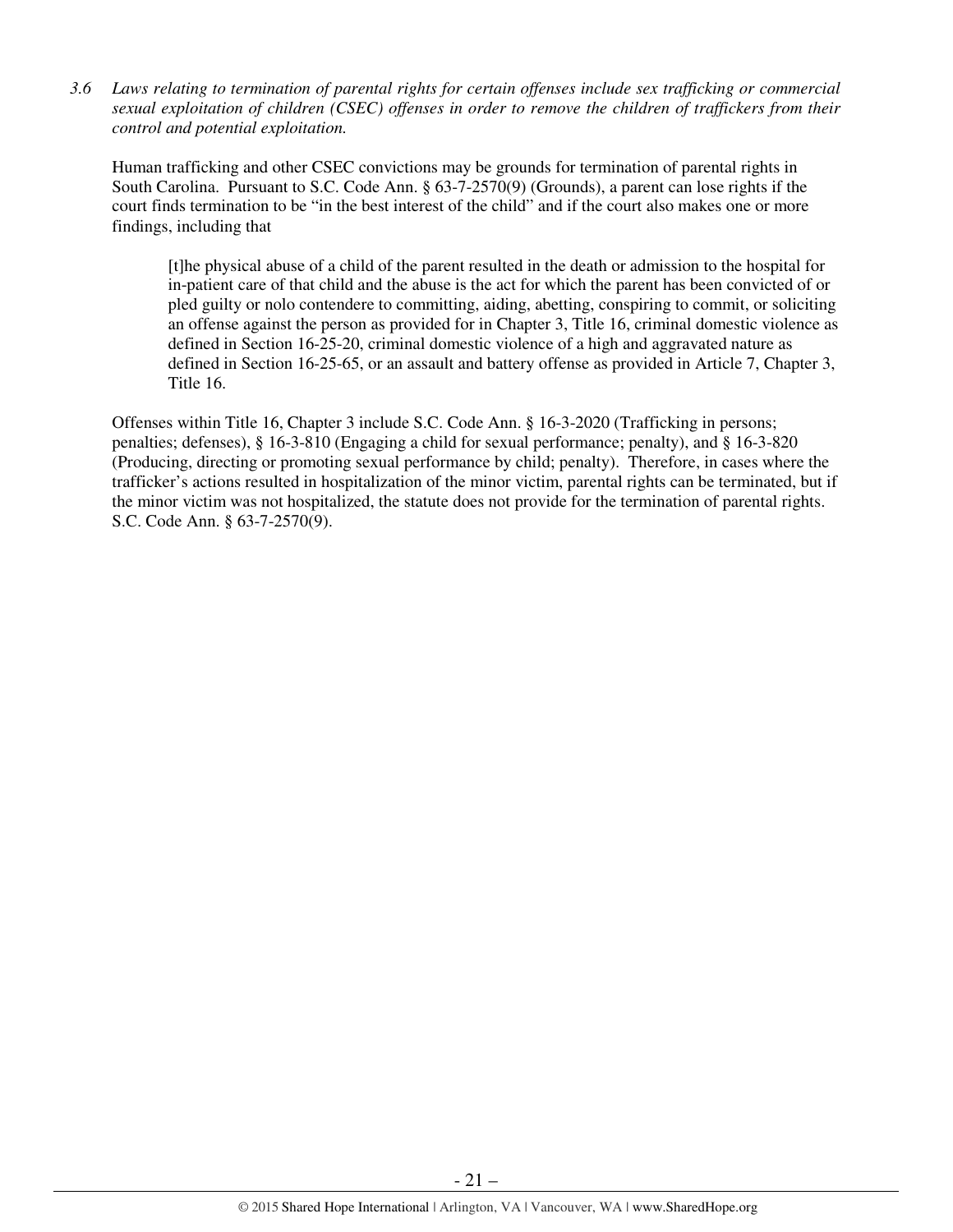## **FRAMEWORK ISSUE 4: CRIMINAL PROVISIONS FOR FACILITATORS**

#### *Legal Components:*

- *4.1 The acts of assisting, enabling, or financially benefitting from child sex trafficking are included as criminal offenses in the state sex trafficking statute.*
- *4.2 Financial penalties, including asset forfeiture laws, are in place for those who benefit financially from or aid and assist in committing domestic minor sex trafficking.*

*\_\_\_\_\_\_\_\_\_\_\_\_\_\_\_\_\_\_\_\_\_\_\_\_\_\_\_\_\_\_\_\_\_\_\_\_\_\_\_\_\_\_\_\_\_\_\_\_\_\_\_\_\_\_\_\_\_\_\_\_\_\_\_\_\_\_\_\_\_\_\_\_\_\_\_\_\_\_\_\_\_\_\_\_\_\_\_\_\_\_\_\_\_\_* 

- *4.3 Promoting and selling child sex tourism is illegal.*
- *4.4 Promoting and selling child pornography is illegal.*

## *Legal Analysis:*

*4.1 The acts of assisting, enabling, or financially benefitting from child sex trafficking are included as criminal offenses in the state sex trafficking statute*.

S.C. Code Ann. § 16-3-2020<sup>48</sup>(A), (B) (Trafficking in persons; penalties; defenses) makes it a crime to facilitate sex trafficking of minors, stating,

(A) A person who recruits, entices, solicits, isolates, harbors, transports, provides, or obtains, or so attempts, a victim, knowing that the victim will be subjected to sex trafficking . . . through any means or who benefits, financially or by receiving anything of value, from participation in a venture which has engaged in an act described in this subsection, is guilty of trafficking in persons. (B) A person who recruits, entices, solicits, isolates, harbors, transports, provides, or obtains, or so attempts, a victim, for the purposes of sex trafficking . . . through any means or who benefits, financially or by receiving anything of value, from participation in a venture which has engaged in an act described in subsection (A), is guilty of trafficking in persons.

A first offense is punishable by no more than 15 years imprisonment. S.C. Code Ann. § 16-3-2020(C). A second offense is punishable by no more than 30 years imprisonment. S.C. Code Ann. § 16-3-2020(D). A third or subsequent offense is punishable by no more than 45 years imprisonment. S.C. Code Ann. § 16-3-2020(E). If the victim of such an offense is under the age of 18, 15 years may be added consecutively to the penalties listed above. S.C. Code Ann. § 16-3-2020(F).

Furthermore, "[a] person who aids, abets, or conspires with another person to violate the criminal provisions of this section must be punished in the same manner as provided for the principal offender and is considered a trafficker." S.C. Code Ann. § 16-3-2020(G). Business owners who use their businesses to participate in a violation of this article are subject to imprisonment by no more than ten years in addition to the other penalties prescribed in this article. S.C. Code Ann. § 16-3-2020(H). S.C. Code Ann.  $§ 16-3-2030<sup>49</sup>(A)$  (Criminal liability of principal owners of business; penalties) states,

The principal owners of a business, a business entity, including a corporation, partnership, charitable organization, or another legal entity, that knowingly aids or participates in an offense provided in this article is criminally liable for the offense and will be subject to a fine or loss of

<sup>48</sup> *See supra* note 3.

<sup>&</sup>lt;sup>49</sup> Here and elsewhere in this report that S.C. Code Ann. § 16-3-2030 is quoted or cited, it has been updated to reflect the amendments added by the enactment of Senate Bill 183. S.183, 121st Gen. Assemb., Reg. Sess. (S.C. 2015) (Effective June 8, 2015).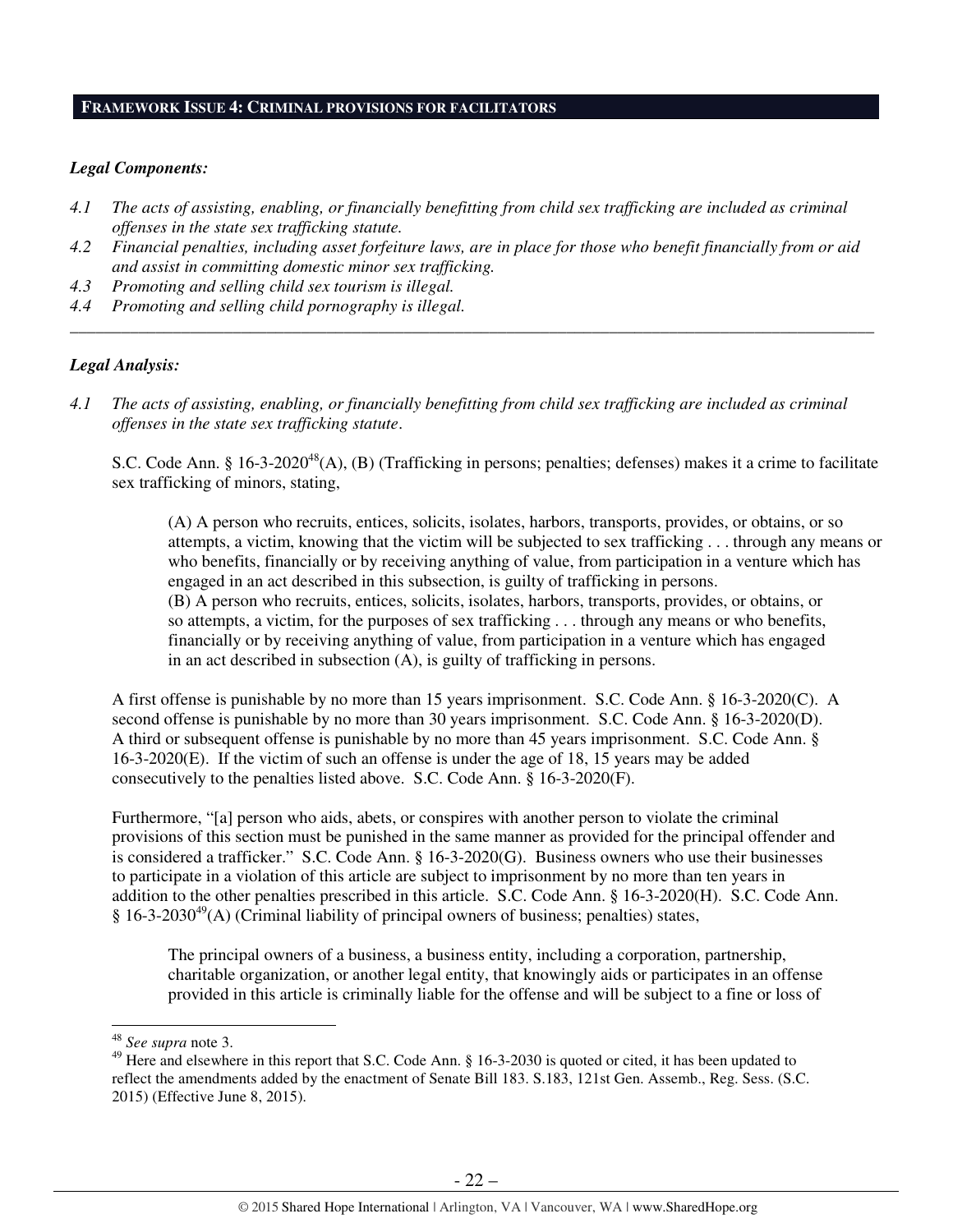business license in the State, or both. In addition, the court may consider disgorgement of profit from activity in violation of this article and disbarment from state and local government contracts.

Under S.C. Code Ann. §  $16-15-415(A)(1)$  (Promoting prostitution of a minor defined; defenses, penalties), "(A) An individual commits the offense of promoting prostitution of a minor if he knowingly: (1) entices, forces, encourages, or otherwise facilitates a minor to participate in prostitution." This offense is a Class C felony punishable by imprisonment for 3–20 years and the offender is not eligible for parole or suspended sentence for the first 3 years. S.C. Code Ann. §§ 16-15-415(C), 16-1-90(C), 16-1-  $20(A)(3)$ .

Under S.C. Code Ann. § 16-15-395(A) (First degree sexual exploitation of a minor defined; presumptions; defenses; penalties),

(A) An individual commits the offense of first degree sexual exploitation of a minor if, knowing the character or content of the material or performance, he:

(1) uses, employs, induces, coerces, encourages, or facilitates a minor to engage in or assist others to engage in sexual activity or appear in a state of sexually explicit nudity when a reasonable person would infer the purpose is sexual stimulation for a live performance or for the purpose of producing material that contains a visual representation depicting this activity;

. . .

(3) transports or finances the transportation of a minor through or across this State with the intent that the minor engage in sexual activity for a live performance or for the purpose of producing material that contains a visual representation depicting this activity; or

(4) records, photographs, films, develops, duplicates, produces, or creates a digital electronic file for sale or pecuniary gain material that contains a visual representation depicting a minor engaged in sexual activity.

This crime is a Class C felony punishable by imprisonment for 3–20 years, and the offender is not eligible for parole or suspended sentence for the first 3 years. S.C. Code Ann. § 16-15-395(D), 16-1-90(C), 16-1-  $20(A)(3)$ .

Although not specifically directed to domestic minor sex trafficking victims, S.C. Code Ann. § 58-23- 1320 (Use of taxi for prostitution or lewd act or transporting person to place for such purpose) states,

It shall be unlawful for the driver of any such taxi to permit any person to occupy or use such taxi for the purpose of prostitution or for any other lewd or indecent act, knowing or having reasonable cause to know that it is being used or is to be used for any such purpose, or to direct, take or transport or offer or agree to take or transport any person to any building or place knowing or having reasonable cause to know that the purpose of such directing, taking or transporting is prostitution or any other lewd or indecent act.

A violation of this provision is a misdemeanor punishable by a fine up to \$100 or imprisonment up to 30 days. S.C. Code Ann. § 58-23-1410.

*4.2 Financial penalties, including asset forfeiture laws, are in place for those who benefit financially from or aid and assist in committing domestic minor sex trafficking.* 

No fines apply to facilitators who are convicted under S.C. Code Ann. § 16-3-2020<sup>50</sup> (Trafficking in persons; penalties; defenses) or CSEC laws. However, if a facilitator is convicted under S.C. Code Ann.

<sup>50</sup> *See supra* note 3.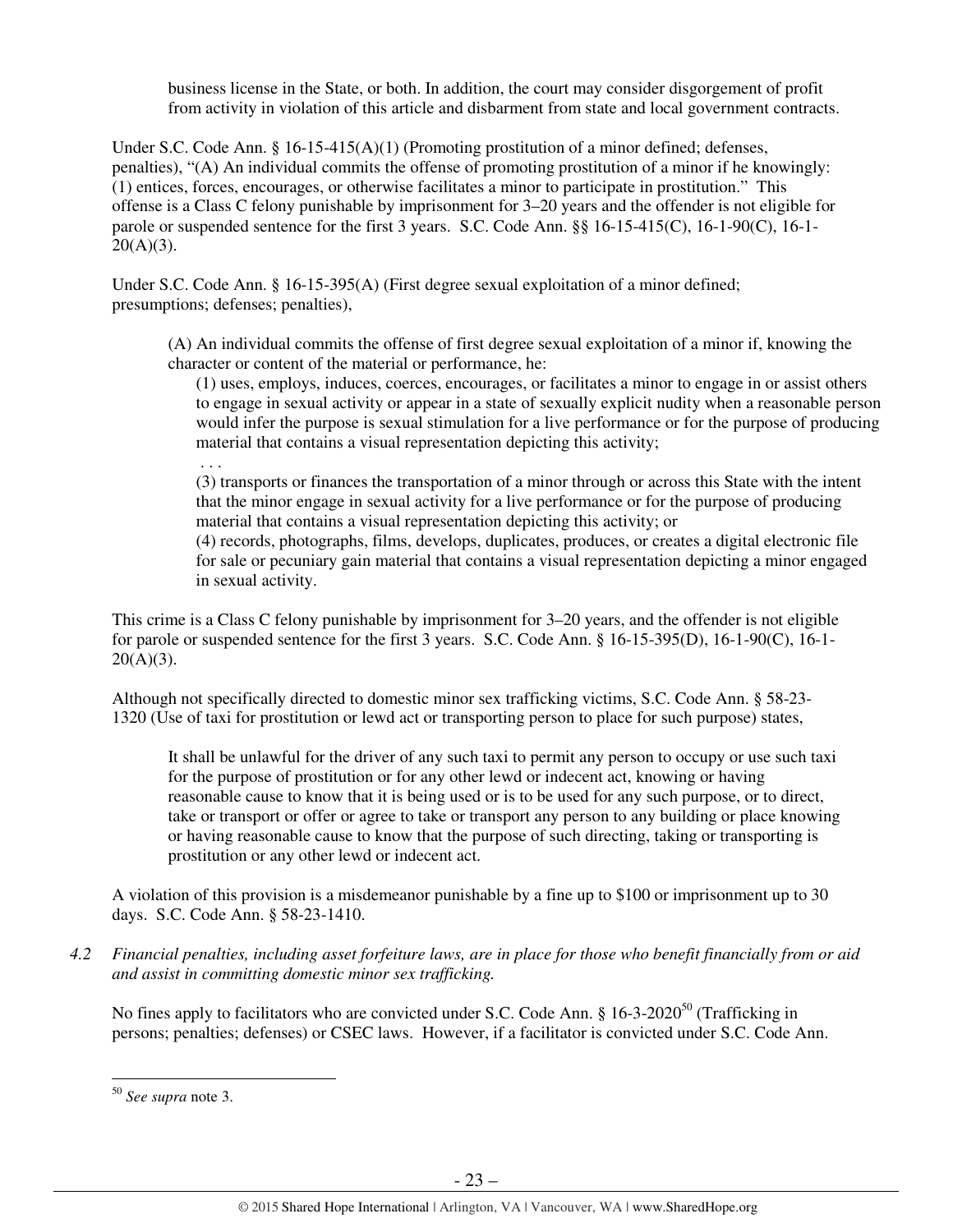$\S$  16-3-2020<sup>51</sup>(I) (Trafficking in persons; penalties; defenses), the facilitator is subject to mandatory orders of restitution and asset forfeiture. "[T]he victim of trafficking in persons [is entitled] to all benefits, rights, and compensation granted pursuant to Section 16-3-1110." S.C. Code Ann. §§ 16-3- 2020(I), 16-3-2070. A convicted buyer would have to pay mandatory restitution to the victim or the victim's family. S.C. Code Ann. § 16-3-2040<sup>52</sup>. Under S.C. Code Ann. § 16-3-2040(D) (Restitution for victims of trafficking), restitution "means payment for all injuries, specific losses, and expenses, including, but not limited to, attorney's fees, sustained by a crime victim resulting from an offender's criminal conduct pursuant to Section  $16-3-1110(12)(a)$ . In addition, the court may order an amount representing the value of the victim's labor or services." Accordingly, under S.C. Code Ann. § 16-3- 1110(12)(a) (Definitions),

"Restitution" means payment for all injuries, specific losses, and expenses sustained by a crime victim resulting from an offender's criminal conduct. It includes, but is not limited to: (i) medical and psychological counseling expenses; (ii) specific damages and economic losses; (iii) funeral expenses and related costs; (iv) vehicle impoundment fees; (v) child care costs; and (vi) transportation related to a victim's participation in the criminal justice process.

A trafficker may also be ordered to pay restitution to a victim's spouse, issue, descendants, or estate if "the victim of trafficking dies as a result of being trafficked." S.C. Code Ann. § 16-3-2040(B).

A violation may also result in a forfeiture of the following items under S.C. Code Ann. § 16-3-2090(A)(1) (Forfeiture):

- (a) all monies used, or intended for use, in violation of Section 16-3-2020;
- (b) all property constituting the proceeds obtained directly or indirectly, for a violation of Section 16- 3-2020;
- (c) all property derived from the proceeds obtained, directly or indirectly, from any sale or exchange for pecuniary gain from a violation of Section 16-3-2020;
- (d) all property used or intended for use, in any manner or part, to commit or facilitate the commission of a violation for pecuniary gain of Section 16-3-2020;
- (e) all books, records, and research products and materials, including formulas, microfilm, tapes, and data which are used, or which have been positioned for use, in violation of Section 16-3-2020;
- (f) all conveyances including, but not limited to, trailers, aircraft, motor vehicles, and watergoing vessels, which are used or intended for use unlawfully to conceal or transport or facilitate a violation of Section 16-3-2020. No motor vehicle may be forfeited to the State under this item unless it is used, intended for use, or in any manner facilitates a violation of Section 16-3-2020;
- (g) all property including, but not limited to, monies, negotiable instruments, securities, or other things of value furnished or intended to be furnished by any person in exchange for any kind of services under Section 16-3-2020, and all proceeds including, but not limited to, monies, and real and personal property traceable to any exchange under Section 16-3-2020; and
- (h) overseas assets of persons convicted of trafficking in persons also are subject to forfeiture to the extent they can be retrieved by the government.

Property is subject to seizure upon process or without process under S.C. Code Ann. § 16-3-2090(A)(2) which provides:

- (a) seizure is incident to an arrest or a search under a search warrant or an inspection under an administrative inspection warrant;
- (b) property subject to seizure has been the subject of a prior judgment in favor of the State in a

<sup>51</sup> *See supra* note 3.

<sup>52</sup> *See supra* note 28.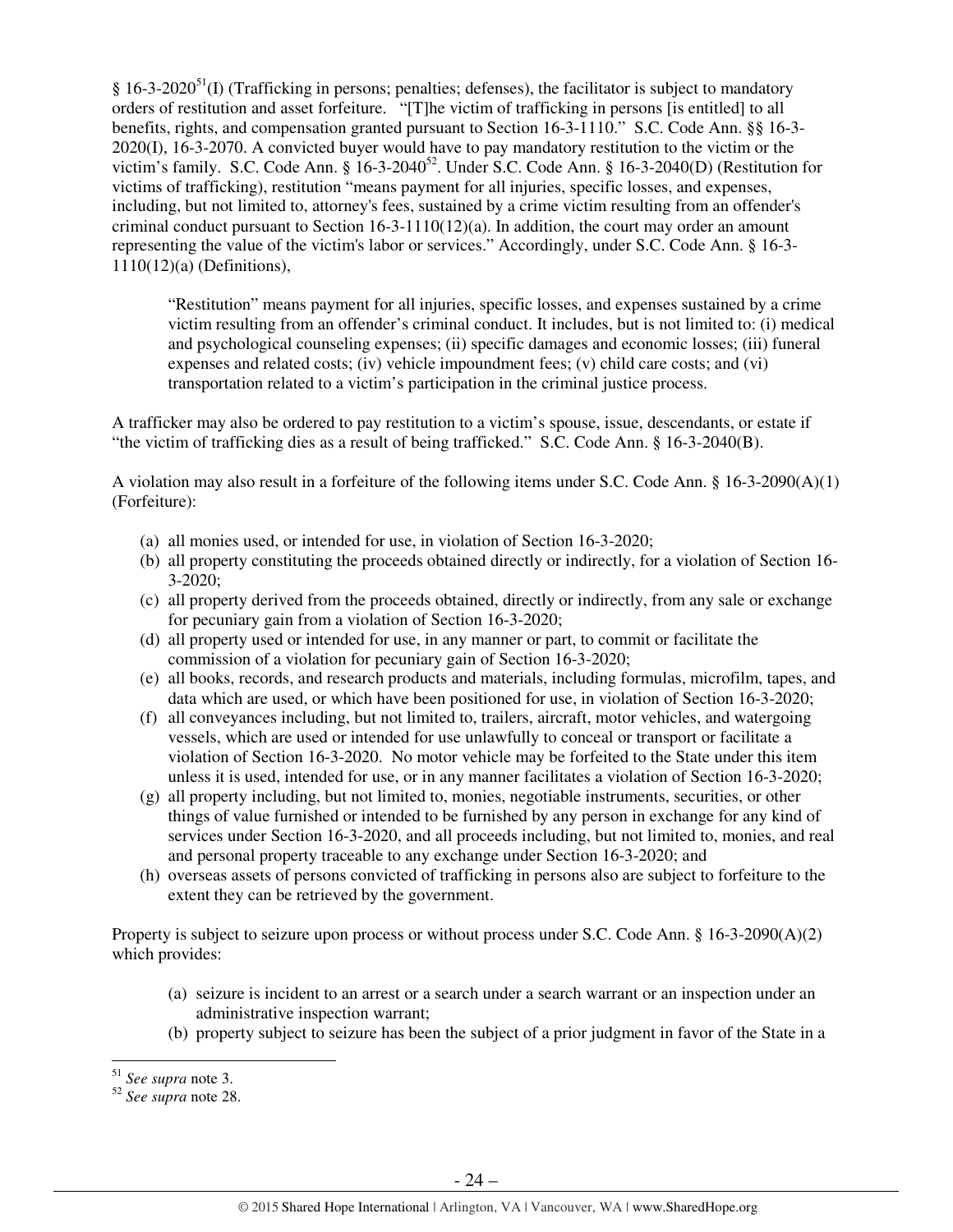criminal injunction or forfeiture proceeding based upon under Section 16-3-2020;

- (c) the investigating agency has probable cause to believe that the property is directly or indirectly dangerous to health of safety; or
- (d) the investigating agency has probable cause to believe that the property was used or is intended to be used in violation of Section 16-3-2020.

Businesses who are in violation of S.C. Code Ann. § 16-3-2020 (Trafficking in persons; penalties; defenses) would also have to surrender their charters and face a revocation of their certificates to conduct business in the state. S.C. Code Ann.  $\S$  16-3-2030(B)(3).

The criminal asset forfeiture law within Title 16, Chapter 15, Article 3 (Obscenity, material harmful to minors, child exploitation, and child prostitution) is more limited and only allows for forfeiture in some crimes a facilitator may commit. S.C. Code Ann. § 16-15-445(A) (Seizure and forfeiture of equipment used in committing violation; hearing; disposition of forfeited property; allocation of sale proceeds) states,

All equipment used directly by a person in committing a violation of Sections 16-15-305 [Disseminating, procuring or promoting obscenity unlawful], 16-15-342 [Criminal solicitation of a minor; defenses; penalties], 16-15-395 [First degree sexual exploitation of a minor defined; presumptions; defenses; penalties], 16-15-405 [Second degree sexual exploitation of a minor defined; presumptions; defenses; penalties], or 16-15-410 [Third degree sexual exploitation of a minor defined], including necessary software, may be seized by the law enforcement agency making the arrest and ordered forfeited by the court in which the conviction was obtained.

- 4.2.1. Recommendation: Amend South Carolina's CSEC laws and S.C. Code Ann. § 16-3-2020 (Trafficking in persons; penalties; defenses) to include mandatory fines for facilitators.
- 4.2.2 Recommendation: Amend S.C. Code Ann. §16-15-445(A) (Seizure and forfeiture of equipment used in committing violation; hearing; disposition of forfeited property; allocation of sale proceeds) to require facilitators who violate any of South Carolina's CSEC laws or S.C. Code Ann. § 16-3- 2020 (Trafficking in persons; penalties; defenses) to forfeit property used in or acquired through the commission of the crime.
- *4.3 Promoting and selling child sex tourism is illegal*.

There is no South Carolina law that addresses sex tourism.

- 4.3.1 Recommendation: Enact a law that prohibits selling or offering to sell travel services that include or facilitate travel for the purpose of engaging in commercial sexual exploitation of a minor or prostitution of a minor, if the travel is occurring in South Carolina.
- *4.4 Promoting and selling child pornography is illegal*.

Under S.C. Code Ann. § 16-3-820(a) (Producing, directing or promoting sexual performance by child; penalty), "[i]t is unlawful for any person to produce, direct, or promote a performance that includes sexual conduct by a child younger than eighteen years of age." "Promote" is defined as "to procure, manufacture, issue, sell, give, provide, lend, mail, deliver, transfer, transmit, publish, distribute, circulate, disseminate, present, exhibit, or advertise or to offer or agree to do any of the above." S.C. Code Ann. § 16-3-800(4).

## Additionally, S.C. Code Ann. § 16-15-405(A)(2)

 (Second degree sexual exploitation of a minor defined; presumptions; defenses; penalties) criminalizes the facilitating actions of a person who, "knowing the character or content of the material, . . . distributes,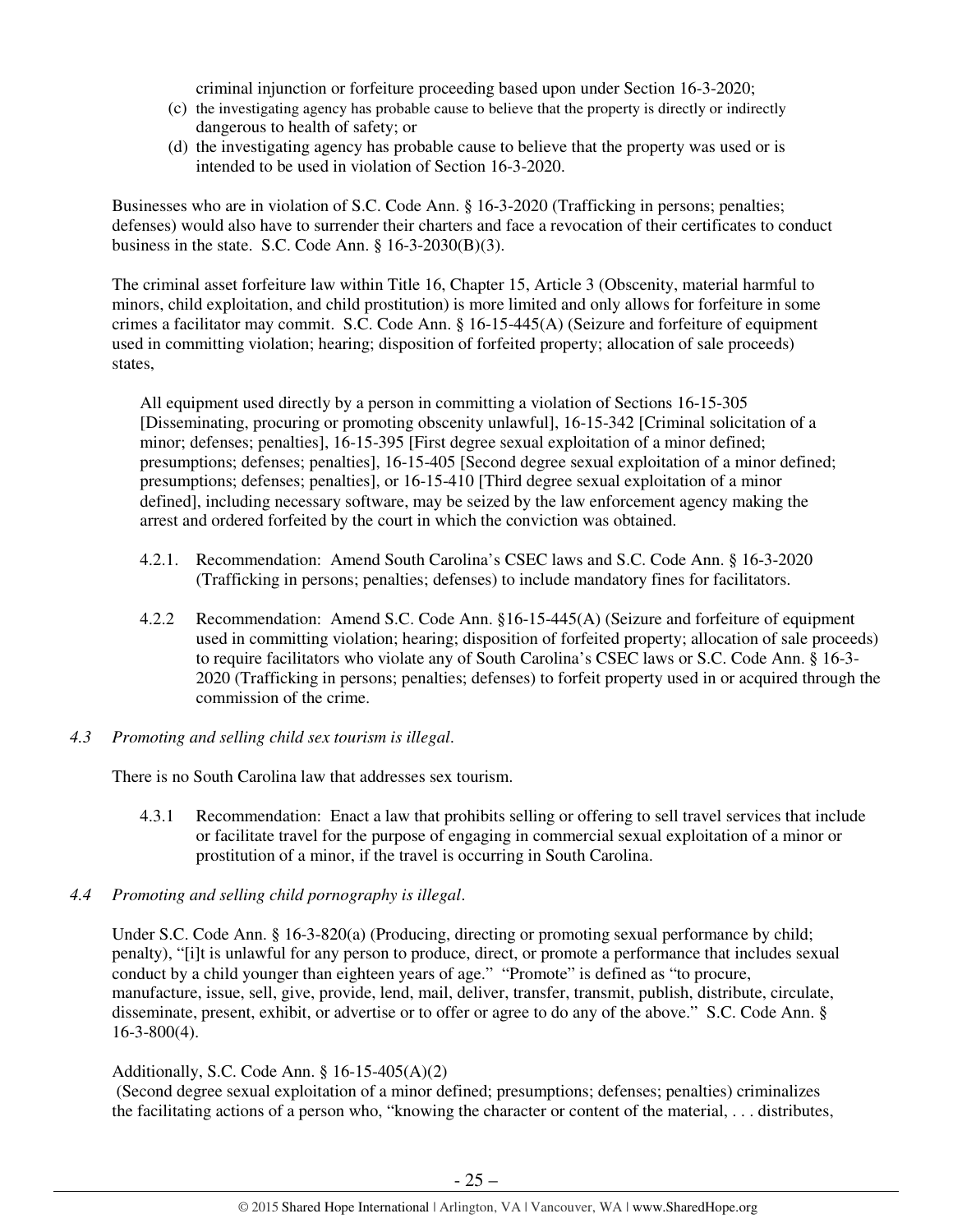transports, exhibits, receives, sells, purchases, exchanges, or solicits material that contains a visual representation of a minor engaged in sexual activity or appearing in a state of sexually explicit nudity when a reasonable person would infer the purpose is sexual stimulation."

Under S.C. Code Ann. § 16-15-395(A) (First degree sexual exploitation of a minor defined; presumptions; defenses; penalties),

(A) An individual commits the offense of first degree sexual exploitation of a minor if, knowing the character or content of the material or performance, he:

(1) uses, employs, induces, coerces, encourages, or facilitates a minor to engage in or assist others to engage in sexual activity or appear in a state of sexually explicit nudity when a reasonable person would infer the purpose is sexual stimulation for a live performance or for the purpose of producing material that contains a visual representation depicting this activity;

. . .

(3) transports or finances the transportation of a minor through or across this State with the intent that the minor engage in sexual activity for a live performance or for the purpose of producing material that contains a visual representation depicting this activity; or

(4) records, photographs, films, develops, duplicates, produces, or creates a digital electronic file for sale or pecuniary gain material that contains a visual representation depicting a minor engaged in sexual activity.

This crime is a Class C felony punishable by imprisonment for 3–20 years, and the offender is not eligible for parole or suspended sentence for the first 3 years. S.C. Code Ann. §§ 16-15-395(D), 16-1-90(C), 16-  $1-20(A)(3)$ .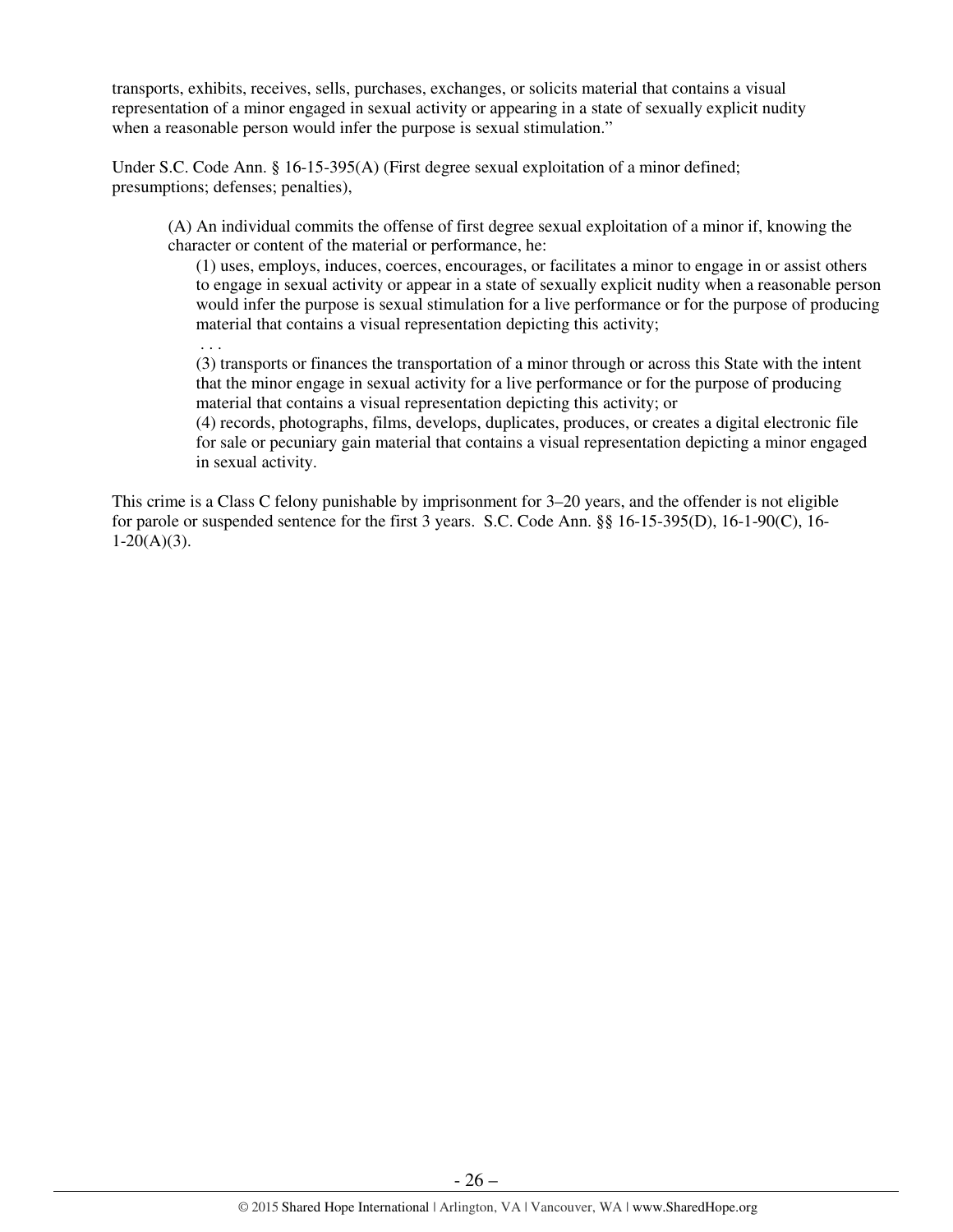# **FRAMEWORK ISSUE 5: PROTECTIVE PROVISIONS FOR THE CHILD VICTIMS**

#### *Legal Components:*

- *5.1 Statutorily-mandated victim services define "victim" to specifically include victims of domestic minor sex trafficking or commercial sexual exploitation of children (CSEC) to ensure prompt identification and access to victims' rights and services.*
- *5.2 The state sex trafficking statute expressly prohibits a defendant from raising consent of the minor to the commercial sex acts as a defense.*
- *5.3 Prostitution laws apply only to adults, preventing criminalization of minors under 18 for prostitution offenses.*
- *5.4 State law provides a non-punitive avenue to specialized services through one or more points of entry.*
- *5.5 Commercial sexual exploitation is identified as a type of abuse and neglect within child protection statutes.*
- *5.6 The definition of "caregiver" or another related term in the child welfare statutes is not a barrier to a sex trafficked child accessing the protection of child welfare.*
- *5.7 Crime victims' compensation is specifically available to a child victim of sex trafficking or commercial sexual exploitation of children (CSEC) without regard to ineligibility factors.*
- *5.8 Victim-friendly procedures and protections are provided in the trial process for minors under 18.*
- *5.9 Expungement or sealing of juvenile delinquency records resulting from arrests or adjudications for prostitution-related offenses committed as a result of, or in the course of, the commercial sexual exploitation of a minor is available within a reasonable time after turning 18.*
- *5.10 Victim restitution and civil remedies for victims of domestic minor sex trafficking or commercial sexual exploitation of children (CSEC) are authorized by law.*
- *5.11 Statutes of limitations for civil and criminal actions for child sex trafficking or commercial sexual exploitation of children (CSEC) offenses are eliminated or lengthened sufficiently to allow prosecutors and victims a realistic opportunity to pursue criminal action and legal remedies.*

*\_\_\_\_\_\_\_\_\_\_\_\_\_\_\_\_\_\_\_\_\_\_\_\_\_\_\_\_\_\_\_\_\_\_\_\_\_\_\_\_\_\_\_\_\_\_\_\_\_\_\_\_\_\_\_\_\_\_\_\_\_\_\_\_\_\_\_\_\_\_\_\_\_\_\_\_\_\_\_\_\_\_\_\_\_\_\_\_\_\_\_\_\_\_* 

## *Legal Analysis:*

*5.1 Statutorily-mandated victim services define "victim" to specifically include victims of domestic minor sex trafficking or commercial sexual exploitation of children (CSEC) to ensure prompt identification and access to victims' rights and services.* 

Under S.C. Code Ann. § 16-3-2020<sup>53</sup>(I) (Trafficking in Persons; penalties; defenses), a victim of trafficking is entitled "to all the benefits, rights, and compensation granted pursuant to Section 16-3-1110 [Definitions]." Additionally, pursuant to S.C. Code Ann. § 16-3-2070(A) (Compensation for victims of trafficking; identity of victim and victim's family confidential), victims of trafficking are "considered victims for purposes of the Victims' Bill of Rights<sup>54</sup> and are entitled to all appropriate forms of compensation available pursuant to the State Crime Victim's Compensation Fund…"

Otherwise, if not identified as a victim of trafficking for purposes of the Victim's Compensation Fund, a "victim" is defined in relevant part as "a person who suffers direct or threatened physical, emotional, or financial harm as the result of an act by someone else, which is a crime." S.C. Code Ann. § 16-3-  $1110(8)^{55}$  (Definitions). A "crime" is defined in S.C. Code Ann. § 16-3-1110(6) as "an act which is

<sup>53</sup> *See supra* note 3.

 $54$  The South Carolina Constitution defines "victim," for the purpose of the Victims' Bill of Rights, as, in relevant part, "a person who suffers direct or threatened physical, psychological, or financial harm as the result of the commission or attempted commission of a crime against him." S.C. Const. Ann. Art. I, § 24(2).

<sup>&</sup>lt;sup>55</sup> "The term [victim] also includes a minor who is a witness to a domestic violence offense pursuant to Section 16-25-20 or Section 16-25-65." S.C. Code Ann. § 16-3-1110(8).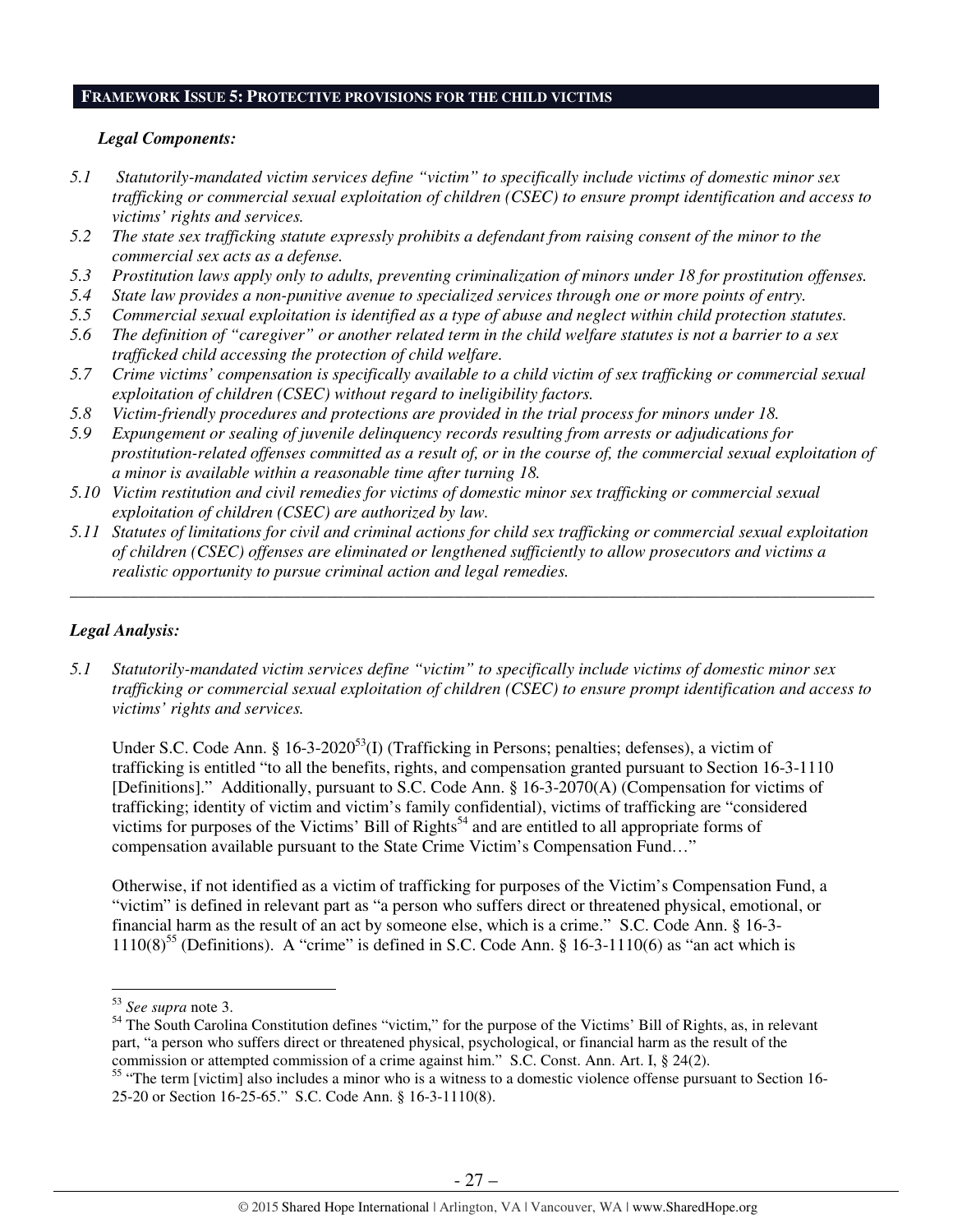defined as a crime by state, federal, or common law, including terrorism as defined in Section 2331 of Title 18, United States Code," with the exception of certain vehicular crimes. However, not included in the definition of a victim for purposes of Article 15 (Victim and Witness Service) is a person "who is the subject of an investigation for, who is charged with, or who has been convicted of or pled guilty or nolo contendere to the offense in question" or "who was imprisoned or engaged in an illegal act at the time of the offense." S.C. Code Ann. § 16-3-1510(1).

- 5.1.1 Recommendation: Amend the definition of "victim" in S.C. Code Ann. § 16-3-1110(8) (Definitions) to expressly include victims of CSEC offenses under S.C. Code Ann. § 16-15-415 (Promoting prostitution of a minor defined; defenses; penalties), § 16-15-425 (Participating in prostitution of a minor defined), § 16-15-395(A) (First degree sexual exploitation of a minor defined; presumptions; defenses; penalties), § 16-3-820 (Producing, directing or promoting sexual performance by child; penalty), § 16-15-387 (Employment of person under eighteen to appear in public in state of sexually explicit nudity; mistake of age, penalties), § 16-15-405(A) (Second degree sexual exploitation of a minor defined; presumptions; defenses; penalties), and § 16-3-810 (Engaging child for sexual performance; penalty).
- *5.2 The state sex trafficking statute expressly prohibits a defendant from raising consent of the minor to the commercial sex acts as a defense.*

Under S.C. Code Ann. § 16-3-2020<sup>56</sup>(K) (Trafficking in persons; penalties; defenses), persons being prosecuted under the state's human trafficking law may not bring the following defenses:

(2) the victim's connection by blood or marriage to a defendant in the case or to anyone involved in the victim's trafficking;

(3) the implied or express consent of a victim to acts which violate the provisions of this section do not constitute a defense to violations of this section;

(4) age of consent to sex, legal age of marriage, or other discretionary age.

Although non-commercial, Criminal solicitation of a minor under S.C. Code Ann. § 16-15-342 (Criminal solicitation of a minor; defenses; penalties) also explicitly addresses consent as a defense. Pursuant to S.C. Code Ann. § 16-15-342,

(B) Consent is a defense to a prosecution pursuant to this section if the person under the age of eighteen, or the person reasonably believed to be under the age of eighteen, is at least sixteen years old.

(C) Consent is not a defense to a prosecution pursuant to this section if the person under the age of eighteen, or the person reasonably believed to be under the age of eighteen, is under the age of sixteen.

*5.3 Prostitution laws apply only to adults, preventing criminalization of minors under 18 for prostitution offenses.* 

Prostitution laws do not expressly apply only to adults. Pursuant to S.C. Code Ann. § 16-15-90(1) (Prostitution; lewdness, assignation, and prostitution generally), it is unlawful to "[e]ngage in prostitution," and pursuant to S.C. Code Ann. § 16-15-100(4) (Prostitution; further unlawful acts), it is unlawful to "[r]eceive or give or agree to receive or give any money or thing of value for procuring or attempting to procure any female to become a prostitute or an inmate in a house of prostitution." The

<sup>56</sup> *See Supra* note 3.

Here and elsewhere in this report that S.C. Code Ann. § 16-3-1110(8) is quoted or cited, it has been updated to reflect the amendments added by the enactment of Senate Bill 3. S. 3, 121st Gen. Assemb., Reg. Sess. (S.C. 2015) (Effective June 4, 2015).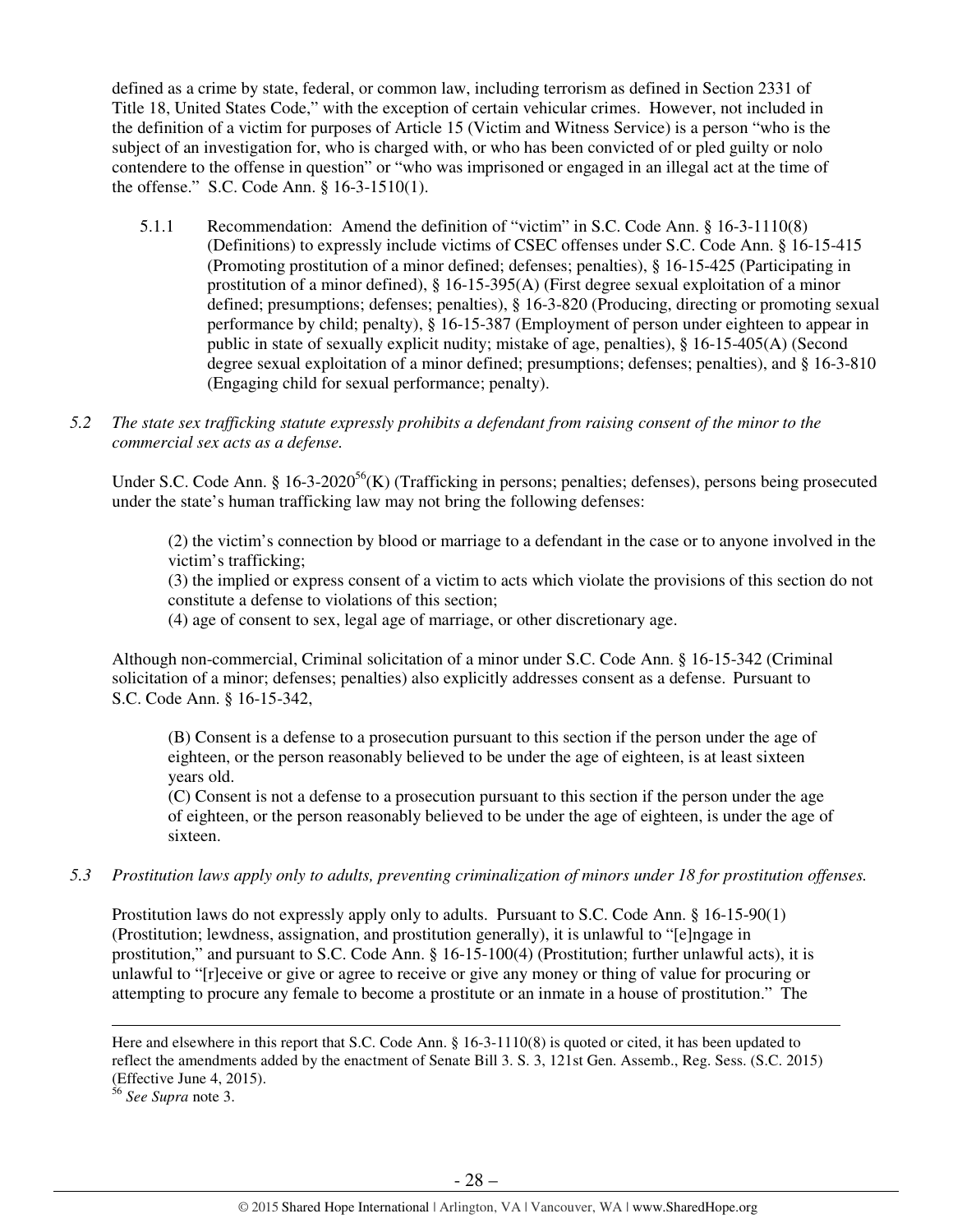statutes do not refer to age and could apply to both minors and adults.

Although the Prostitution laws do not limit applicability to adults, S.C. Code Ann. § 16-3-2020(J)<sup>57</sup> (Trafficking in persons; penalties; defenses) states, "A victim of trafficking in persons is not subject to prosecution pursuant to [Article 19, Trafficking in Persons] or prostitution, if the victim was a minor at the time of the offense and committed the offense as a direct result of, or incidental or related to, trafficking." S.C. Code Ann §  $16-3-2020^{58}$ (J) also provides that

[i]n a prosecution of a person who is a victim of trafficking in persons, it is an affirmative defense that he was under duress or coerced into committing the offenses for which he is subject to prosecution, if the offenses were committed as a direct result of, or incidental or related to, trafficking.

*5.4 State law provides a non-punitive avenue to specialized services through one or more points of entry.* 

## **Child Identified as Abused/Neglected**

Pursuant to S.C. Code Ann. § 63-7-20(4)(b) (Definitions), a sexually exploited child may be identified as abused or neglected. If a child is identified as abused or neglected S.C. Code Ann.  $\S 63-7-20(4)(b)^{59}$ , the definition of person responsible for a child's welfare under S.C. Code Ann. § 63-7-20(16) may be broad enough to encompass a trafficker, but the term is not sufficiently broad to include all perpetrators of trafficking and ensure that Child Protective Services conduct an investigations into all instances of commercial sexual exploitation.

South Carolina Children's Code, S.C. Code Ann. § 63-1-20(B), policy states, in part,

This policy shall be interpreted in conjunction with all relevant laws and regulations and shall apply to all children who have need of services including, but not limited to, those mentally, socially, emotionally, physically, developmentally, culturally, educationally or economically disadvantaged or handicapped, those dependent, neglected, abused or exploited and those who by their circumstance or action violate the laws of this State and are found to be in need of treatment or rehabilitation. .

Certain professional persons, in their professional capacities, are required to report to "to the county department of social services or to a law enforcement agency in the county where the child resides or is found" pursuant to S.C. Code Ann. § 63-7-310 (Persons required to report) if they "ha[ve] received information which gives [them] reason to believe that a child has been or may be abused or neglected." S.C. Code Ann. § 63-7-310(A), (D). Under S.C. Code Ann. § 63-7-310(B),

[i]f a person required to report pursuant to subsection (A) has received information in the person's professional capacity which gives the person reason to believe that a child's physical or mental health or welfare has been or may be adversely affected by acts or omissions that would be child abuse or neglect if committed by a parent, guardian, or other person responsible for the child's welfare, but the reporter believes that the act or omission was committed by a person other than the parent, guardian, or other person responsible for the child's welfare, the reporter must

<sup>57</sup> *See supra* note 3.

<sup>58</sup> *See supra* note 3.

<sup>&</sup>lt;sup>59</sup> See infra Section 5.5. According to S.C. Code Ann. § 63-7-20 (Definitions), "child abuse or neglect" or "harm" occurs, in part, when a "parent, guardian, or other person responsible for the child's welfare: . . . . (b) commits or allows to be committed against the child a sexual offense as defined by the laws of this State or engages in acts or omissions that present a substantial risk that a sexual offense as defined in the laws of this State would be committed against the child."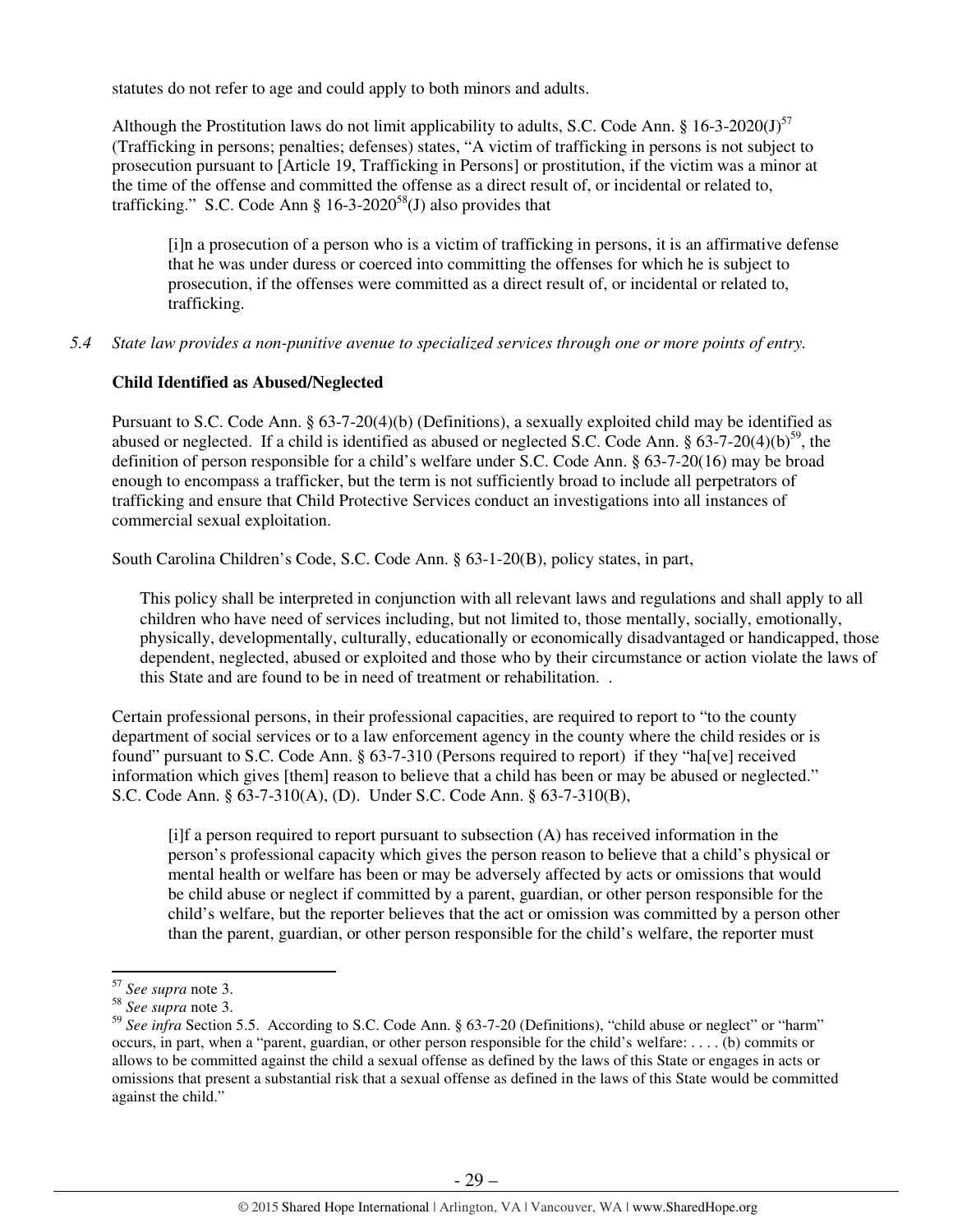make a report to the appropriate law enforcement agency.

Law enforcement is then responsible for notifying the county department of social services of these reports. S.C. Code Ann. § 63-7-320.

## I. Initial Custody

An abused child could be taken into emergency protective custody under S.C. Code Ann. § 63-7-620 (Emergency protective custody), which states in part,

- (A) A law enforcement officer may take emergency protective custody of a child without the consent of the child's parents, guardians, or others exercising temporary or permanent control over the child if: (1) the officer has probable cause to believe that by reason of abuse or neglect the child's life, health, or physical safety is in substantial and imminent danger if the child is not taken into emergency protective custody, and there is not time to apply for a court order pursuant to Section  $63-7-1660...$ 
	- . . . .

Under S.C. Code Ann. § 63-7-620(B)(2), a child taken into emergency protective custody, as long as emergency medical care is not necessary, is to be placed in, within a reasonable amount of time, a licensed foster home or shelter and may not be placed in a jail or any other criminal detention center.

## II. Process Following Initial Custody

After taking custody of the child, a law enforcement officer must notify "the parent, guardian, or other person exercising temporary or permanent control over the child as early as reasonably possible of the location of the child unless there are compelling reasons for believing that disclosure of this information would be contrary to the best interests of the child." S.C. Code Ann. § 63-7-630.

## III. Placement Process pending Adjudication/Investigation

After a child is taken into custody via an emergency order, pursuant to S.C. Code Ann. § 63-7-640 (Preliminary investigation), the Department of Social Services ("the department") must conduct a preliminary investigation to determine if grounds exist for

assuming legal custody of the child exist and whether reasonable means exist for avoiding removal of the child from the home of the parent or guardian or for placement of the child with a relative and means for minimizing the emotional impact on the child of separation from the child's home and family.

If the preliminary investigation shows "probable cause to believe that by reason of abuse or neglect the child's life, health, or physical safety is in imminent and substantial danger," then "the department may assume legal custody of the child."<sup>60</sup> S.C. Code Ann. § 63-7-660. If the department determines that the child should be returned to the parent, guardian, or custodian, then "the department shall consult with the law enforcement officer who took emergency protective custody unless the department and the law enforcement agency have agreed to an alternative procedure." S.C. Code Ann. § 63-7-670. If, after consulting with the law enforcement officer, "the officer objects to the return of the child, the department l

 $60$  Under S.C. Code Ann. § 63-7-660, "The department may exercise the authority to assume legal custody only after a law enforcement officer has taken emergency protective custody of the child or the family court has granted emergency protective custody by ex parte order, and the department has conducted a preliminary investigation pursuant to Section 63-7-640."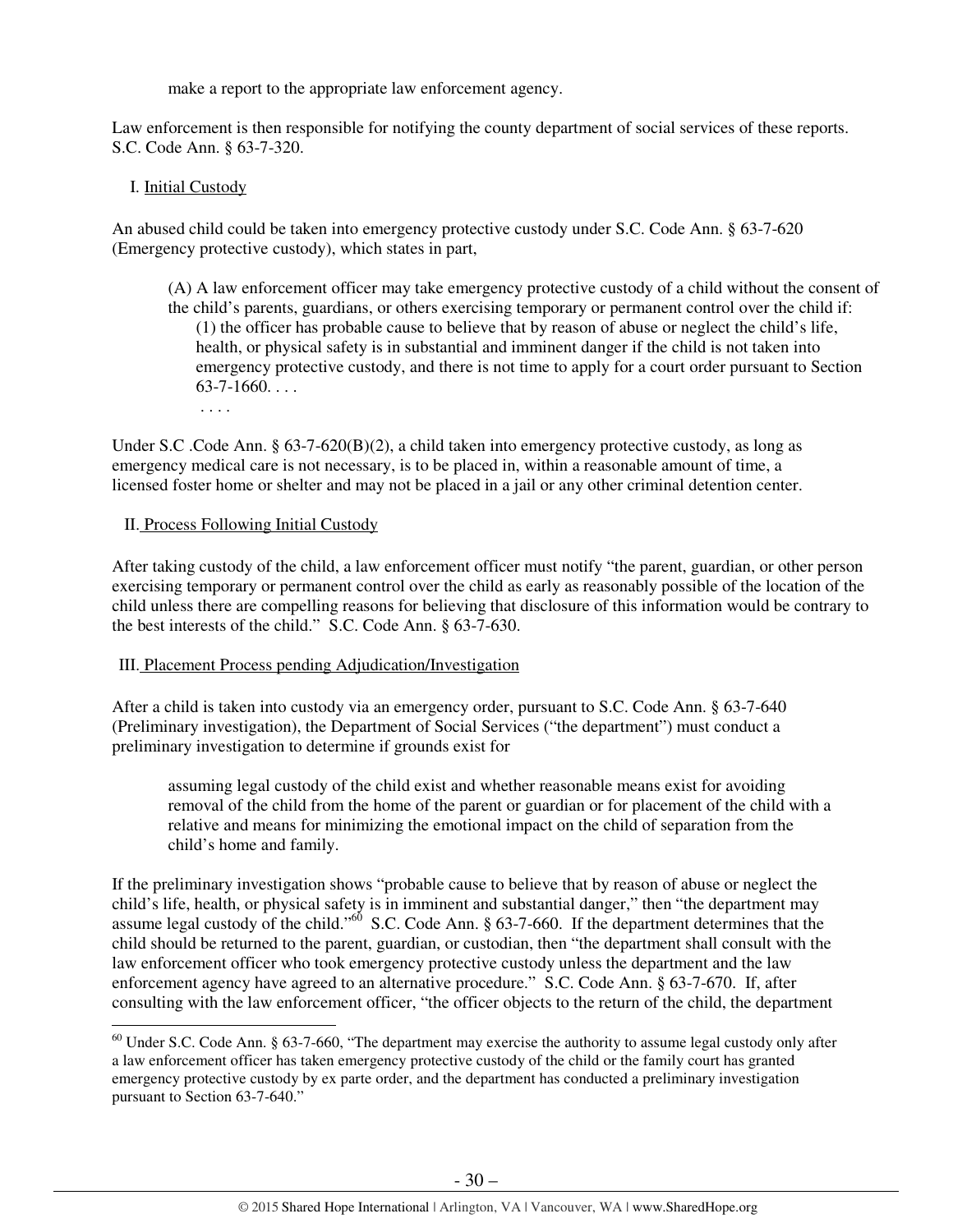must assume legal custody of the child until a probable cause hearing can be held." S.C. Code Ann. § 63- 7-670.

Additionally, the department must take legal custody of the child until a probable cause hearing "[i]f a law enforcement officer clearly states to the department at the time the officer delivers physical control of the child to the department that the child is not to be returned to the home or placed with a relative before a probable cause hearing regardless of the outcome of a preliminary investigation" and the department shall, at least, "conduct a preliminary investigation as provided in Section 63-7-640 within 72 hours after the child was taken into emergency protective custody and shall make recommendations concerning return of the child to the home or placement with a relative or other person to the family court at the probable cause hearing or take other appropriate action as provided in this chapter." S.C. Code Ann. §  $63-7-700(A)$ .

# **Child Identified as Delinquent**

I. Initial Custody

Generally, if a minor is found committing a violation of the criminal code, law enforcement may take the minor into temporary custody pursuant to S.C. Code Ann. § 63-19-810 (Taking a child into custody). Specifically,

(A) When a child found violating a criminal law or ordinance is taken into custody, the taking into custody is not an arrest. The jurisdiction of the court attaches from the time of the taking into custody. When a child is taken into custody, the officer taking the child into custody shall notify the parent, guardian, or custodian of the child as soon as possible. Unless otherwise ordered by the court, the person taking the child into custody may release the child to a parent, a responsible adult, a responsible agent of a court-approved foster home, group home, nonsecure facility, or program upon the written promise, signed by the person, to bring the child to the court at a stated time or at a time the court may direct. The written promise, accompanied by a written report by the officer, must be submitted to the South Carolina Department of Juvenile Justice as soon as possible, but not later than twenty-four hours after the child is taken into custody. If the person fails to produce the child as agreed, or upon notice from the court, a summons or a warrant may be issued for the apprehension of the person or of the child.

. . . .

l

(D) Juveniles may be held in nonsecure custody within the law enforcement center for only the time necessary for purposes of identification, investigation, detention, intake screening, awaiting release to parents or other responsible adult, or awaiting transfer to a juvenile detention facility or to the court for a detention hearing.

# II. Placement Process pending Adjudication/Investigation

South Carolina allows children taken into custody who need placement outside the home to be placed in a facility "other than a secure juvenile detention facility, when these alternatives are appropriate and available." S.C. Code Ann. § 63-19-820(A). However, a child could be sent to a secure juvenile detention facility pursuant to S.C. Code Ann. § 63-19-820(B) (Out-of-home placement), which states,

A child is eligible for detention in a secure juvenile detention facility only if the child: (1) is charged with a violent crime as defined in Section  $16$ -1-60;<sup>61</sup>

 $61$  S.C. Code Ann. § 16-1-60 (Violent crimes defined) states,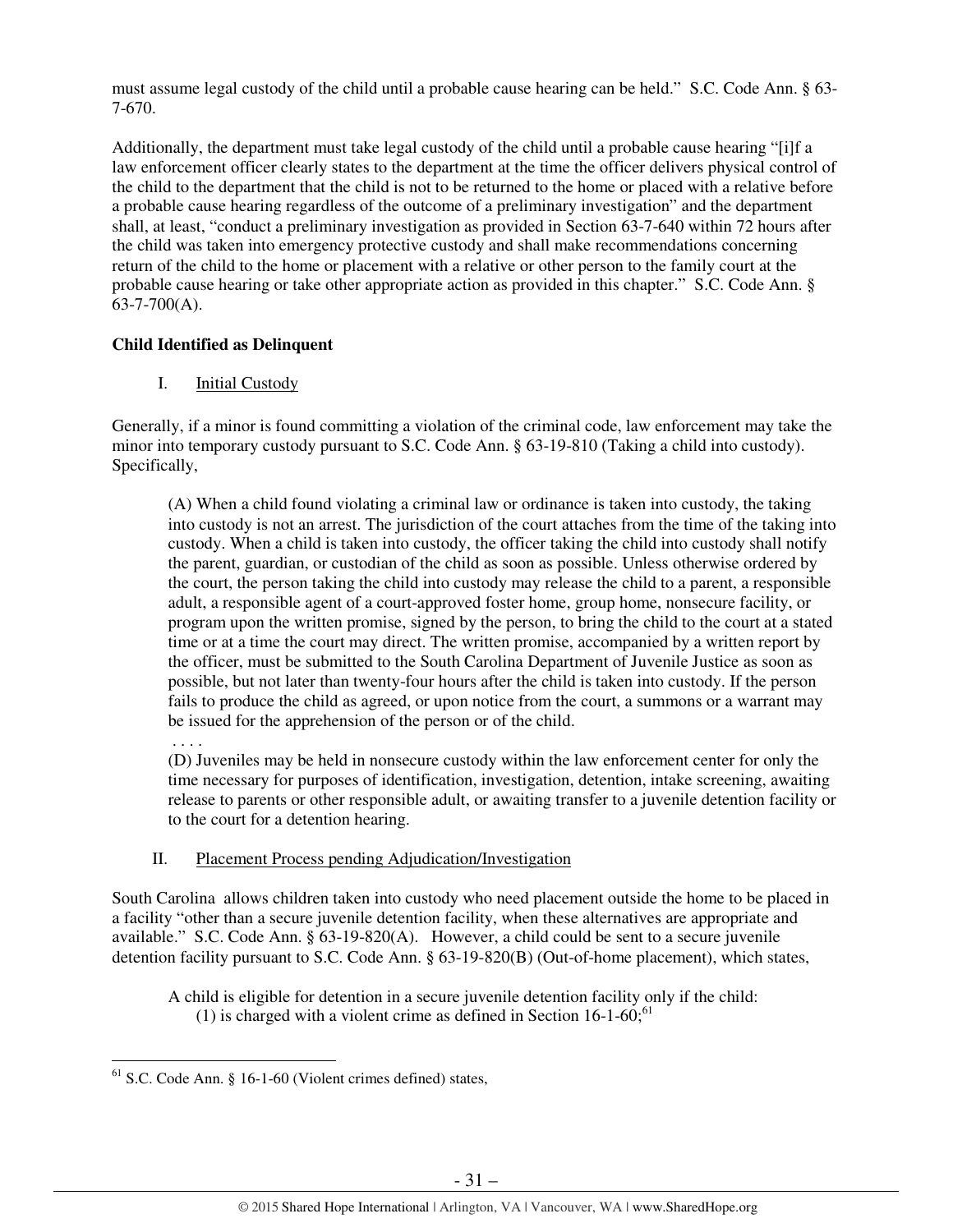(2) is charged with a crime which, if committed by an adult, would be a felony or a misdemeanor other than a violent crime, and the child:

(a) is already detained or on probation or conditional release or is awaiting adjudication in connection with another delinquency proceeding;

- (b) has a demonstrable recent record of willful failures to appear at court proceedings;
- (c) has a demonstrable recent record of violent conduct resulting in physical injury to others; or
- (d) has a demonstrable recent record of adjudications for other felonies or misdemeanors; and (i) there is reason to believe the child is a flight risk or poses a threat of serious harm to others; or
	- (ii) the instant offense involved the use of a firearm;

(3) is a fugitive from another jurisdiction;

(4) requests protection in writing under circumstances that present an immediate threat of serious physical injury;

(5) had in his possession a deadly weapon;

(6) has a demonstrable recent record of wilful failure to comply with prior placement orders including, but not limited to, a house arrest order;

(7) has no suitable alternative placement and it is determined that detention is in the child's best interest or is necessary to protect the child or public, or both; or

. . . . A child who meets the criteria provided in this subsection is eligible for detention. Detention is not mandatory for a child meeting the criteria if that child can be supervised adequately at home or in a less secure setting or program. If the officer does not consent to the release of the child, the parents or other responsible adult may apply to the family court within the circuit for an ex parte order of release of the child. The officer's written report must be furnished to the family court judge who may establish conditions for the release.

S.C. Code Ann. § 63-19-820 places limitations on secure detention for juveniles including a 6 hour limit for confinement in an adult detention center unless the juvenile is required to stand trial as an adult, a 24 hour limit for confinement in a juvenile detention center if taken into custody for an offense that would not be a crime if committed by an adult, and a 72 hour limit for confinement in a juvenile detention center for violating a valid court order. Juveniles under the age of 11 may not be confined in any type of detention center for any reason. Juveniles aged 11 or 12 may only be confined by order of a family court.

## III. Adjudication

Regarding charges for offenses committed pursuant to instances of human trafficling, S.C. Code Ann §  $16-3-2020^{62}$ (J) (Trafficking in persons; penalties; defenses) states,

In a prosecution of a person who is a victim of trafficking in persons, it is an affirmative defense

For purposes of definition under South Carolina law, a violent crime includes the offenses of: . . . criminal sexual conduct in the first and second degree (Sections 16-3-652 and 16-3-653); criminal sexual conduct with minors, first and second degree (Section 16-3-655); assault with intent to commit criminal sexual conduct, first and second degree (Section 16-3-656) . . . kidnapping (Section 16-3-910); trafficking in persons (Section 16-3-2020]) . . . engaging a child for a sexual performance (Section 16-3-810) . . . producing, directing, or promoting sexual performance by a child (Section 16-3-820); lewd act upon a child under sixteen (Section 16-15-140- repealed); sexual exploitation of a minor first degree (Section 16-15- 395); sexual exploitation of a minor second degree (Section 16-15-405); promoting prostitution of a minor (Section 16-15-415); participating in prostitution of a minor (Section 16-15-425) . . . and attempt to commit any of the above offenses (Section 16-1-80). Only those offenses specifically enumerated in this section are considered violent offenses.

<sup>62</sup> *See supra* note 3.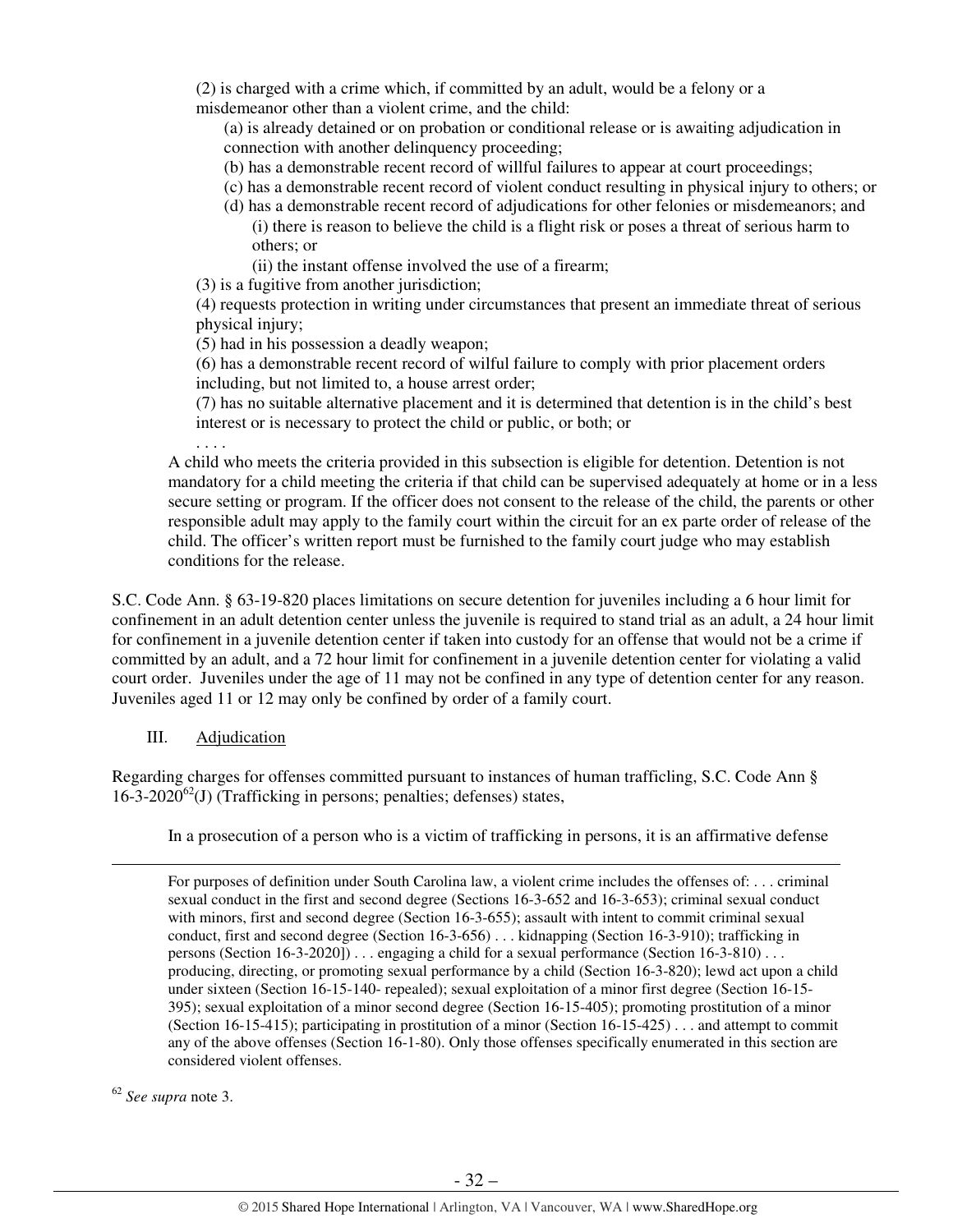that he was under duress or coerced into committing the offenses for which he is subject to prosecution, if the offenses were committed as a direct result of, or incidental or related to, trafficking. A victim of trafficking in persons is not subject to prosecution pursuant to this article [Article 19 (Trafficking in Persons)] or prostitution, if the victim was a minor at the time of the offense and committed the offense as a direct result of, or incidental or related to, trafficking.

- 5.4.1 Recommendation: Enact a mandatory protective response for juvenile sex trafficking victims that provides an avenue to specialized services outside detention.<sup>63</sup>
- *5.5 Commercial sexual exploitation or sex trafficking is identified as a type of abuse and neglect within child protection statutes.*

Commercial sexual exploitation is not specifically defined as a type of abuse or neglect under the law. However, pursuant to S.C. Code Ann. § 63-7-20(4)(b) (Definitions), "'[c]hild abuse or neglect' or 'harm' occurs when the parent, guardian, or other person responsible for the child's welfare: . . . . (b) commits or allows to be committed against the child a sexual offense as defined by the laws of this State or engages in acts or omissions that present a substantial risk that a sexual offense as defined in the laws of this State would be committed against the child." Therefore, commercial sexual exploitation might fall within this definition.

- 5.5.1 Recommendation: Amend S.C. Code Ann. § 63-7-20(4)(b) (Definitions) to add to the definition of "child abuse or neglect" or "harm" any situation of trafficking in persons and commercial sexual exploitation of a child.
- *5.6 The definition of "caregiver" or another related term in the child welfare statutes is not a barrier to a sex trafficked child accessing the protection of child welfare.*

South Carolina's chapter on "Child Protection and Permanency"<sup>64</sup> defines "person responsible for a child's welfare" in S.C. Code Ann. § 63-7-20(16) (Definitions) to

include[] the child's parent, guardian, foster parent, an operator, employee, or caregiver, as defined by Section 63-13-20, of a public or private residential home, institution, agency, or childcare facility or an adult who has assumed the role or responsibility of a parent or guardian for the child, but who does not necessarily have legal custody of the child. A person whose only role is as a caregiver and whose contact is only incidental with a child, such as a babysitter or a person who has only incidental contact but may not be a caretaker, has not assumed the role or responsibility of a parent or guardian. An investigation pursuant to Section 63-7-920 must be initiated when the information contained in a report

<sup>&</sup>lt;sup>63</sup> S.C. Code Ann. § 16-3-2050(A), (E)(5) (Interagency task force established to develop and implement State Plan for Prevention of Trafficking in Persons; members; responsibilities), provides for a task force to publish an annual report of its findings and recommendations concerning human trafficking and will review "existing services and facilities to meet trafficking victims' needs and recommend a system to coordinate services including, but not limited to, health services, including mental health, housing, education and job training, English as a second language classes, interpreting services, legal and immigration services, and victim compensation." Additionally, "[t]o the extent that funds are appropriated, the task force may make grants to or contract with a state agency, local government, or private victim's service organization to develop or expand service programs for victims." S.C. Code Ann. § 16-3-2050. Here and elsewhere in this report that S.C. Code Ann. § 16-3-2050 is quoted or cited, it has been updated to reflect the amendments added by the enactment of Senate Bill 183 and Senate Bill 196. S.183, 121st Gen. Assemb., Reg. Sess. (S.C. 2015) (Effective June 8, 2015); S.196, 121st Gen. Assemb., Reg. Sess. (S.C. 2015) (Effective Apr. 2, 2015).

 $64$  These definitions in S.C. Code Ann. § 63-7-20 also apply in Chapter 9 (Adoptions) and Chapter 11 (Children's services agencies). The definitions apply to these chapters, "unless the specific context indicates otherwise."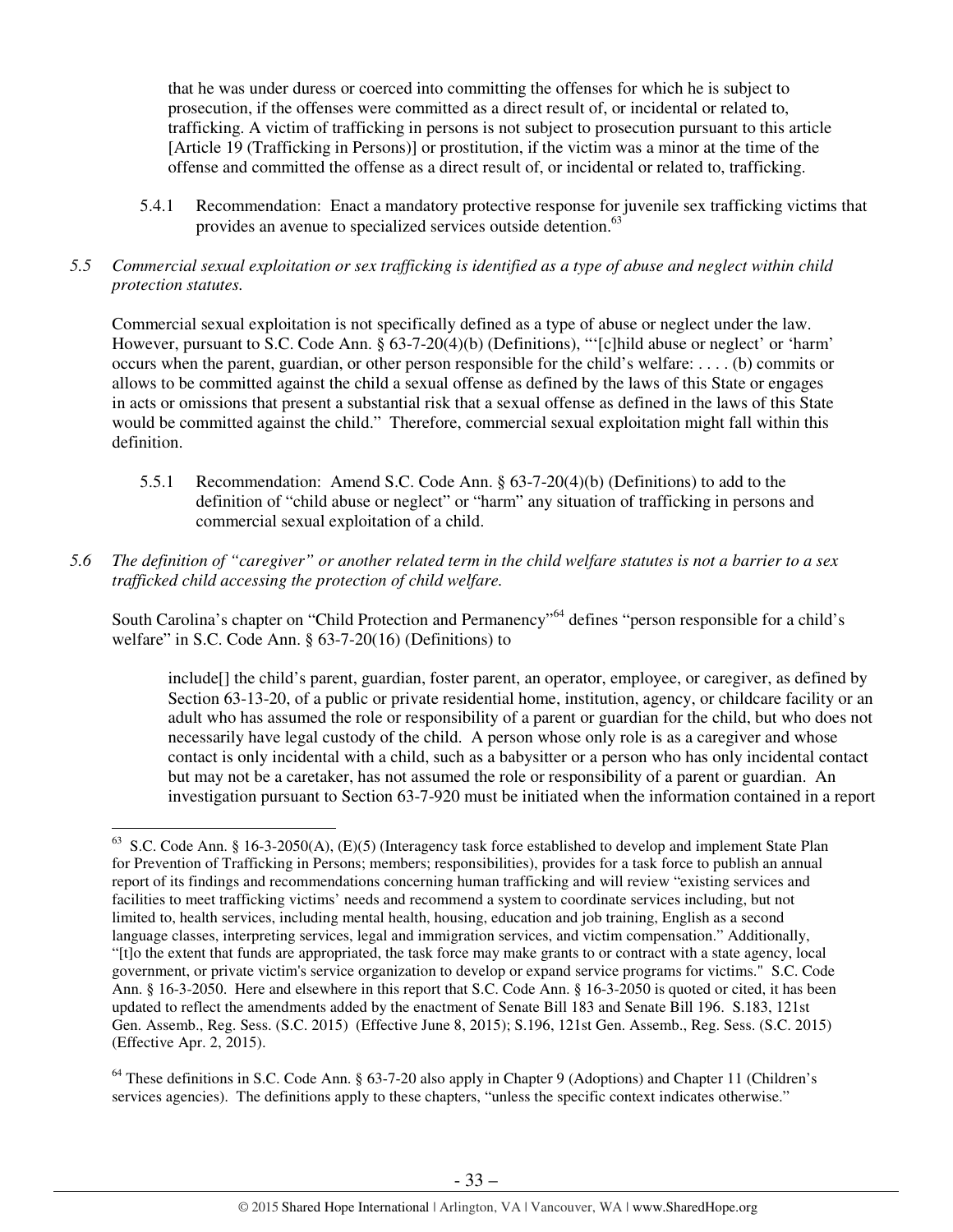otherwise sufficient under this section does not establish whether the person has assumed the role or responsibility of a parent or guardian for the child. .

This terminology could be broad enough to encompass a trafficker; however, no case law has been identified to provide precedent for this possible usage.

# *5.7 Crime victims' compensation is specifically available to a child victim of sex trafficking or commercial sexual exploitation of children (CSEC) without regard to ineligibility factors.*

The state Victim's Compensation Fund is codified at S.C. Code Ann. § 16-3-1110 et seq. It defines "victim" as "a person who suffers direct or threatened physical, emotional, or financial harm as the result of an act by someone else, which is a crime." S.C. Code Ann. § 16-3-1110(8). Additionally, victims of trafficking "are considered victims for the purposes of the Victims' Bill of Rights and are entitled to all appropriate forms of compensation available pursuant to the State Crime Victim's Compensation Fund." S.C. Code Ann. § 16-3-2070(A). All crimes at the state and federal level are included in the definition of a crime, with the exception of some vehicular crimes. S.C. Code Ann. § 16-3-1110(6).

Under S.C. Code Ann. § 16-3-1170(A) (Basis for award), "(A) No award may be made unless: (1) a crime was committed; (2) the crime directly resulted in physical or psychic trauma to the victim; (3) the crime was promptly reported to the proper authority and recorded in police records; and (4) the claimant or other award recipient has fully cooperated with all law enforcement agencies and with the South Carolina Victim's Compensation Fund." Under subsection (B), barring the "showing of special circumstances or causes which justify the delay," crimes reported after more than 48 hours are not "promptly reported." Furthermore, pursuant to S.C. Code Ann. § 16-3-1200 (Conduct of victim or intervener contributing to infliction of injury), an award may be reduced or rejected based on a determination that "because of his conduct the victim or intervener of such crime contributed to the infliction of his injury . . . ." Similarly, a person is ineligible if he "committed or aided in the commission of the crime upon which the claim is based or engaged in other unlawful activity which contributed to or aggravated the resulting injury." S.C. Code Ann. § 16-3-1220(1). As a result, since minors can be charged with prostitution in South Carolina, it is possible the minor victim could be disqualified from receiving victims' compensation from the Fund if it is determined that the prostitution "contributed to or aggravated the resulting injury." Additionally, a claim must usually be filed within "one hundred eighty days after the latest of the following events: (a) the occurrence of the crime upon which the claim is based; (b) the death of the victim; (c) the discovery by the law enforcement agency that the occurrence was the result of crime; or (d) the manifestation of a mental or physical injury is diagnosed as a result of a crime committed against a minor." S.C. Code Ann. § 16-3-1230(2). This requirement potentially limits the ability of domestic minor sex trafficking victims to gain compensation dependent upon how the "occurrence" of the crime is defined because many victims may not come forward and report the crime due to the ongoing effects of trafficking. South Carolina allows for extending the filing period "[u]pon good cause shown," however, "'[g]ood cause' for the above purposes includes reliance upon advice of an official victim assistance specialist who either misinformed or neglected to inform a victim of rights and benefits of the Victim's Compensation Fund but does not mean simply ignorance of the law." S.C. Code Ann. § 16-3-1230(3).

5.7.1 Recommendation: Amend S.C. Code Ann. § 16-3-1220(1) and § 16-3-1200 to ensure that domestic minor sex trafficking victims are not ineligible due to crimes their traffickers forced them to commit. Also, amend S.C. Code Ann.  $\S$  16-3-1170(B) and  $\S$  16-3-1230 to relax the time requirements in cases of domestic minor sex trafficking.

## *5.8 Victim-friendly procedures and protections are provided in the trial process for minors under 18.*

South Carolina has a few victim-friendly criminal justice procedures. According to S.C. Code Ann. § 16- 3-659.1(1) (Criminal sexual conduct: admissibility of evidence concerning victim's sexual conduct), "evidence of a victim's past sexual conduct or reputation is inadmissible in certain cases, including cases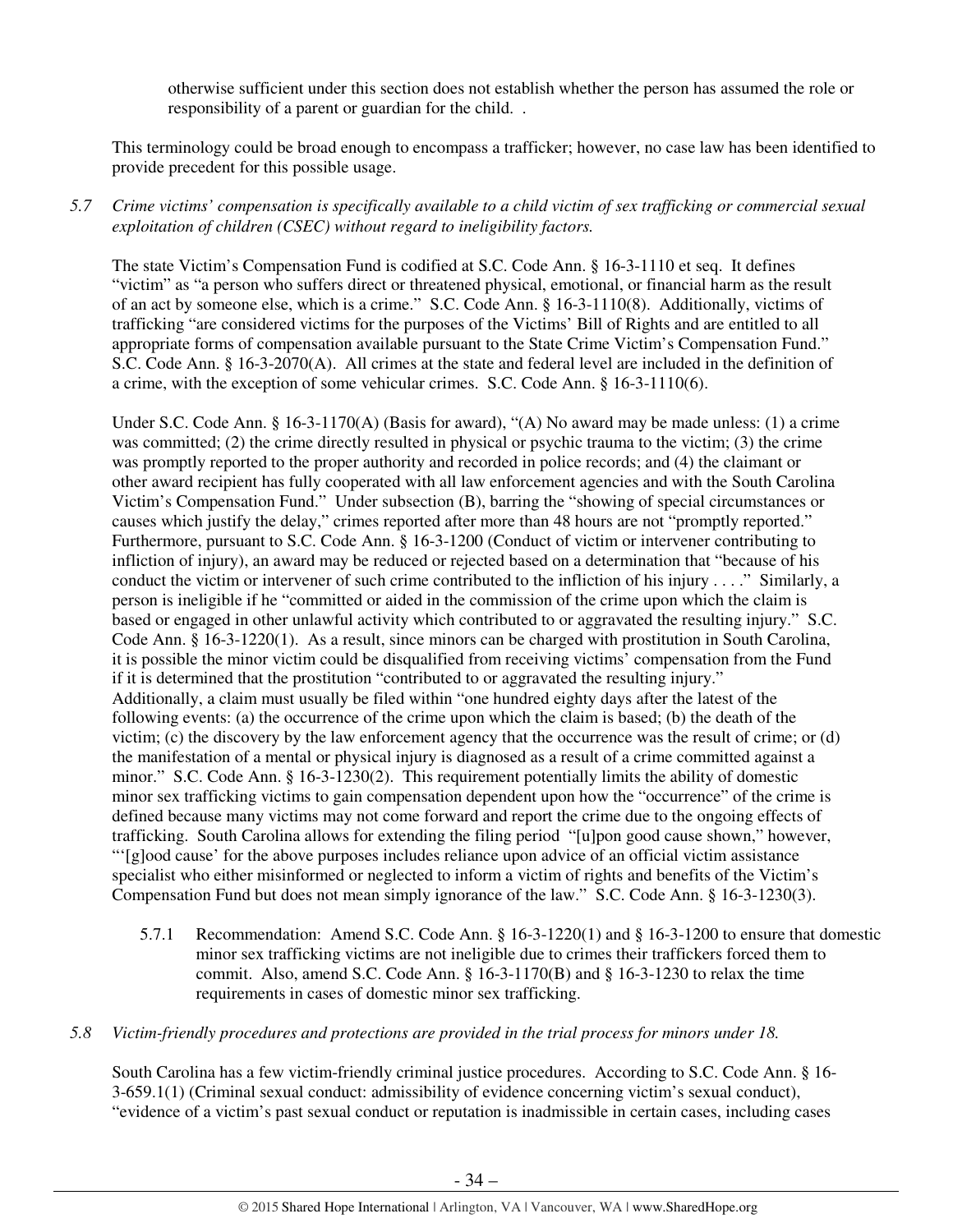of first, second, or third degree criminal sexual conduct, criminal sexual conduct with a minor, and sex trafficking. However, under the provision, "evidence of the victim's sexual conduct with the defendant or evidence of specific instances of sexual activity with persons other than the defendant introduced to show source or origin of semen, pregnancy, or disease about which evidence has been introduced previously at trial is admissible if the judge finds that such evidence is relevant to a material fact and issue in the case and that its inflammatory or prejudicial nature does not outweigh its probative value. Evidence of specific instances of sexual activity which would constitute adultery and would be admissible under rules of evidence to impeach the credibility of the witness may not be excluded." Nevertheless, for victims of sex trafficking, "the victim's sexual history or history of commercial sexual activity, the specific instances of the victim's sexual conduct, opinion evidence of the victim's sexual conduct, and reputation evidence of the victim's sexual conduct" may not constitute a defense. S.C. Code Ann. §  $16-3-2020^{65}$ (K)(1).

Also, for victims of rape, S.C. Code Ann. § 16-3-660 (Deposition testimony of rape victim or victim of assault with intent to ravish) states that "the deposition of [the female witness who is alleged to have been assaulted may] be taken at a time and place designated in such order within the county in which the trial is to be had . . . ." The procedure for these depositions requires that only the witness, the accused, and the attorneys be present at the taking of the deposition. S.C. Code Ann. § 16-3-670. According to S.C. Code Ann. § 16-3-700 (Reading deposition to jury), "Such deposition shall be read to the jury upon the trial and shall be considered by them as though such testimony had been given orally in court." South Carolina also provides for the destruction of these depositions when the case is closed and appeals have both been taken and settled or the time for taking an appeal has elapsed. S.C. Code Ann. § 16-3-720. Finally, S.C. Code Ann. § 16-3-730 (Publishing name of victim of criminal sexual conduct unlawful) states that "[w]hoever publishes or causes to be published the name of any person upon whom the crime of criminal sexual conduct has been committed or alleged to have been committed in this State in any newspaper, magazine or other publication shall be deemed guilty of a misdemeanor and, upon conviction thereof, shall be punished by a fine of not more than one thousand dollars or imprisonment of not more than three years. The provisions of this section shall not apply to publications made by order of court."

Under S.C. Code Ann. § 16-3-2070(B) (Compensation for victims of trafficking; identity of victim and victim's family confidential), "in a prosecution for violations of the criminal provisions of [trafficking in persons], the identity of the victim and the victim's family must be kept confidential by ensuring that names and identifying information of the victim and victim's family are not released to the public, including by the defendant."

S.C. Code Ann. § 17-23-175 (Admissibility of out-of-court statement of child under twelve; determination of trustworthiness; notice to adverse party) allows for out-of-court statements for children under 12 to be admissible if certain conditions are met:

(A) In a general sessions court proceeding or a delinquency proceeding in family court, an out-ofcourt statement of a child<sup>66</sup> is admissible if:

(1) the statement was given in response to questioning conducted during an investigative interview of the child;

(2) an audio and visual recording of the statement is preserved on film, videotape, or other electronic means, except as provided in subsection (F);

(3) the child testifies at the proceeding and is subject to cross- examination on the elements of the

<sup>65</sup> *See supra* note 3.

 $66$  A "child" for the purposes of this statute include "(1) a person who is under the age of twelve years at the time of the making of the statement or who functions cognitively, adaptively, or developmentally under the age of twelve at the time of making the statement; and (2) a person who is the alleged victim of, or witness to, a criminal act for which the defendant, upon conviction, would be required to register pursuant to the provisions of Article 7, Chapter 3, Title 23 [Sex offender registry]." S.C. Code Ann. § 17-23-175(C).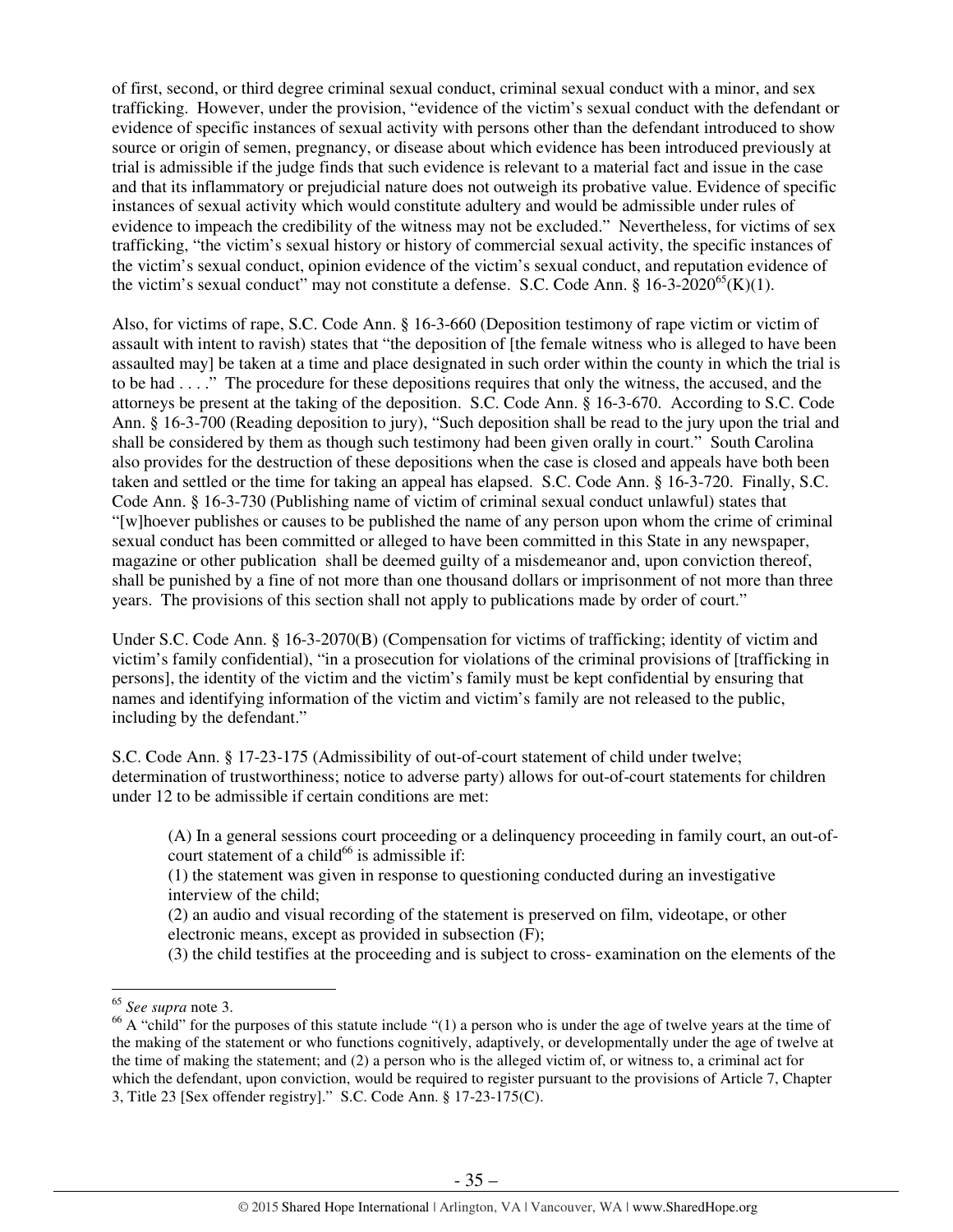offense and the making of the out-of-court statement; and (4) the court finds, in a hearing conducted outside the presence of the jury, that the totality of the circumstances surrounding the making of the statement provides particularized guarantees of trustworthiness.

*5.9 Expungement or sealing of juvenile delinquency records resulting from arrests or adjudications for prostitution-related offenses committed as a result of, or in the course of, the commercial sexual exploitation of a minor is available within a reasonable time after turning 18.* 

South Carolina's human trafficking law, S.C. Code Ann. §  $16-3-2020(J)^{67}$  (Trafficking in persons; penalties; defenses) specifies that

[a] victim of trafficking in persons convicted of a violation of this article or prostitution may motion the court to vacate the conviction and expunge the record of the conviction. The court may grant the motion on a finding that the person's participation in the offense was a direct result of being a victim.

Additionally, South Carolina's Juvenile Justice Code contains a provision for record destruction. It states in S.C. Code Ann. §  $63-19-2050^{68}$ (A)(1) (Petition for record destruction),

A person who has been taken into custody for, charged with, or adjudicated delinquent for having committed a status or a nonviolent crime, as defined in Section 16–1–70,may petition the court for an order destroying all official records relating to:

- (a) being taken into custody;
- (b) the charges filed against the child;
- (c) the adjudication; and
- (d) disposition.

Generally, a court must grant expungement for a status offense and may grant expungement for multiple status offense or nonviolent offenses.<sup>69</sup> S.C. Code Ann. §§ 63-19-2050(C). However, certain other eligibility requirements<sup>70</sup> are listed; "[a] person may not petition the court if [he] has a prior adjudication for an offense that would carry a maximum term of imprisonment of five years or more if committed by an adult." S.C. Code Ann.  $\S 63-19-2050(A)(2)$ . In addition, the court must "not grant the expungement order unless [it] finds that the person" who is seeking to have the records destroyed "is at least seventeen years of age, has successfully completed any dispositional sentence imposed, has not been subsequently adjudicated for or convicted of any criminal offense, and does not have any criminal charges pending in

<sup>67</sup>*See supra* note 3.

<sup>&</sup>lt;sup>68</sup> Here and elsewhere in this report that S.C. Code Ann. § 63-19-2050 is quoted or cited, it has been updated to reflect the amendments added by the enactment of Senate Bill 133. S.133, 121st Gen. Assemb., Reg. Sess. (S.C. 2015) (Effective June 1, 2015).

 $69$  Pursuant to S.C. Code Ann. § 16-1-70 (Nonviolent crimes), nonviolent offenses are all crimes not specifically listed as violent crimes within S.C. Code Ann. § 16-1-60 (Violent crimes defined), which does not include the offense of prostitution, S.C. Code Ann. § 16-15-90 (Prostitution; lewdness, assignation and prostitution generally). However, violent crimes listed in S.C. Code Ann. § 16-1-60 do include:

producing, directing, or promoting sexual performance by a child (Section 16-3-820); sexual exploitation of a minor first degree (Section 16-15-395); sexual exploitation of a minor second degree (Section 16-15- 405); promoting prostitution of a minor (Section 16-15-415); participating in prostitution of a minor (Section 16-15-425) . . . .

 $70$  If prosecution or a law enforcement agencies object to expungement based on eligibility requirements, the court must hold a hearing. S.C. Code Ann. § 63-19-2050(B).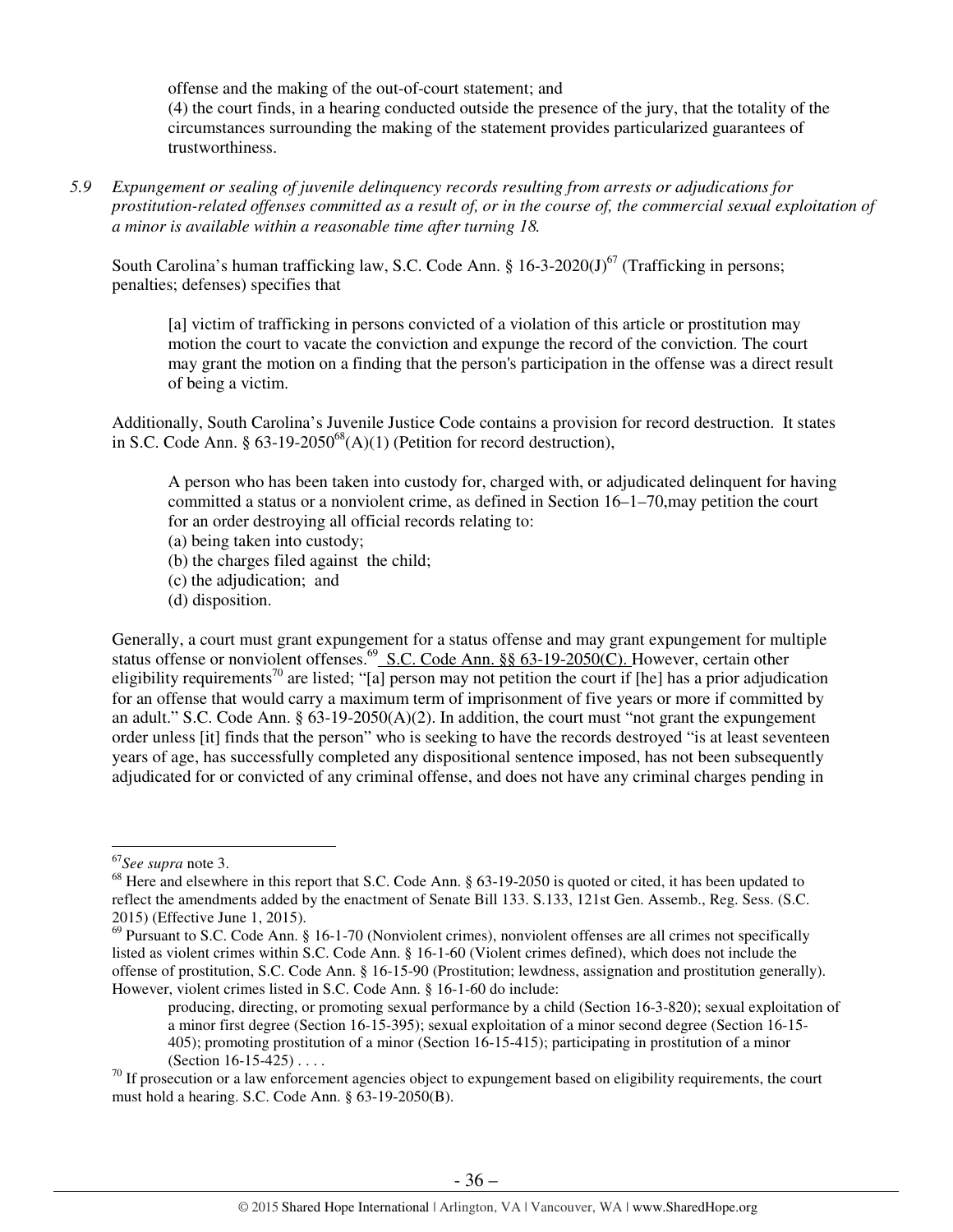family court or general sessions court.". S.C. Code Ann.  $\S 63-19-2050(C)(3)$ .<sup>71</sup>

If expungement is granted, it serves to completely eliminate all evidence of the records and to "restore the person in the contemplation of the law to the status the person occupied before being taken into custody." S.C. Code Ann. § 63-19-2050(E).

A child under the age of 17 who has committed a non-violent offense that is either a misdemeanor; Class D, E, or F felony; or is punishable by a maximum sentence of no greater than 15 years is eligible for "youthful offender" status if the minor "has been bound over for proper criminal proceedings to the court of general sessions pursuant to Section 63-19-1210 . . . ." S.C. Code Ann. § 24-19-10(d)(i). Additionally, a minor who is at least 17 but less than 25 when convicted of an "offense that is not a violent crime, as defined in Section 16-1-60, and that is a misdemeanor, a Class D, Class E, or Class F felony, or a felony which provides for a maximum term of imprisonment of fifteen years or less" falls under the definition of "youthful offender." S.C. Code Ann. § 24-19-10(d)(ii). A youthful offender's criminal record may be expunged once pursuant to S.C. Code Ann. § 22-5-920 (Conviction as a youthful offender), which states in part,

Following a first offense conviction as a youthful offender for which a defendant is sentenced pursuant to the provisions of Chapter 19, Title 24, Youthful Offender Act, the defendant, after five years from the date of completion of his sentence, including probation and parole, may apply, or cause someone acting on his behalf to apply, to the circuit court for an order expunging the records of the arrest and conviction. However, this section does not apply to an offense involving the operation of a motor vehicle, to a violation of Title 50 or the regulations promulgated under it for which points are assessed, suspension provided for, or enhanced penalties for subsequent offenses authorized, to an offense classified as a violent crime in Section 16-1-60, or to an offense contained in Chapter 25, Title 16, except as otherwise provided in Section 16-25-30. If the defendant has had no other conviction during the five-year period following completion of his sentence, including probation and parole, for a first offense conviction as a youthful offender for which the defendant was sentenced pursuant to the provisions of Chapter 19, Title 24, Youthful Offender Act, the circuit court may issue an order expunging the records. No person may have his records expunged under this section more than once. A person may have his record expunged even though the conviction occurred before the effective date of this section. A person eligible for a sentence pursuant to the provisions of Chapter 19, Title 24, Youthful Offender Act, and who is not sentenced pursuant to those provisions, is not eligible to have his record expunged pursuant to the provisions of this section.

*5.10 Victim restitution and civil remedies for victims of domestic minor sex trafficking or commercial sexual exploitation of children (CSEC) are authorized by law.* 

Under S.C. Code Ann. § 16-3-2060(A) (Civil action for victim of trafficking; statute of limitations),

[a] person who is a victim of trafficking in persons may bring a civil action in court of common pleas. The court may award actual damages, compensatory damages, punitive damages, injunctive relief, and other appropriate relief.<sup>72</sup> A prevailing plaintiff also must be awarded

<sup>&</sup>lt;sup>71</sup> Under S.C. Code Ann. § 63-19-2050(F), "[f]or purposes of this section, an adjudication is considered a previous adjudication only if it occurred prior to the date the subsequent offense was committed."

 $72$  In the forfeiture of a defendant's property during a criminal investigation, "[a]ny property taken or detained under [Section 16-3-2090] is not subject to replevin but is considered to be in the custody of the investigating agency making the seizure subject only to the orders of the court having jurisdiction over the forfeiture proceedings. Property is forfeited and transferred to the government at the moment of illegal use. Seizure and forfeiture proceedings confirm the transfer." S.C. Code Ann. § 16-3-2090(A)(4).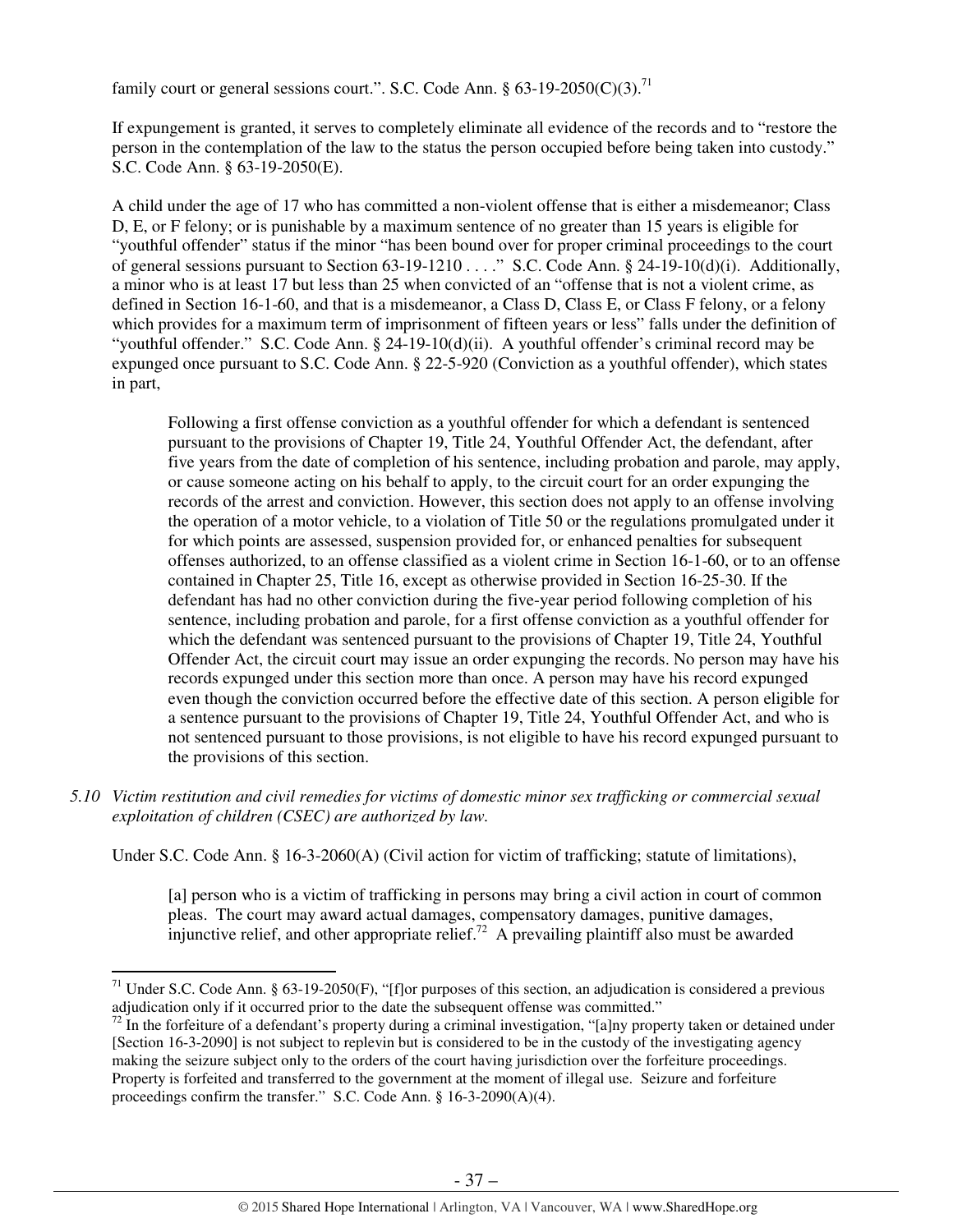attorney's fees and costs. Treble damages must be awarded on proof of actual damages when the defendant's acts were willful and malicious.

A victim of trafficking or a surviving family member is also entitled to mandatory restitution from the offender under S.C. Code Ann.  $$16-3-2040^{73}$  (Restitution for victims of trafficking) and includes "payment for all injuries, specific losses, and expenses, including, but not limited to, attorney's fees, sustained by a crime victim resulting from an offender's criminal conduct pursuant to Section 16-3- 1110(12)(a). In addition, the court may order an amount representing the value of the victim's labor or services." The victim is also entitled to one-fourth of the value of any forfeited property. S.C. Code Ann.  $$16-3-2090(B)(7)(b).^{74}$ 

S.C. Code Ann. § 17-25-322(A) (Restitution to crime victim by person convicted of crime; hearing; determination of method, manner, and amount; entry of order) also states in part, "When a defendant is convicted of a crime which has resulted in pecuniary damages or loss to a victim, the court must hold a hearing to determine the amount of restitution due the victim or victims of the defendant's criminal acts." The following items may be considered by the court when determining the amount, method, or manner of restitution: "(1) the financial resources of the defendant and the victim and the burden that the manner or method of restitution will impose upon the victim or the defendant; (2) the ability of the defendant to pay restitution on an installment basis or on other conditions to be fixed by the court; (3) the anticipated rehabilitative effect on the defendant regarding the manner of restitution or the method of payment; (4) any burden or hardship upon the victim as a direct or indirect result of the defendant's criminal acts; (5) the mental, physical, and financial well-being of the victim." S.C. Code Ann. § 17-25-322(B). Additionally, subsection (E) provides, "An offender may not be granted a pardon until the restitution and collection fees required by the restitution order have been paid in full." S.C. Code Ann. § 17-25-322(E).

*5.11 Statutes of limitations for civil and criminal actions for child sex trafficking or CSEC offenses are eliminated or lengthened sufficiently to allow prosecutors and victims a realistic opportunity to pursue criminal action and legal remedies.* 

"South Carolina does not have a general statute of limitations for criminal actions; however, in a few very rare instances, a period of limitations is incorporated in specific criminal statutes."<sup>75</sup>

Civil actions based on sexual abuse or incest may be available to victims of domestic minor sex trafficking. S. C. Code Ann. § 15-3-555 (Statute of limitations for action based on sexual abuse or incest) states, "(A) An action to recover damages for injury to a person arising out of an act of sexual abuse<sup>76</sup> or

l

(b) The victim and the South Carolina Victims' Compensation Fund shall each receive one-fourth, and law enforcement shall receive one-half of the value of the forfeited property.

<sup>73</sup> *See supra* note 28.

<sup>&</sup>lt;sup>74</sup> Pursuant to S.C. Code Ann. § 16-3-2090(B)(7)(a), (b),

<sup>(7)</sup> Disposition of forfeited property under this section must be accomplished as follows: (a) Property forfeited under this subsection shall first be applied to payment to the victim. The return of the victim to his home country or other absence of the victim from the jurisdiction shall not prevent the victim from receiving compensation.

<sup>75</sup> *Summary Court Judges Bench Book—Substantive and Procedural Law*, SOUTH CAROLINA JUDICIAL DEPARTMENT, http://www.judicial.state.sc.us/summaryCourtBenchBook/HTML/CriminalA.htm (last visited July 21, 2011).

<sup>&</sup>lt;sup>76</sup> S.C. Code Ann. § 17-25-135(2) defines "sexual abuse" as "(a) actual or attempted sexual contact with a child; or (b) permitting, enticing, encouraging, forcing, or otherwise facilitating a child's participation in prostitution or in a live performance or photographic representation of sexual activity or sexually explicit nudity; by any person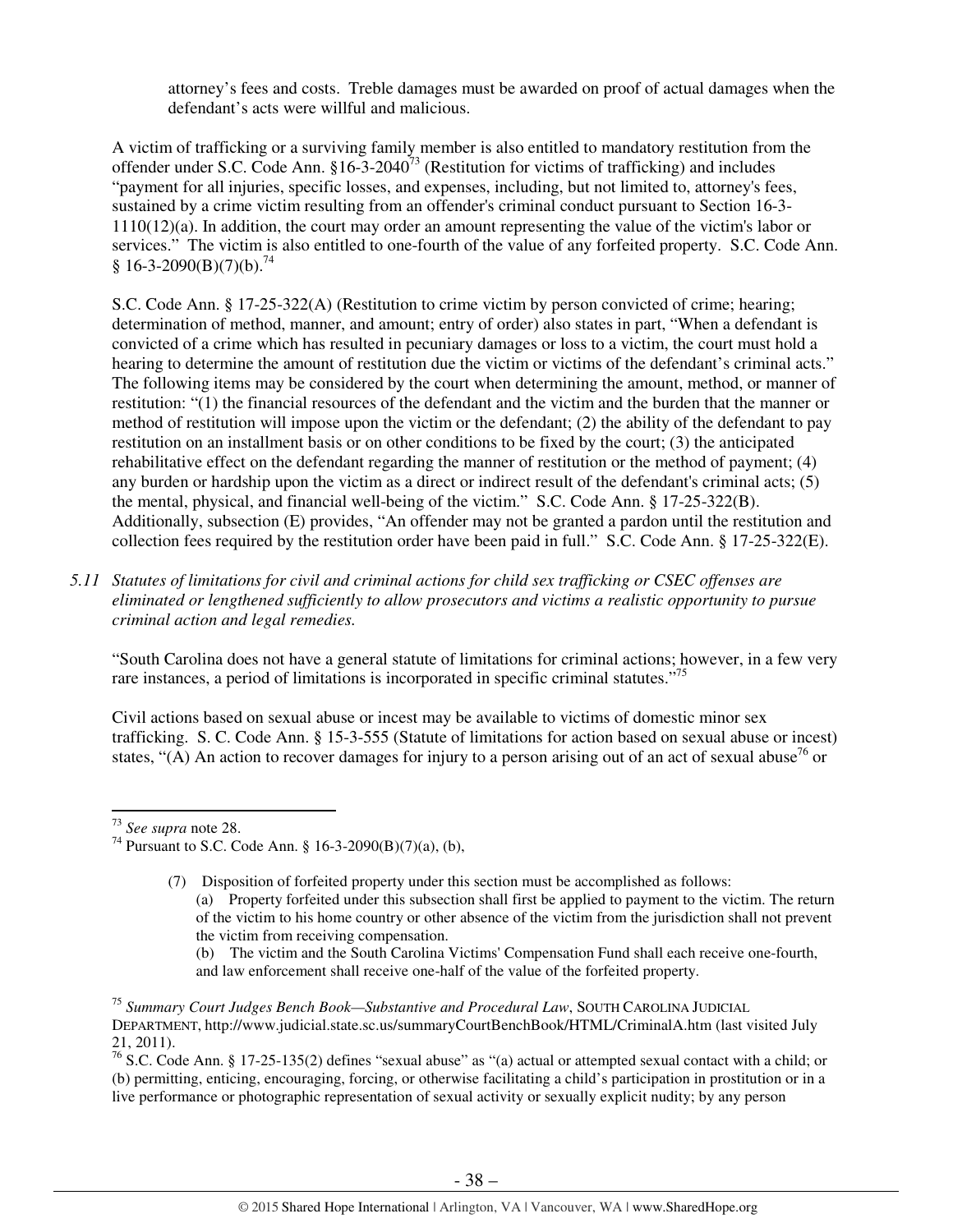incest must be commenced within six years after the person becomes twenty-one years of age or within three years from the time of discovery by the person of the injury and the causal relationship between the injury and the sexual abuse or incest, whichever occurs later." In the event the crime was perpetrated by a parent, subsection (B) states, "Parental immunity is not a defense against claims based on sexual abuse or incest that occurred before, on, or after this section's effective date."

The statute of limitations for civil actions for trafficking victims authorized under S.C. Code Ann. § 16-3- 2060(A) (Civil action for victim of trafficking; statute of limitations) is provided under S.C. Code Ann. § 16-3-2060 subsections  $(B)$ ,  $(C)$ ,  $(D)$ ,  $(E)$  and  $(F)$ , as follows:

(B) Pursuant to Section 16-3-1110, the applicable statute of limitations for a crime victim who has a cause of action against an incarcerated offender is tolled and does not expire until three years after the offender's sentence is completed, including probation and parole, or three years after release from commitment pursuant to Chapter 48, Title 44, whichever is later. However, this provision does not shorten any other tolling period of the state of limitations which may exist for the victim.

(C) The statute of limitations for the filing of a civil suit does not begin until a minor victim has reached the age of majority.

(D) If a victim entitled to sue is under a disability at the time the cause of action accrues, so that it is impossible or impractical for him to bring an action, then the time of the disability is not part of the time limited for the commencement of the action. Disability includes, but is not limited to, insanity, imprisonment, or other incapacity or incompetence.

(E) The running of the statute of limitations may be suspended when a victim could not have reasonably discovered the cause of action due to circumstances resulting from the trafficking situation, such as psychological trauma, cultural and linguistic isolation, and the inability to access services.

(F) A defendant is estopped to assert a defense of the statute of limitations when the expiration of the statute is due to conduct by the defendant inducing the victim to delay the filing of the action or placing the victim under duress.

including, but not limited to, a person responsible for the child's welfare, as defined in Section 63-7-20." However, S. C. Code Ann. § 15-3-555 does not cross reference this definition.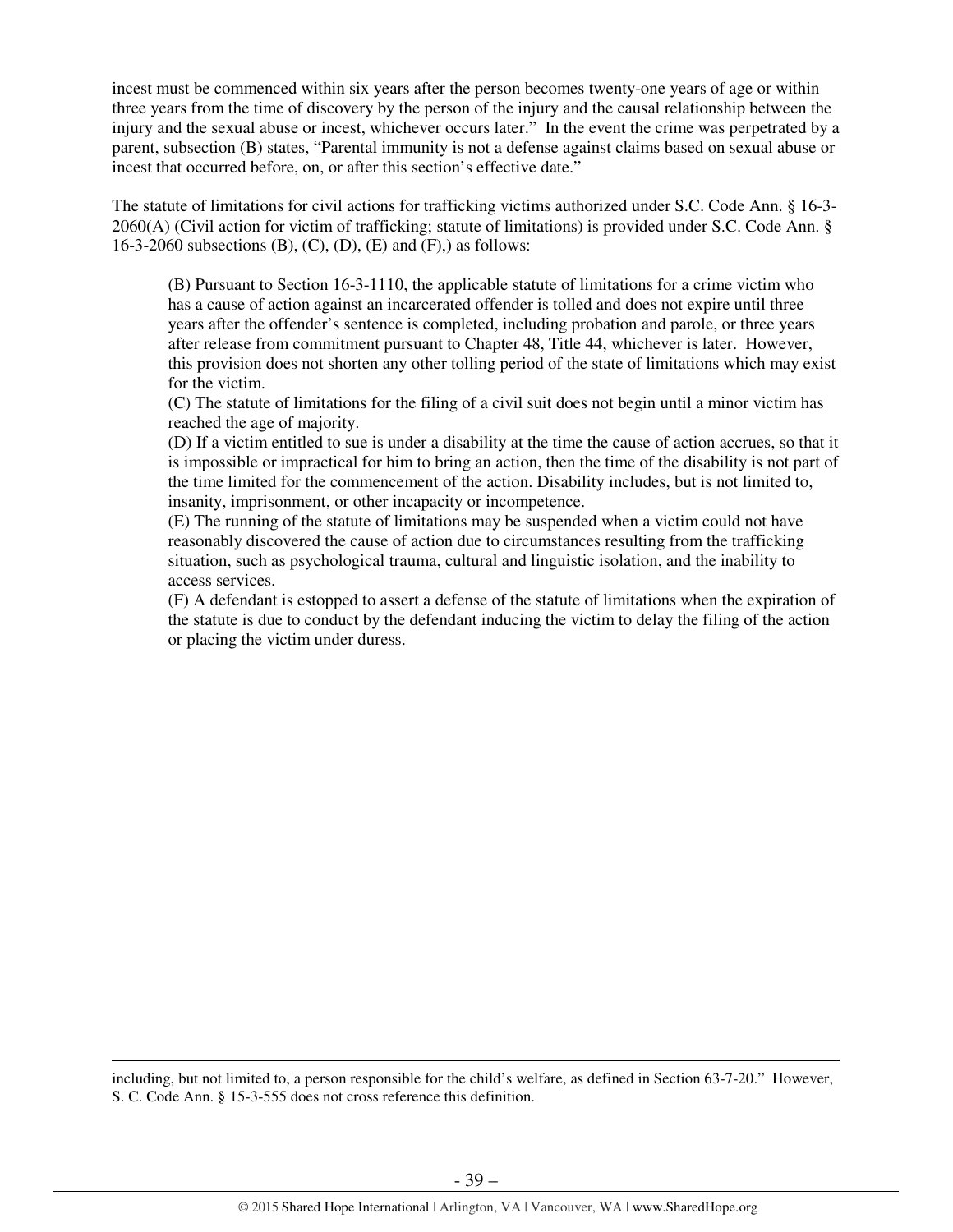## **FRAMEWORK ISSUE 6: CRIMINAL JUSTICE TOOLS FOR INVESTIGATION AND PROSECUTIONS**

## *Legal Components:*

- *6.1 Training on human trafficking and domestic minor sex trafficking for law enforcement is statutorily mandated or authorized.*
- *6.2 Single party consent to audiotaping is permitted in law enforcement investigations.*
- *6.3 Wiretapping is an available tool to investigate domestic minor sex trafficking.*
- *6.4 Using a law enforcement decoy posing as a minor to investigate buying or selling of commercial sex acts is not a defense to soliciting, purchasing, or selling sex with a minor.*
- *6.5 Using the Internet or electronic communications to investigate buyers and traffickers is a permissible investigative technique.*
- *6.6 Law enforcement and child welfare agencies are mandated to promptly report missing and recovered children. \_\_\_\_\_\_\_\_\_\_\_\_\_\_\_\_\_\_\_\_\_\_\_\_\_\_\_\_\_\_\_\_\_\_\_\_\_\_\_\_\_\_\_\_\_\_\_\_\_\_\_\_\_\_\_\_\_\_\_\_\_\_\_\_\_\_\_\_\_\_\_\_\_\_\_\_\_\_\_\_\_\_\_\_\_\_\_\_\_\_\_\_\_\_*

## *Legal Analysis:*

l

*6.1 Training on human trafficking and domestic minor sex trafficking for law enforcement is statutorily mandated or authorized.* 

Mandated law enforcement training on domestic minor sex trafficking is not codified, nor is authorization to develop training on the issue. However, issues related to domestic minor sex trafficking could be included within other trainings mandated by South Carolina law. Specifically, the Missing Person Information Center ("MPIC") has the responsibility of "[c]onduct[ing] statewide training sessions and seminars relative to missing and exploited children and missing persons, including, but not limited to, methods to enhance the locating of missing children and missing persons and training regarding the operation of the MPIC." S.C. Code Ann. § 23- 3-260(j). "Exploited children" are defined as "children under the age of eighteen who are placed in positions where they were taken advantage of sexually because of their inability to cognitively assess or resist the contact or who were placed into these positions because of their dependency upon the offender." S.C. Code Ann. § 23- 3-210(4). Therefore, domestic minor sex trafficking may be included in the "exploited children" training section of the Code.

- 6.1.1. Recommendation: Amend S.C. Code Ann. § 23-3-260(j) to specifically include training on domestic minor sex trafficking identification, interrelationships between domestic minor sex trafficking and missing and exploited children, and protocols for intervention.<sup>77</sup>
- *6.2 Single party consent to audiotaping is permitted in law enforcement investigations.*

S.C. Code Ann. § 17-30-30(B) (Interception by employee of Federal Communications Commission, by person acting under color or law, and when party has given prior consent) permits single party consent to audiotaping. It states, "It is lawful under this chapter for a person acting under color of law to intercept a wire, oral, or electronic communication, where the person is a party to the communication or one of the parties to the communication has given prior consent to the interception." S.C. Code Ann. § 17-30-30(B). Subsection (C) states, "It is lawful under this chapter for a person not acting under color of law to intercept a wire, oral, or electronic communication where the person is a party to the communication or where one of the parties to the communication has given prior consent to the interception." S.C. Code Ann. § 17-30-30(C).

<sup>&</sup>lt;sup>77</sup> The task force established under S.C. Code Ann. § 16-3-2050(A),(E)(7) will consider "mandatory training for law enforcement agencies, prosecutors, and other relevant officials in addressing trafficking in persons . . . ." *See supra* note 63.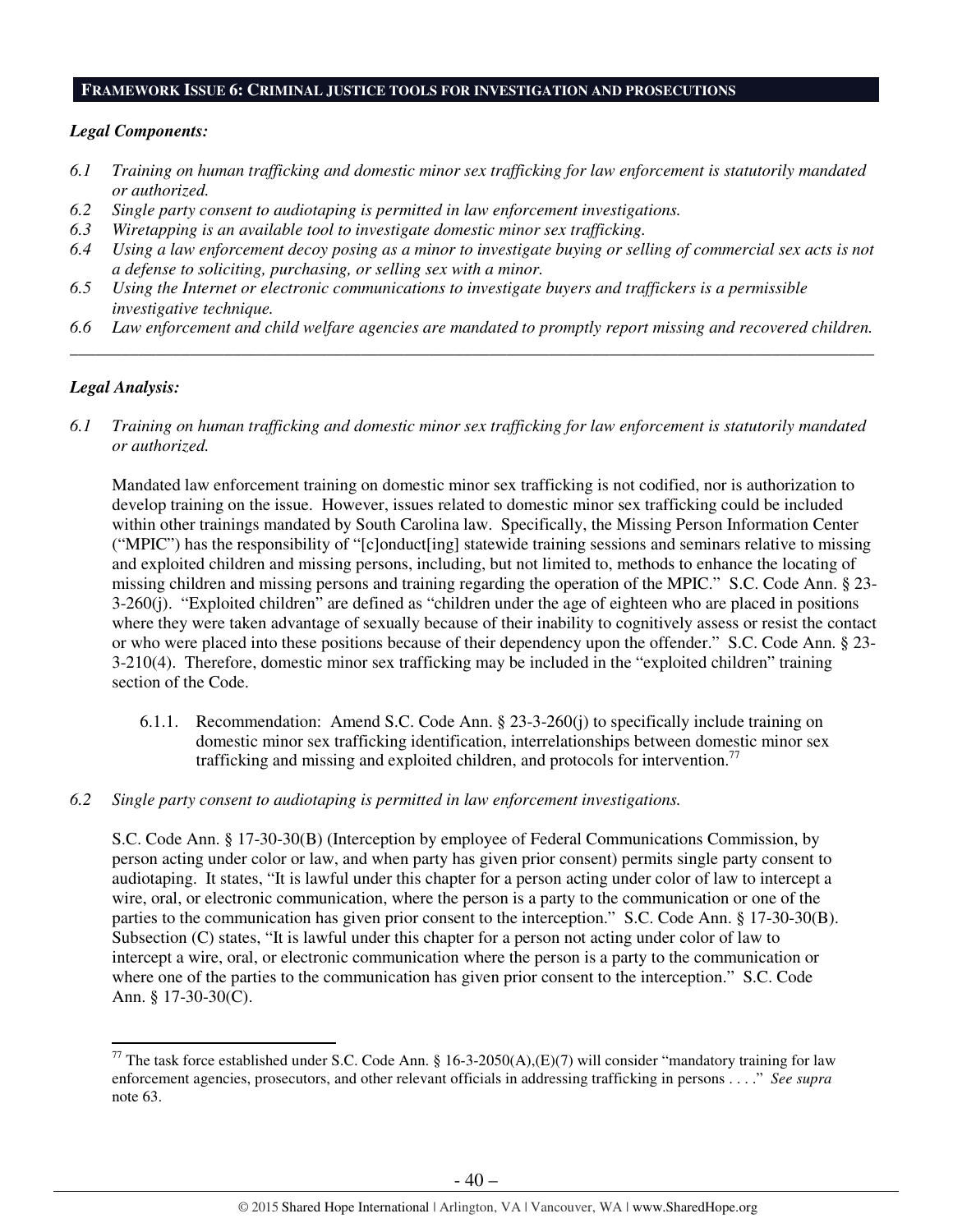# *6.3 Wiretapping is an available tool to investigate domestic minor sex trafficking.*

Investigations related to domestic minor sex trafficking are not authorized to use wiretapping pursuant to S.C. Code Ann. § 17-30-70 (Orders authorizing interception). The offenses for which law enforcement can specifically use wiretapping are "murder (Section 16-3-10); assault and battery with intent to kill (Section 16-3- 620 - Repealed kidnapping (Section 16-3-910); voluntary manslaughter (Section 16-3-50); armed robbery (Section 16-11-330(A)); attempted armed robbery (Section 16-11-330(B)); drug trafficking as defined in Sections  $44-53-370(e)$  and  $44-53-375(C)$ ; arson in the first degree (Section 16-11-110(A)); arson in the second degree (Section 16-11-110(B)); accessory before the fact to commit any of the above offenses (Section 16-1- 40); or attempt to commit any of the above offenses (Section 16-1-80)." S.C. Code Ann. § 17-30-70(A)(1).

Additionally, pursuant to S.C. Code Ann. § 17-30-95(A) (Interception prior to obtaining order; oral notification of judge in emergency),

(A) Notwithstanding any other provision of this chapter, any agent of the South Carolina Law Enforcement Division specifically designated by the Attorney General or his designated Assistant Attorney General may intercept the wire, oral, or electronic communication if an application for an order approving the interception is made within forty-eight hours after the interception begins to occur, and the agent determines that more likely than not:

(1) an emergency exists that involves an offense provided for in Section 17-30-70 and an immediate danger of death or serious physical injury to any person or the danger of escape of a prisoner and requires that a wire, oral, or electronic communication be intercepted before an order authorizing the interception can, with due diligence, be obtained; and

(2) there are grounds upon which an order could be entered under this chapter to authorize the interception.

Therefore, since an offense authorizing emergency wiretapping must involve one of the same offenses listed for normal wiretapping investigations, domestic minor sex trafficking investigations may not use this law enforcement tactic.

- 6.3.1 Recommendation: Amend S.C. Code Ann. § 17-30-70(A)(1) (Orders authorizing interception) to include § 16-3-2020 (Trafficking in persons; penalties; defenses), § 16-15-415 (Promoting prostitution of a minor; defenses; penalties), § 16-15-395 (First degree sexual exploitation of a minor; presumptions' defenses; penalties), § 16-3-810 (Engaging child for sexual performance; penalty), and § 16-3-820 (Producing, directing or promoting sexual performance by child; penalty) as offenses for which law enforcement can utilize wiretapping.
- *6.4 Using a law enforcement decoy posing as a minor to investigate buying or selling of commercial sex acts is not a defense to soliciting, purchasing, or selling sex with a minor.*

Use of a decoy is allowed under S.C. Code Ann. § 16-15-342 (Criminal solicitation of a minor; defenses; penalties). This statute specifies that it is not a defense that "the person reasonably believed to be under the age of eighteen is a law enforcement agent or officer acting in an official capacity." S.C. Code Ann. § 16-15- 342(D).

6.4.1 Recommendation: Expand the ability of law enforcement to investigate commercial sexual exploitation crimes against children by amending S.C. Code Ann. § 16-3-2020 (Trafficking in persons; penalties; defenses), § 16-15-415 (Promoting prostitution of a minor; defenses; penalties), § 16-15-425 (Participating in prostitution of a minor; defenses; penalties), § 16-15-395 (First degree sexual exploitation of a minor defined; presumptions; defenses; penalties), § 16-3-820 (Producing, directing or promoting sexual performance by child; penalty), § 16-15-387 (Employment of person under eighteen to appear in public in state of sexually explicit nudity; mistake of age, penalties), § 16-15-405 (Second degree sexual exploitation of a minor defined; presumptions; defenses;